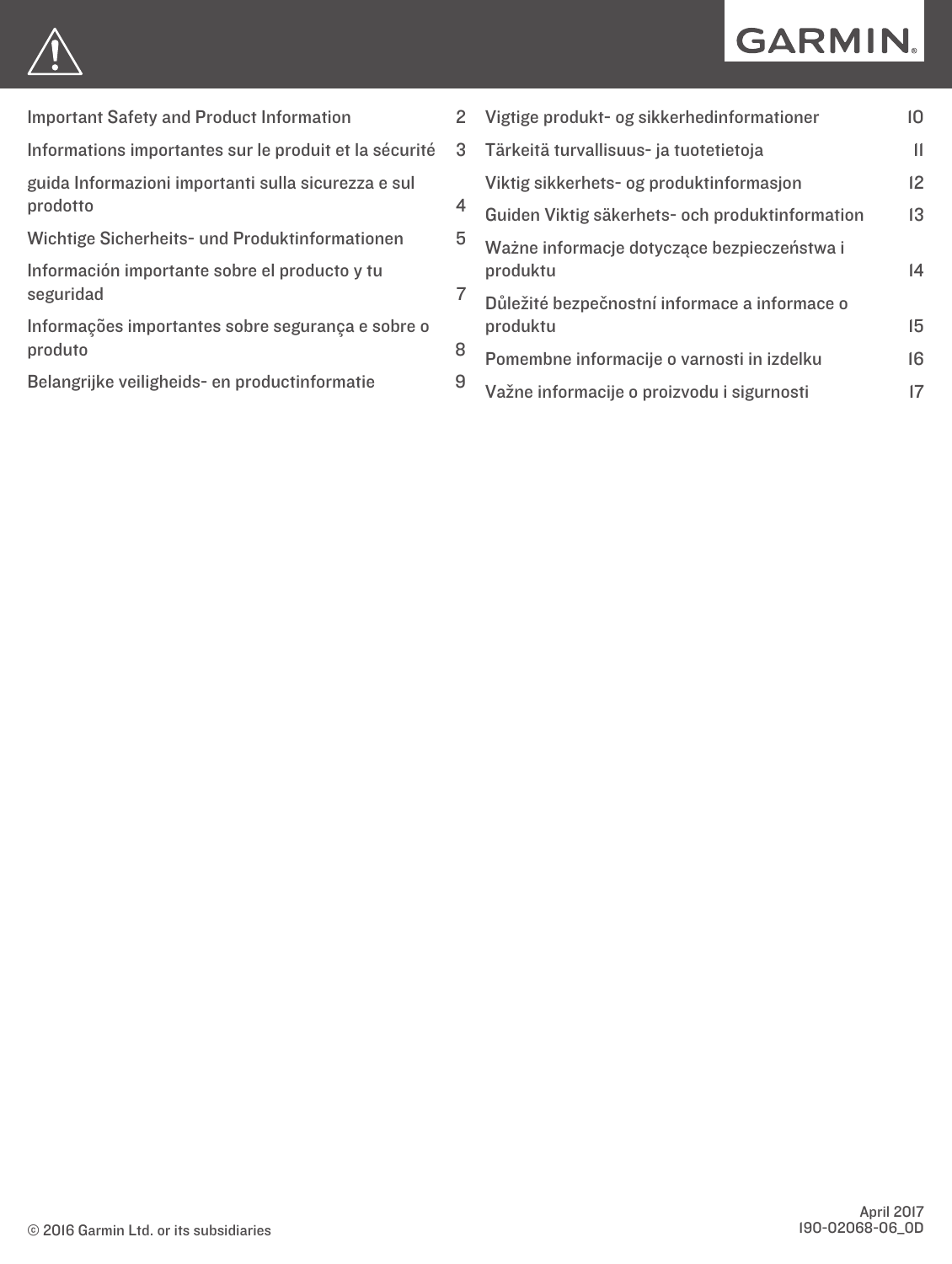# **IMPORTANT SAFETY AND PRODUCT INFORMATION WARNING**

<span id="page-1-0"></span>Failure to heed the following warnings could result in an accident or medical event resulting in death or serious injury.

# **Battery Warnings**

A lithium-ion battery can be used in this device. Coin cell batteries can be used in the accessory. If these guidelines are not followed, batteries may experience a shortened life span or may present a

risk of damage to the device, fire, chemical burn, electrolyte leak, and/or injury. • Do not disassemble, modify, remanufacture, puncture or damage the device or batteries.

- Do not remove or attempt to remove the non-user-replaceable battery.
- 
- Do not expose the device or batteries to fire, explosion, or other hazard. Do not use a sharp object to remove the removable batteries.
- 

• △ KEEP BATTERIES AWAY FROM CHILDREN.<br>● NEVER PUT BATTERIES IN MOUTH. Swallowing can lead to chemical burns, perforation of soft<br>tissue, and death. Severe burns can occur within 2 hours of ingestion. Seek medical attenti immediately.

• If using an external battery charger, only use the Garmin® accessory approved for your product.<br>• Only replace batteries with correct replacement batteries. Using other batteries presents a risk of fire or explosion. To purchase replacement batteries, see your Garmin dealer or the Garmin website.

# **Health Warnings**

• If you have a pacemaker or other internal electronic device, consult your physician before using a heart rate monitor.

- 
- The Garmin optical wrist heart rate monitor emits green light and flashes occasionally. Consult your<br>• Always consult your have epilepsy or are sensitive to flashing lights.<br>• Always consult your physician before beginn
- for recreational purposes and not for medical purposes, and are not intended to diagnose, monitor, treat, cure, or prevent any disease or condition.
- The heart rate readings are for reference only, and no responsibility is accepted for the consequences of any erroneous readings.
- While the Garmin optical wrist heart rate monitor technology typically provides an accurate estimate of a user's heart rate, there are inherent limitations with the technology that may cause some of the
- heart rate readings to be inaccurate under certain circumstances, including the user's physical<br>characteristics, fit of the device, and type and intensity of activity.<br>• Garmin activity trackers rely on sensors that track metrics tracked, but may not be completely accurate, including step, sleep, distance, heart rate, and calore.<br>data.

- **Bicycle Warnings** Always use your best judgement, and operate the bicycle in a safe manner.
- Make sure your bicycle and hardware are properly maintained and that all parts are correctly installed.

# **Off-Road Navigation Warnings**

- If your Garmin device is able to suggest off-road routes for various outdoor activities, such as biking,<br>hiking, and all-terrain vehicles, follow these guidelines to ensure safe off-road navigation.<br>• Always use your bes decisions. The Garmin device is designed to provide route suggestions only. It is not a replacement for attentiveness and proper preparation for outdoor activities. Do not follow the route suggestions if<br>they suggest an illegal course or would put you in an unsafe situation.<br>• Always carefully compare information display
- including trail signs, trail conditions, weather conditions, and other factors that may affect safety while navigating. For safety, always resolve any discrepancies before continuing navigation, and defer to posted signs and conditions.
- Always be mindful of the effects of the environment and the inherent risks of the activity before embarking on off-road activities, especially the impact that weather and weather-related trail conditions can have on the safety of your activity. Ensure that you have the proper gear and supplies for your activity before navigating along unfamiliar paths and trails.

# *NOTICE*

Failure to heed the following notice could result in personal or property damage, or negatively impact the device functionality.

# **Battery Notices**

- Do not immerse or expose batteries to water or other liquids.
- Do not leave the device exposed to a heat source or in a high-temperature location, such as in the sun in an unattended vehicle. To prevent the possibility of damage, remove the device from the vehicle or store it out of direct sunlight, such as in the glove box.
- Do not operate the device outside of the temperature ranges specified in the printed manual in the
- product packaging. When storing the device for an extended time period, store within the temperature ranges specified in
- the printed manual in the product packaging.<br>• Do not use a power and/or data cable that is not approved or supplied by Garmin.<br>• Replaceable coin cell batteries may contain perchlorate material. Special handling may apply
- 
- Contact your local waste disposal department to dispose of the device/batteries in accordance with applicable local laws and regulations. **GPS Notice**

The navigation device may experience degraded performance if you use it in proximity to any device<br>that uses a terrestrial broadband network operating close to the frequencies used by any Global<br>Navigation Satellite System devices may impair reception of GNSS signals.

**Product Environmental Programs**

Information about the Garmin product recycling program and WEEE, RoHS, REACH, and other<br>compliance programs can be found at [www.garmin.com/aboutGarmin/environment](http://www.garmin.com/aboutGarmin/environment).<br>Declaration of Conformity<br>Hereby, Garmin declares that thi

of the EU declaration of conformity is available at the following internet address: [www.garmin.com](http://www.garmin.com/compliance) [/compliance](http://www.garmin.com/compliance).

# **Innovation, Science and Economic Development Canada Compliance**

This device complies with Innovation, Science and Economic Development Canada license-exempt RSS standard(s). Operation is subject to the following two conditions: (1) this device may not cause interference, and (2) this device must accept any interference, including interference that may cause undesired operation of the device.

# **Radio Frequency Radiation Exposure**

This device is a mobile transmitter and receiver that uses an internal antenna to send and receive low<br>levels of radio frequency (RF) energy for data communications. The device emits RF energy below the<br>published limits wh authorized accessories. To comply with RF exposure compliance requirements, the device should be used as described in the manual. The device should not be used in other configurations. This device must not be co-located or operated in conjunction with any other transmitter or antenna. **FCC Compliance**

This device complies with part 15 of the FCC Rules. Operation is subject to the following two conditions: (1) this device may not cause harmful interference, and (2) this device must accept any interference received, including interference that may cause undesired operation. This equipment has been tested and found to comply with the limits for a Class B digital device,

pursuant to part 15 of the FCC rules. These limits are designed to provide reasonable protection<br>against harmful interference in a residential installation. This equipment generates, uses, and can<br>radiate radio frequency e will not occur in a particular installation. If this equipment does cause harmful interference to radio or television reception, which can be determined by turning the equipment off and on, the user is encouraged to try to correct the interference by one of the following measures:

 $\overline{2}$ 

- Connect the equipment into an outlet that is on a different circuit from the GPS device.
- Consult the dealer or an experienced radio/TV technician for help.

This product does not contain any user-serviceable parts. Repairs should only be made by an authorized Garmin service center. Unauthorized repairs or modifications could result in permanent

damage to the equipment, and void your warranty and your authority to operate this device under Part 15 regulations.

**Software License Agreement**<br>BY USING THE DEVICE, YOU AGREE TO BE BOUND BY THE TERMS AND CONDITIONS OF THE<br>FOLLOWING SOFTWARE LICENSE AGREEMENT. PLEASE READ THIS AGREEMENT **CAREFULLY** 

Garmin Ltd. and its subsidiaries ("Garmin") grant you a limited license to use the software embedded in<br>this device (the "Software") in binary executable form in the normal operation of the product. Title,<br>ownership rights

third-party providers. You acknowledge that the Software is the property of Garmin and/or its third-party providers and is protected under the United States of America copyright laws and international copyright treaties. You<br>further acknowledge that the structure, organization, and code of the Software, for which source code is<br>not provided, a agree not to decompile, disassemble, modify, reverse assemble, reverse engineer, or reduce to human readable form the Software or any part thereof or create any derivative works based on the Software. You agree not to export or re-export the Software to any country in violation of the export control laws of the United States of America or the export control laws of any other applicable country. **Map Data Information**

Garmin uses a combination of governmental and private data sources. Virtually all data sources contain some inaccurate or incomplete data. In some countries, complete and accurate map information is either not available or is prohibitively expensive.

**Limited Warranty** THIS LIMITED WARRANTY GIVES YOU SPECIFIC LEGAL RIGHTS, AND YOU MAY HAVE OTHER LEGAL RIGHTS, WHICH VARY FROM STATE TO STATE (OR BY COUNTRY OR PROVINCE).<br>GARMIN DOES NOT EXCLUDE, LIMIT OR SUSPEND OTHER LEGAL RIGHTS YOU MAY HAVE<br>UNDER THE LAWS OF YOUR STATE (OR COUNTRY OR PROVINCE). FOR A FULL<br>UNDERSTA

Non-aviation products are warranted to be free from defects in materials or workmanship for one year from the date of purchase. Within this period, Garmin will, at its sole option, repair or replace any<br>components that fail in normal use. Such repairs or replacement will be made at no charge to the<br>customer for parts or l or workmanship; (iii) damage caused by accident, abuse, misuse, water, flood, fire, or other acts of nature or external causes; (iv) damage caused by service performed by anyone who is not an authorized service provider of Garmin; (v) damage to a product that has been modified or altered without the written permission of Garmin, or (vi) damage to a product that has been connected to power and/or data cables that are not supplied by Garmin. In addition, Garmin reserves the right to refuse warranty claims against products or services that are obtained and/or used in contravention of the laws of any country. Garmin navigation products are intended to be used only as a travel aid and must not be used for any purpose requiring precise measurement of direction, distance, location or topography.

Garmin makes no warranty as to the accuracy or completeness of map data.<br>This Limited Warranty also does not apply to, and Garmin is not responsible for, any degradation in the<br>performance of any Garmin navigation product

Service (GPS). Use of such devices may impair reception of GNSS signals.<br>TO THE MAXIMUM EXTENT PERMITTED BY APPLICABLE LAW, THE WARRANTIES AND<br>REMEDIES CONTAINED IN THIS LIMITED WARRANTY ARE EXCLUSIVE AND IN LIEU OF, AND<br>G STATUTORY REMEDY OR OTHERWISE. THIS LIMITED WARRANTY GIVES YOU SPECIFIC<br>LEGAL RIGHTS, AND YOU MAY HAVE OTHER LEGAL RIGHTS, WHICH VARY FROM STATE TO<br>STATE AND FROM COUNTRY TO COUNTRY. IF IMPLIED WARRANTIES CANNOT BE DISCLAIMED UNDER THE LAWS OF YOUR STATE OR COUNTRY, THEN SUCH WARRANTIES<br>ARE LIMITED IN DURATION TO THE DURATION OF THIS LIMITED WARRANTY. SOME STATES<br>(AND COUNTRIES AND PROVINCES) DO NOT ALLOW LIMITATIONS ON HOW LONG AN I

IN NO EVENT SHALL GARMIN BE LIABLE IN A CLAIM FOR BREACH OF WARRANTY FOR ANY<br>INCIDENTAL, SPECIAL, INDIRECT OR CONSEQUENTIAL DAMAGES, WHETHER RESULTING<br>FROM THE USE, MISUSE OR INABILITY TO USE THIS PRODUCT OR FROM DEFECTS I MAY NOT APPLY TO YOU.

If during the warranty period you submit a claim for warranty service in accordance with this Limited Warranty, then Garmin will, at its option: (i) repair the device using new parts or previously used parts that satisfy Garmin's quality standards, (ii) replace the device with a new device or a refurbished device<br>that meets Garmin's quality standards, or (iii) exchange the device for a full refund of your purchase<br>price. SUCH original warranty, then the new warranty is 90 days or to the end of the original 1 year warranty, whichever is longer.

Before seeking warranty service, please access and review the online help resources available on [support.garmin.com.](http://www.support.garmin.com) If your device is still not functioning properly after making use of these resources, contact a Garmin Authorized service facility in the original country of purchase or follow the instructions on [support.garmin.com](http://www.support.garmin.com) to obtain warranty service. If you are in the United States, you can also call 1-800-800-1020.

If you seek warranty service outside of the original country of purchase, Garmin cannot guarantee that the parts and products needed to repair or replace your product will be available due to differences in product offerings and applicable standards, laws and regulations. In that case, Garmin may, in its sole discretion and subject to applicable laws, repair or replace your product with comparable Garmin products and parts, or require you to ship your product to a Garmin Authorized service facility in the<br>country of original purchase or to a Garmin Authorized service facility in another country that can<br>service your produc associated taxes and charges. In some cases, Garmin and its dealers may be unable to service your<br>product in a country outside of the original country of purchase or return a repaired or replaced product<br>to you in that cou

**Online Auction Purchases**: Products purchased through online auctions are not eligible for rebates or other special offers from Garmin warranty coverage. Online auction confirmations are not accepted for warranty verification. To obtain warranty service, an original or copy of the sales receipt from the original retailer is required. Garmin will not replace missing components from any package purchased through an online auction.

**International Purchases**: A separate warranty may be provided by international distributors for devices purchased outside the United States depending on the country. If applicable, this warranty is provided by the local in-country distributor and this distributor provides local service for your device.

Distributor warranties are only valid in the area of intended distribution.<br>**Australian Purchase**s: Our goods come with guarantees that cannot be excluded under the Australian<br>Consumer Law. You are entitled to a replacemen any other reasonably foreseeable loss or damage. You are also entitled to have the goods repaired or replaced if the goods fail to be of acceptable quality and the failure does not amount to a major failure.<br>The benefits under our Limited Warranty are in addition to other rights and remedies under applicable<br>law in relati Australia. Phone: 1800 235 822.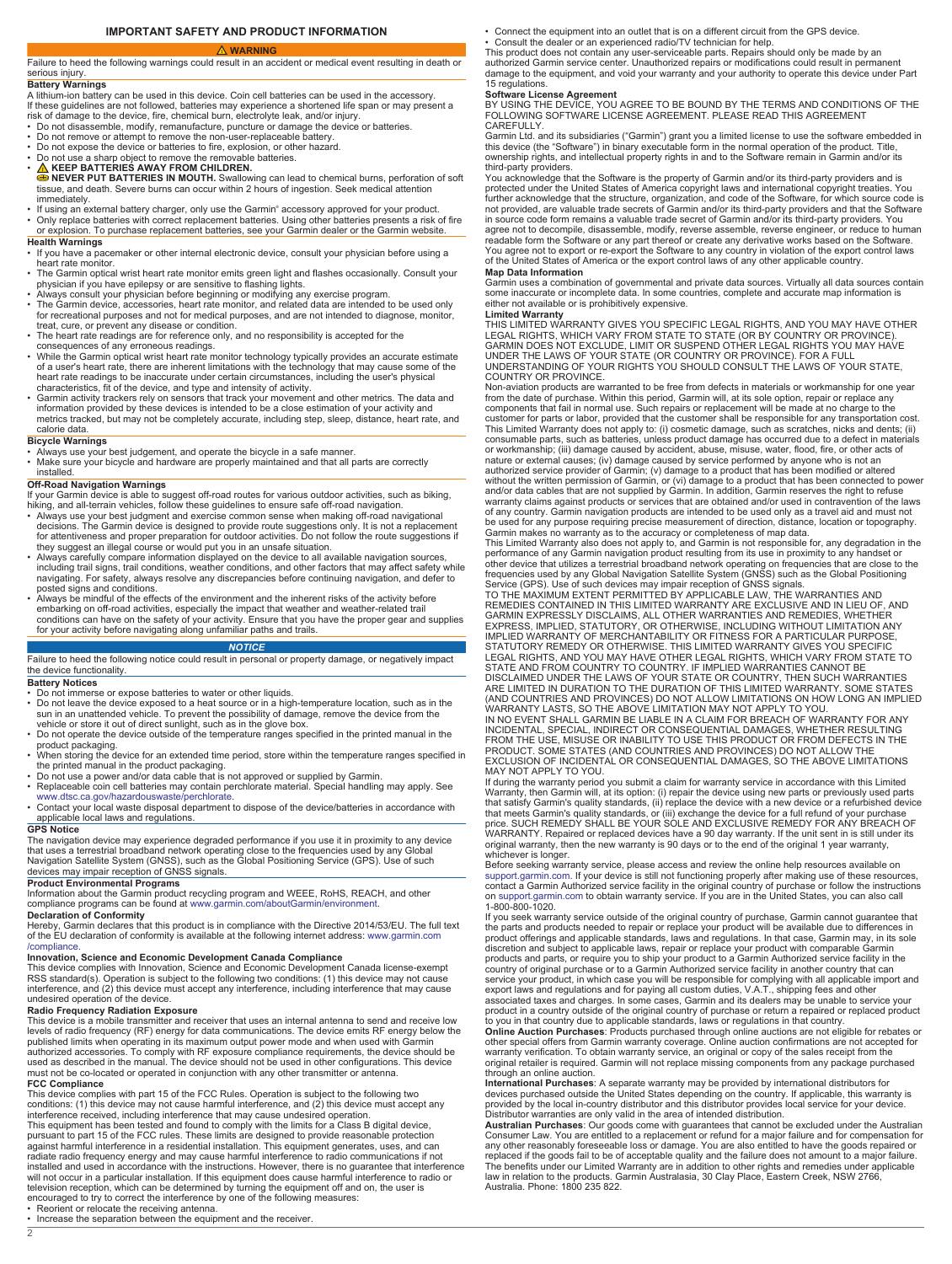# **AVERTISSEMENT**

<span id="page-2-0"></span>Si vous ne respectez pas les avertissements suivants, vous risquez un accident ou un problème médical pouvant entraîner des blessures graves, voire mortelles.

**Avertissements relatifs à la batterie** Une batterie lithium-ion peut être utilisée dans cet appareil. Des piles boutons peuvent être utilisées dans cet accessoire.

Le non-respect de ces consignes peut causer une diminution de la durée de vie des batteries, endommager l'appareil ou présenter un risque d'incendie, de brûlure chimique, de fuite d'électrolyte et/ou de blessure.

- Ne démontez pas l'appareil ni les batteries, ne les modifiez pas, ne les refabriquez pas, ne les percez pas, ne les endommagez pas.<br>N'essayez pas de retirer la batterie non remplaçable par l'utilisateur.
- N'essayez pas de retirer la batterie non remplaçable par l'utilisateur.<br>• N'exposez pas l'appareil ou les batteries au feu, à une explosion ou à d'autres dangers.<br>• N'utilisez pas d'objet pointu pour retirer les batteri
- 
- 
- **NE METTEZ JAMAIS LES BATTERIES DANS LA BOUCHE.** L'inhalation peut provoquer des brûlures chimiques, une perforation des muqueuses voire entraîner la mort. De graves brûlures peuvent apparaitre 2 heures après ingestion. Faites immédiatement appel à un médecin. • Si vous utilisez un chargeur de batterie externe, utilisez uniquement l'accessoire Garmin adapté à
- votre produit. Remplacez les batteries uniquement par les batteries de remplacement adéquates. L'utilisation
- d'autres batteries peut présenter un risque d'incendie ou d'explosion. Pour acheter des batteries de remplacement, rapprochez-vous de votre revendeur Garmin ou consultez le site Web Garmin.

# **Avertissements relatifs à la santé**

- Si vous êtes porteur d'un stimulateur cardiaque ou autre dispositif électronique implanté, consultez
- votre médecin avant d'utiliser un moniteur de fréquence cardiaque.<br>• Le moniteur de fréquence cardiaque optique au poignet Garmin émet de la lumière et des flashs<br>• verts occasionnellement. Consultez votre médecin si vous sensible aux flashs lumineux.
- Consultez toujours votre médecin avant de commencer ou de modifier tout programme d'exercice physique.
- Les appareils, les accessoires et les moniteurs de fréquence cardiaque Garmin ainsi que les données qui y sont associées ne doivent être utilisés qu'à des fins indicatives. Ils ne doivent pas être utilisés à des fins médicales, ni pour poser un diagnostic, surveiller, soigner, traiter ou éviter quelque maladie que ce soit.
- 
- Les relevés de fréquence cardiaque sont uniquement fournis à titre indicatif et nul ne saurait être<br>tenu responsable des dommages résultant d'un relevé erroné.<br>Bien que la technologie de moniteur de fréquence cardiaque opt circonstances. Ces circonstances comprennent notamment les caractéristiques physiques de
- l'utilisateur, l'adéquation de l'appareil et le type ainsi que l'intensité des activités pratiquées.<br>• Les trackers d'activité Garmin s'appuient sur des capteurs qui enregistrent vos mouvements ainsi<br>• que d'autres métriq votre activité et de vos métriques, vous ne devez pas vous y fier entièrement. Cela vaut notamment pour les données de pas, de sommeil, de distance, de fréquence cardiaque et de calories.

# **Avertissements relatifs au vélo**

- Faites preuve de bon sens et conduisez toujours de la manière la plus sûre possible. • Assurez-vous que votre vélo et votre matériel sont en bon état et que tous les composants sont
- correctement installés.

# **Avertissements relatifs à la navigation à vol d'oiseau**

Si votre appareil Garmin est capable de vous suggérer des itinéraires à vol d'oiseau pour diverses activités de plein air, comme le cyclisme, la randonnée ou la conduite de véhicules tout-terrain, suivez

- ces recommandations pour garantir une navigation à vol d'oiseau en toute sécurité. Faites preuve de bon sens et soyez toujours raisonnable lorsque vous prenez des décisions relatives à la navigation à vol d'oiseau. L'appareil Garmin est uniquement conçu pour vous proposer des suggestions d'itinéraires. Il ne vous dispense pas de faire preuve de vigilance et de vous préparer correctement pour les activités de plein air. Ne suivez pas les suggestions d'itinéraires si elles vous<br>indiquent un parcours illégal ou pourraient vous mettre en danger.<br>• Comparez toujours attentivement les informations
- d'informations, notamment les indications présentes sur les pistes de randonnée, l'état des pistes, les conditions météorologiques et tous les autres facteurs susceptibles de nuire à votre sécurité lors<br>de la navigation. Pour votre sécurité, cherchez à résoudre tout problème avant de poursuivre la<br>navigation. Respectez l
- Tenez toujours compte des effets de l'environnement et des risques liés à l'activité avant de vous lancer dans des activités de plein air. Notamment, la météo et ses conséquences sur l'état des pistes de randonnée peuvent compromettre la sécurité de votre activité. Assurez-vous que vous disposez de l'équipement et du ravitaillement adaptés avant de naviguer sur des chemins et des pistes de randonnée.

# *AVIS*

Si vous ignorez cette notice, vous risquez de vous blesser, d'endommager votre bien ou d'affecter négativement les fonctionnalités de l'appareil.

### **Avis concernant la batterie**

- 
- N'immergez pas les batteries et ne les exposez pas à l'eau ou à d'autres liquides.<br>• Ne laissez pas l'appareil à proximité d'une source de chaleur ou dans un lieu où la température est<br>• très élevée, par exemple d dommage, sortez l'appareil de votre véhicule ou placez-le à l'abri du soleil, par exemple dans la boîte
- 
- à gants.<br>• N'utilisez pas l'appareil si la température n'est pas comprise entre les plages de température<br>• N'utilisez dans le manuel imprimé fourni avec le produit.<br>• Si vous devez ranger l'appareil pour une période prolo
- N'utilisez pas de câble d'alimentation ou de données non approuvé ou fourni par Garmin.<br>• Les piles boutons remplaçables peuvent contenir du perchlorate. Une manipulation spéciale peut<br>• être nécessaire. Consultez
- Contactez la déchetterie locale pour plus d'informations sur la mise au rebut de l'appareil ou des batteries dans le respect des lois et réglementations locales applicables.

# **Avertissement concernant le GPS**

Les performances de l'appareil de navigation peuvent être réduites si vous utilisez l'appareil à proximité d'un autre appareil utilisant un réseau terrestre à large bande fonctionnant sur des fréquences proches de celles utilisées par les systèmes de positionnement par satellites (GNSS), comme le GPS. L'utilisation de tels appareils peut altérer la réception des signaux GNSS.

**Programmes environnementaux** Des informations relatives au programme Garmin de recyclage des produits ainsi qu'aux directives DEEE et RoHS, à la réglementation REACH et aux autres programmes de conformité sont disponibles à l'adresse [www.garmin.com/aboutGarmin/environment.](http://www.garmin.com/aboutGarmin/environment)

**Déclaration de conformité**<br>Par la présente, Garmin déclare que son produit est conforme à la Directive 2014/53/EU. Le texte de la déclaration de conformité UE dans sa version intégrale est disponible sur la page Web suivante : [www.garmin.com/compliance](http://www.garmin.com/compliance).

# **Innovation, Sciences et Développement économique Canada – Conformité**

Cet appareil est conforme aux normes RSS sans licence du ministère Innovation, Sciences et<br>Développement économique Canada. Son fonctionnement est soumis aux deux conditions suivantes :<br>(1) ce périphérique ne doit pas caus les interférences pouvant entraîner un fonctionnement indésirable de l'appareil. **Exposition aux rayonnements à fréquence radioélectrique**

Cet appareil est un transmetteur/récepteur mobile qui utilise une antenne interne pour envoyer et recevoir des champs de radiofréquences de faible puissance lors des communications de données. Les champs de radiofréquences émis par l'appareil lorsqu'il fonctionne au maximum de sa puissance et qu'il est utilisé avec des accessoires approuvés par Garmin ne dépassent pas les limites fixées par la réglementation. Pour être conforme aux exigences d'exposition aux radiofréquences, l'appareil doit être utilisé conformément aux instructions du manuel. L'appareil ne doit être utilisé dans aucune autre configuration. Cet appareil ne doit pas être placé ou utilisé en conjonction avec d'autres antennes ou émetteurs.

**Contrat de licence du logiciel**<br>EN UTILISANT CE PRODUIT, VOUS RECONNAISSEZ ETRE LIE PAR LES TERMES DU PRESENT<br>CONTRAT DE LICENCE DE LOGICIEL. LISEZ ATTENTIVEMENT CE CONTRAT DE LICENCE. Garmin Ltd. et ses filiales (« Garmin ») vous concèdent une licence limitée pour l'utilisation du logiciel<br>intégré à cet appareil (le « Logiciel ») sous la forme d'un programme binaire exécutable, dans le cadre<br>du fonction dans le Logiciel ou concernant le Logiciel est la propriété de Garmin et/ou de ses fournisseurs tiers.<br>Vous reconnaissez que le Logiciel est la propriété de Garmin et/ou de ses fournisseurs tiers et qu'il est<br>protégé par l droits d'auteur. Vous reconnaissez également que la structure, l'organisation et le code du Logiciel,<br>dont le code source n'est pas fourni, constituent d'importants secrets de fabrication de Garmin et/ou de ses fournisseurs tiers, et que le code source du Logiciel demeure un important secret de fabrication de Garmin et/ou de ses fournisseurs tiers. Vous acceptez de ne pas décompiler, désassembler, modifier, assembler à rebours, étudier par rétro-ingénierie ou transcrire en langage humain intelligible le Logiciel ou toute partie du Logiciel, ou créer toute œuvre dérivée du Logiciel. Vous acceptez de ne pas exporter ni de réexporter le Logiciel vers un pays contrevenant aux lois de contrôle à l'exportation des Etats-Unis d'Amérique ou à celles de tout autre pays concerné.

**Informations sur les données cartographiques** Les données de Garmin proviennent à la fois de sources publiques et privées. La quasi-totalité des sources de données contient une part d'informations inexactes ou incomplètes. Dans certains pays, des informations cartographiques complètes et exactes sont soit indisponibles, soit proposées à un coût prohibitif.

### **Garantie limitée**

LA PRÉSENTE GARANTIE VOUS OCTROIE DES DROITS PARTICULIERS ET VOUS BÉNÉFICIEZ PEUT-ÊTRE D'AUTRES DROITS QUI PEUVENT VARIER D'UN ÉTAT, PAYS, OU PROVINCE À L'AUTRE. GARMIN N'EXCLUT PAS, NI NE LIMITE OU SUSPEND, LES AUTRES DROITS LÉGAUX<br>DONT VOUS BÉNÉFICIEZ EN VERTU DU DROIT DE VOTRE ÉTAT, PAYS OU PROVINCE. POUR<br>BIEN COMPRENDRE VOS DROITS, CONSULTEZ LE DROIT APPLICABLE DANS VO PAYS OU PROVINCE.

Les produits non aéronautiques sont garantis contre tout défaut de matériel et de fabrication pendant<br>un an à compter de leur date d'achat. Durant cette période, Garmin pourra, à son entière discrétion, réparer ou remplacer tout composant qui s'avérerait défectueux dans le cadre d'un usage normal. Ce<br>type de réparation ou de remplacement ne sera pas facturé au client, qu'il s'agisse des composants ou<br>de la main-d'œuvre, à fabrication ; (iii) les dommages provoqués par un accident, une utilisation abusive, une mauvaise utilisation, l'eau, une inondation, un incendie ou toute autre catastrophe naturelle ou cause extérieure ; (iv) les dommages provoqués par des fournisseurs de services non agréés par Garmin ; ou (v) les dommages sur un produit ayant été modifié sans l'autorisation écrite de Garmin ; ou (vi) les dommages sur un produit raccordé à des câbles d'alimentation et/ou des câbles de données non fournis par Garmin. En outre, Garmin se réserve le droit de refuser toute demande de service sous garantie relative à un produit ou service obtenu et/ou utilisé en violation des lois de tout pays.Les produits de navigation Garmin constituent uniquement une aide à la navigation et ne doivent pas être utilisés à des fins exigeant l'évaluation précise de la direction, de la distance, de la position ou de la topographie. Garmin n'offre aucune garantie quant à l'exactitude ou à l'exhaustivité des données cartographiques. La présente garantie limitée ne couvre pas, et Garmin n'est pas responsable de, toute dégradation des<br>performances d'un produit de navigation Garmin si celui-ci a été utilisé près d'un appareil portable ou<br>de tout autre a

proches de celles utilisées par tout système de positionnement par satellites (GNSS), comme le GPS.<br>L'utilisation de tels appareils peut altérer la réception des signaux GNSS.<br>DANS LES LIMITES PRÉVUES PAR LA LOI, LES GARAN EXPLICITEMENT, TOUTE AUTRE GARANTIE ET RECOURS EXPRÈS, IMPLICITES, LÉGAUX OU AUTRES, Y COMPRIS, MAIS DE MANIÈRE NON LIMITATIVE, TOUTE GARANTIE IMPLICITE MARCHANDE OU D'ADÉQUATION À UN USAGE PARTICULIER, TOUT RECOURS LÉGAL OU<br>AUTRES. LA PRÉSENTE GARANTIE VOUS OCTROIE DES DROITS PARTICULIERS ET VOUS<br>BÉNÉFICIEZ PEUT-ÊTRE D'AUTRES DROITS QUI PEUVENT VARIER D'UN ÉTAT OU PAYS À DROIT DE VOTRE ÉTAT OU PAYS, ALORS LESDITES GARANTIES SONT LIMITÉES À LA DURÉE<br>DE LA PRÉSENTE GARANTIE LIMITÉE. CERTAINS ÉTATS, PAYS ET PROVINCES INTERDISANT<br>LA RESTRICTION DE LA DURÉE D'UNE GARANTIE IMPLICITE, LES RESTRIC

SUSMENTIONNÉES PEUVENT NE PAS VOUS CONCERNER. EN AUCUN CAS, LA SOCIÉTÉ GARMIN NE SAURAIT ÊTRE TENUE POUR RESPONSABLE EN CAS DE RUPTURE DE LA GARANTIE DE TOUT DOMMAGE ACCESSOIRE, SPÉCIAL, INDIRECT<br>OU CONSÉCUTIF RÉSULTANT DE L'UTILISATION, DE LA MAUVAISE UTILISATION OU DE<br>L'IMPOSSIBILITÉ D'UTILISER CE PRODUIT, OU RÉSULTANT DE DÉFAUTS DU PRODU DES DOMMAGES PARTICULIERS OU ACCESSOIRES, LES RESTRICTIONS SUSMENTIONNÉES PEUVENT NE PAS VOUS CONCERNER.

Si, pendant la durée de la garantie, vous faites une demande de services de garantie conformément à<br>la présente Garantie limitée, Garmin peut, à sa discrétion : (i) réparer l'appareil à l'aide de pièces<br>neuves ou déjà util l'appareil par un appareil neuf ou par un appareil remis à neuf qui remplit les critères de qualité de Garmin ou (iii) rembourser l'appareil au prix où vous l'avez acheté. CE TYPE DE RECOURS SERA<br>VOTRE RECOURS UNIQUE ET EXCLUSIF POUR TOUTE RUPTURE DE GARANTIE. Les appareils<br>réparés ou remplacés bénéficient d'une garantie de

Avant de demander des services de garantie, merci de consulter les ressources d'aide en ligne<br>disponibles sur [support.garmin.com](http://www.support.garmin.com). Si votre appareil ne fonctionne toujours pas correctement après<br>avoir appliqué les consignes [support.garmin.com](http://www.support.garmin.com) pour obtenir des services de garantie. Si vous vous trouvez aux États-Unis, vous pouvez aussi appeler le 1-800-800-1020.

Si vous demandez des services de garantie en dehors du pays où vous avez acheté l'appareil, Garmin<br>ne peut pas garantir que les pièces et produits nécessaires à la réparation ou au remplacement de<br>votre produit seront disp réparer votre produit à l'aide de pièces comparables ou remplacer votre produit par un produit Garmin<br>comparable, ou vous demander d'envoyer votre produit vers un centre de service autorisé par Garmin<br>dans le pays où vous autre pays où votre produit pourra être réparé ou remplacé, et, dans ce cas, vous devrez respecter le droit et les réglementations en matière d'importation et d'exportation et vous acquitter seul des droits de douane, de la TVA, des frais d'expédition ainsi que de tous autres taxes et frais. Dans certains cas, Garmin et ses revendeurs ne peuvent ni réparer votre produit dans un autre pays que celui où vous<br>avez acheté le produit, ni envoyer un produit de remplacement neuf ou réparé dans ce pays, à cause<br>des normes, lois et régle

Achats dans le cadre d'enchères en ligne : les produits achetés au cours d'enchères en ligne ne<br>peuvent faire l'objet de rabais ou d'autres offres spéciales proposés par la garantie de Garmin. Les<br>confirmations de vente au

**Achats internationaux** : selon les pays, une garantie distincte peut être accordée par les distributeurs<br>internationaux pour les appareils achetés hors des Etats-Unis. Le cas échéant, cette garantie est<br>fournie par le dis nécessaires pour votre appareil. Les garanties distributeur sont valides uniquement dans les zones de distribution visées.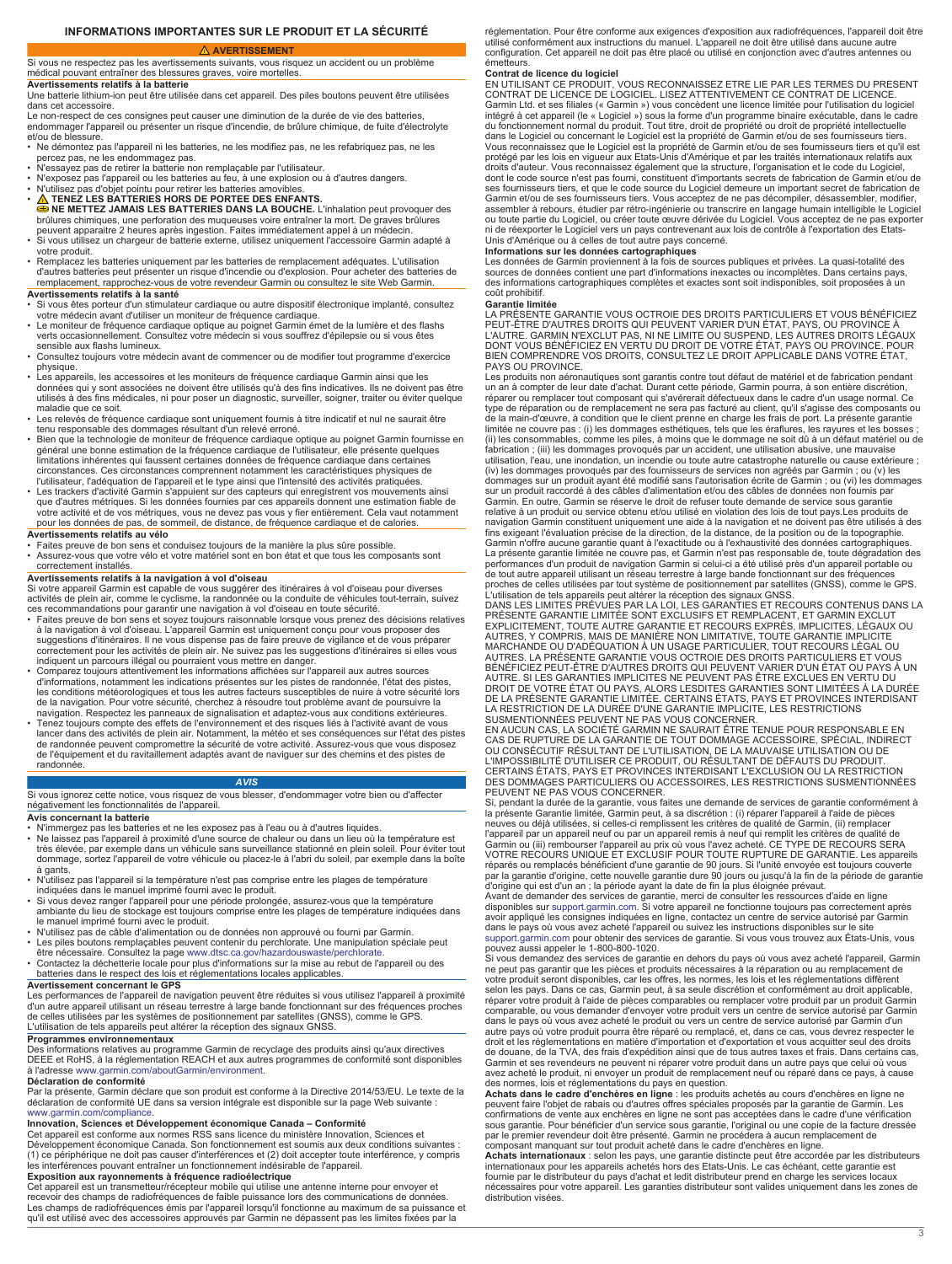# **AVVERTENZA**

# <span id="page-3-0"></span>Il mancato rispetto delle indicazioni fornite di seguito potrebbe causare incidenti e lesioni gravi o

# **Avvertenze sulla batteria**

mortali

In questo dispositivo è possibile utilizzare una batteria agli ioni di litio. In questo accessorio, è possibile utilizzare una batteria a bottone.

- Il mancato rispetto delle seguenti linee guida potrebbe compromettere la durata delle batterie, danneggiare il dispositivo e causare incendi, combustioni chimiche, perdita di elettroliti e/o lesioni.
- 
- Non disassemblare, modificare, riprodurre, forare o danneggiare il dispositivo o le batterie.<br>▪ Non rimuovere o cercare di rimuovere la batteria presente all'interno dello strumento.<br>▪ Non esporre il dispositivo o le ba
- 
- 

• Non utilizzare oggetti acuminati per rimuovere le batterie.<br>● NON METTERE LONTANO DALLA PORTATA DEI BAMBINI.<br>● NON METTERE MAI LE BATTERIE IN BOCCA. Ingerire le batterie causa bruciature chimiche,<br>perforazione di tessut

- dall'ingestione. Avvisare immediatamente il medico. Se si utilizza un caricabatteria esterno, utilizzare esclusivamente l'accessorio Garmin approvato per il
- prodotto in uso. Sostituire le batterie solo con batterie di ricambio corrette, onde evitare il rischio di incendi o esplosioni. Per acquistare una batteria di ricambio, rivolgersi al rivenditore Garmin o vistare il sito Web Garmin.

# **Avvertenze sulla salute**

- In presenza di pacemaker o di altri dispositivi elettronici interni, consultare il medico prima di utilizzare la fascia cardio.
- La fascia cardio da polso ottica Garmin emette una luce verde e lampeggia di tanto in tanto. Consultare il proprio medico se si soffre di epilessia o si è sensibili alle luci lampeggianti.
- Consultare sempre il medico prima di iniziare o modificare un programma di allenamento. Il dispositivo Garmin, gli accessori, la fascia cardio e i dati correlati sono concepiti ai soli scopi
- ricreativi e non devono essere utilizzati per scopi medici, né per diagnosticare, monitorare, trattare,
- curare o prevenire malattie. I dati sulla frequenza cardiaca hanno valore puramente indicativo, per cui non viene ammessa
- alcuna responsabilità in caso di eventuali letture errate. Sebbene la tecnologia di monitoraggio ottico della frequenza cardiaca Garmin fornisca solitamente una stima precisa della frequenza cardiaca dell'utente, in alcuni casi sussistono dei limiti alla tecnologia che possono causare letture della frequenza cardiaca imprecise. Tali casi includono le
- caratteristiche fisiche dell'utente, l'idoneità del dispositivo e il tipo e l'intensità dell'attività. I rilevatori di attività Garmin si basano su sensori che rilevano i movimenti e altre metriche. I dati e le informazioni fornite da questi dispositivi rappresentano una stima realistica dell'attività, ma non sono precisi al 100% e includono i dati sul sonno, i passi, la distanza, la frequenza cardiaca e le calorie.

**Avvisi sulla bicicletta** • Seguire sempre il buon senso e utilizzare la bicicletta con prudenza. • Accertarsi che la bicicletta e l'hardware siano stati conservati integri e che tutti i componenti siano

installati correttamente.

**Avvisi sulla navigazione in linea retta**<br>Se il dispositivo Garmin è in grado di suggerire percorsi in linea retta per varie attività all'aperto, ad<br>esempio il ciclismo, l'escursionismo e per gli ATV, attenersi alle presen una navigazione in linea retta sicura.

- Seguire sempre il buon senso nel prendere decisioni per la navigazione in linea retta. Il dispositivo Garmin è progettato per fornire esclusivamente suggerimenti sui percorsi, ma non esonera il conducente dal prestare la massima attenzione e da una preparazione adeguata durante le attività all'aperto. Non seguire i suggerimenti sul percorso nel caso in cui suggeriscano un'infrazione al codice della strada, oppure nel caso in cui il conducente possa essere messo in una situazione pericolosa. • Confrontare sempre attentamente le informazioni visualizzate sul dispositivo con tutte le informazioni
- per la navigazione disponibili, inclusi segnali e condizioni del percorso, condizioni meteo e altri fattori<br>che possono influire sulla sicurezza durante la navigazione. Per motivi di sicurezza, risolvere<br>eventuali incongru condizioni.
- Prestare sempre attenzione alle conseguenze per l'ambiente e ai rischi dell'attività prima di praticarla, in particolare all'impatto del meteo e delle condizioni di viaggio correlate al meteo sulla sicurezza dell'attività. Assicurarsi di disporre di tutto l'occorrente necessario per l'attività prima di inoltrarsi in percorsi e sentieri sconosciuti.

# *AVVISO*

Il mancato rispetto dell'avviso fornito di seguito potrebbe causare danni personali o alle proprietà oppure incidere in modo negativo sulla funzionalità del dispositivo.

# **Avvisi sulla batteria**

- Non immergere né esporre le batterie all'acqua o ad altri liquidi.
- Evitare l'esposizione del dispositivo a fonti di calore o temperature elevate, ad esempio in un veicolo<br>incustodito parcheggiato al sole. Per evitare possibili danni, rimuovere il dispositivo dal veicolo o<br>riporlo lontan
- 
- confezione del prodotto. Quando non si utilizza il dispositivo per un periodo di tempo prolungato, conservarlo nell'intervallo di
- 
- temperature specificato nel manuale stampato nella confezione del prodotto.<br>• Non utilizzare un cavo di alimentazione e/o dati non approvato o fornito da Garmin.<br>• Le batterie a pila di ricambio possono contenere materiale
- Per un corretto smaltimento del dispositivo/batterie in conformità alle leggi e disposizioni locali, contattare le autorità locali preposte.

# **Avviso GPS**

Le prestazioni del dispositivo di navigazione potrebbero ridursi in prossimità di un altro dispositivo che utilizza una rete a banda larga terrestre vicino alle frequenze utilizzate da un Global Navigation Satellite System (GNSS), ad esempio il Global Positioning Service (GPS). L'utilizzo di tali dispositivi potrebbe impedire la ricezione dei segnali GNSS.

**Programmi ambientali per i prodotti**<br>Le informazioni sul programma di riciclo dei prodotti Garmin, sulle direttive WEEE, RoHS, REACH e su<br>altri programmi di conformità sono reperibili sul sito Web www.garmin.com/aboutGarm

**Dichiarazione di conformità**<br>Con il presente documento, Garmin dichiara che questo prodotto è conforme alla Direttiva 2014/53/UE.<br>Il testo completo della dichiarazione UE di conformità è disponibile al seguente indirizzo [www.garmin.com/compliance](http://www.garmin.com/compliance).

# **Contratto di licenza software**

L'USO DEL DISPOSITIVO IMPLICA L'ACCETTAZIONE DEI TERMINI E DELLE CONDIZIONI<br>SPECIFICATI NEL SEGUENTE CONTRATTO DI LICENZA SOFTWARE. LEGGERE<br>ATTENTAMENTE IL PRESENTE CONTRATTO.

Garmin Ltd. e sue affiliate ("Garmin") concedono una licenza limitata per l'utilizzo del software integrato in questo dispositivo (il "Software") in forma binaria eseguibile per il normale funzionamento del prodotto. Il titolo, i diritti di proprietà e di proprietà intellettuale relativi al Software sono esclusivi di Garmin e/o dei rispettivi fornitori di terze parti.

L'utente prende atto che il Software è di proprietà di Garmin e/o dei rispettivi fornitori di terze parti ed è protetto dalle leggi sul copyright in vigore negli Stati Uniti d'America e dai trattati internazionali sul copyright. L'utente riconosce inoltre che la struttura, l'organizzazione e il codice del Software, di cui non viene fornito il codice sorgente, sono considerati segreti commerciali di Garmin e/o dei rispettivi fornitori<br>di terze parti e che il Software in formato sorgente resta un segreto commerciale di Garmin e/o dei<br>rispettivi f

decodificare o convertire in formato leggibile il Software o parte di esso né di creare altri prodotti basati sul Software. L'utente accetta di non esportare o riesportare il Software in qualsiasi Paese in violazione delle leggi sul controllo delle esportazioni in vigore negli Stati Uniti d'America o delle norme per il controllo delle esportazioni da qualsiasi altro Paese.

**Informazioni sui dati mappa**<br>Garmin utilizza una serie di fonti statali e private. Tutte le fonti di dati possono contenere dati imprecisi e incompleti. In alcuni paesi, le informazioni su mappe complete e precise non sono disponibili o sono proibitive in termini di costi.

### **Garanzia La garanzia è prestata dal Venditore:**

• al Consumatore ossia, ai sensi dell'art. 3, D.Lgs. 6 ottobre 2005, alla "persona fisica che agisce per<br>scopi estranei all'attività imprenditoriale o professionale eventualmente svolta", sulla base della<br>medesima norma is garanzia è di 24 mesi decorrenti dalla data di consegna del prodotto al Consumatore. La garanzia copre solo i difetti di conformità o d'origine, cioè preesistenti alla consegna del bene al Consumatore e<br>non copre i difetti legati ad un'errata installazione o ad errato uso dello stesso;<br>• al Professionista, ossia ai s

nell'esercizio della propria attività imprenditoriale o professionale, ovvero un suo intermediario" nei limiti di quanto previsto dagli artt. 1490 ss c.c. e nei termini di cui all'art. 1495 c.c. **Garanzia Prodotto**

Il Prodotto, a cui è riferita la presente garanzia, è garantito esente da difetti originari di conformità per un periodo di 24 mesi dalla data di consegna all'utente finale, conformemente a quanto previsto dal D.Lgs. 206/05.

La preghiamo, prima di prendere possesso del prodotto, di verificare, assieme al Venditore, se il<br>prodotto è conforme alle Sue aspettative. Laddove il Venditore si occupi anche della installazione del<br>Prodotto, La preghiam prova d'uso reale. **Procedura**

Qualora intenda avvalersi dei diritti di cui alle presenti condizioni di garanzia, la preghiamo di visitare il sito web di Garmin Italia [\(www.garmin.it](http://www.garmin.it)) onde ottenere le informazioni circa l'esatta modalità di<br>consegna o spedizione dei prodotti.<br>Con le limitazioni specificate in seguito, e qualora sussistano le condizioni per ricon

ai sensi del D.Lgs. 206/05, il prodotto verrà riparato senza nessun costo relativo alle spese strettamente necessarie per la riparazione e quindi rispedito in porto franco al Venditore.

Resta fermo quanto disposto dall'art. 130, D.Lgs. 206/05 in particolare quanto all'oggettiva impossibilità

o l'eccessiva onerosità della riparazione.<br>Per i prodotti in garanzia il Consumatore nulla deve al Venditore a titolo di contributo spese di trasporto<br>o di gestione. Laddove il prodotto dovesse essere inviato nonostante il ovvero risulti che trattasi di difetto non coperto dalla Garanzia, ovvero il prodotto sia privo di difetti, Garmin Italia addebiterà al Venditore i costi del trasporto, amministrativi e tecnici sostenuti.

**Limiti nel caso di intervento in garanzia** La garanzia di Garmin Italia non copre i difetti originari manifestatisi oltre il termine di durata della garanzia, i difetti che non preesistevano alla consegna del prodotto, i guasti derivanti da negligenza o trascuratezza nell'uso, da errata installazione o manutenzione, erroneo immagazzinaggio e/o

conservazione, da manutenzione effettuata da personale non autorizzato, da danni di trasporto, corrosione o per strumenti in cui il numero di matricola sia stato in qualche modo alterato o cancellato. Garmin Italia non può essere ritenuta responsabile per danni causati durante l'installazione o come conseguenza di un'installazione scorretta. La presente Garanzia non copre i controlli periodici, gli allineamenti e le calibrazioni originarie e successive, prove in mare o su terra, o spiegazioni pratiche<br>sull'uso del prodotto a meno che non siano specificatamente necessari per il ripristino funzionale della<br>parte sostit

La garanzia non copre altresì difetti derivanti da incidenti, calamità naturali od altre cause fra le quali, a titolo meramente esemplificativo, pioggia, grandine o fulmini.

La garanzia non copre i danni conseguenti a sovraccarichi di corrente dovuti alla rete cui il prodotto dovesse essere collegato o causati da altre apparecchiature, sistemi o componenti in occasione di impropria connessione o uso non autorizzato o permesso del prodotto ivi compreso nel caso di eventuale utilizzo di un caricabatteria di modello differente rispetto a quello fornito con il prodotto. I materiali soggetti ad usura (inclusi fusibili, batterie, cinghie, ventole o le parti meccaniche connesse) sono specificata-mente esclusi dalla presente Garanzia.

L'eventuale rottura di sigilli o la precedente manomissione del prodotto escludono la possibilità di avvalersi della Garanzia. La presente Garanzia non copre le ore di lavoro straordinario. La Garanzia Garmin Italia non copre

eventuali differenze di colorazione, di materiale o aspetto sussistenti tra quanto a titolo indicativo,<br>illustrato nella pubblicità, nei cataloghi o su Internet, che non siano state oggetto di specifico reclamo al<br>momento

quindi esclusivamente responsabilità dell'utente usare la prudenza e il giudizio necessari durante il loro utilizzo.

Garmin Italia non risponderà dell'eventuale inosservanza delle normali regole di diligenza e prudenza ed altresì, nel caso di utilizzo a bordo di autoveicoli, velivoli, natanti o di altri mezzi di trasporto non risponderà della violazione delle norme, disposizioni delle autorità o regolamenti disciplinanti la loro circolazione e non risponderà dei danni eventualmente causati a terzi ed alla persona del Consumatore.

# **Assistenza oltre i termini di garanzia**

Qualora il prodotto in Suo possesso manifestasse problemi di funzionamento oltre i termini di garanzia, ovvero per quanto entro i 24 mesi di vita fosse stato danneggiato o abbisognasse comunque di interventi tecnici per cause che non rientrano fra quelle coperte dalla garanzia, La preghiamo di

contattare telefonicamente il Customer Care Garmin al numero indicato sul sito [www.garmin.it](http://www.garmin.it) al fine di<br>concordare la modalità di invio dello strumento per riparazione o verifica.<br>Ricordiamo che in caso di assistenza fuori apparecchiature.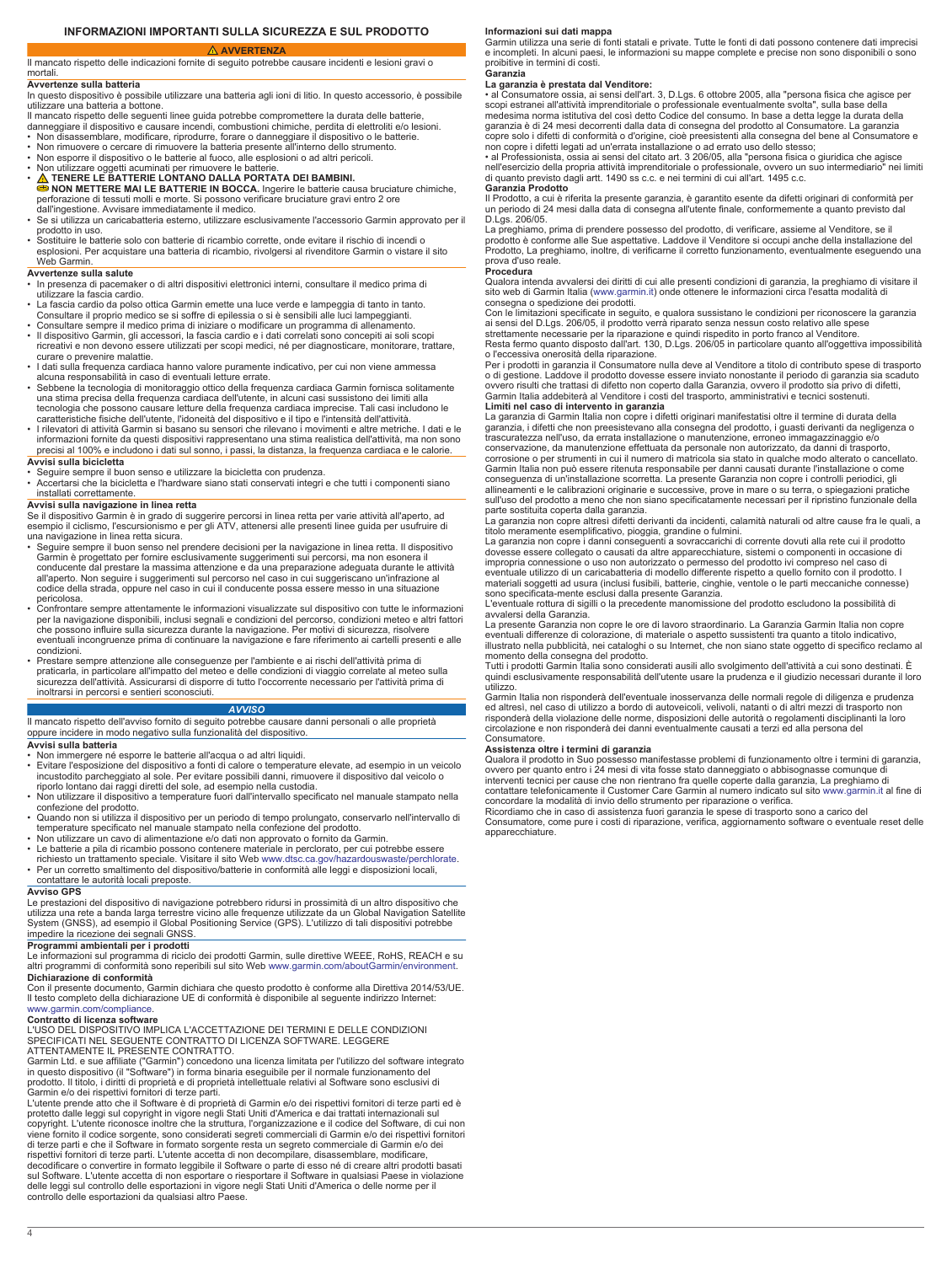# **WARNUNG**

# <span id="page-4-0"></span>Falls Sie folgende Warnungen nicht beachten, könnte es zu einem Unfall oder medizinischen Notfall mit schweren oder sogar tödlichen Verletzungen kommen.

# **Akkuwarnungen**

In diesem Gerät kann ein Lithium-Ionen-Akku verwendet werden. Knopfzellen können für das Zubehör verwendet werden.

Ein Missachten dieser Richtlinien kann zur Verkürzung der Betriebsdauer der Batterien oder zu Schäden am Gerät, zu Feuer, chemischen Verätzungen, Auslaufen des Elektrolyts und/oder

Verletzungen führen. • Das Gerät oder die Batterien dürfen nicht zerlegt, verändert, zu einem neuen Produkt verarbeitet, durchbohrt oder beschädigt werden. • Nicht auswechselbare Akkus dürfen nicht entfernt werden.

- 
- 
- Setzen Sie das Gerät nicht Feuer, Explosionen oder anderen Gefahrenquellen aus.<br>• Verwenden Sie keine scharfen Gegenstände zum Entnehmen der auswechselbaren Batterien.<br>• <u>∧ a</u> BEWAHREN SIE BATTERIEN AUSSERHALB DER REIC
- **⊜ NEHMEN SIE BATTERIEN NIEMALS IN DEN MUND.** Ein Verschlucken kann zu chemischen<br>Verätzungen, einer Perforation von Weichgewebe und tödlichen Verletzungen führen. Schwere Verbrennungen können innerhalb von 2 Stunden nach dem Verschlucken auftreten. Suchen Sie umgehend einen Arzt auf.
- Als externes Ladegerät darf nur für das Produkt zugelassenes Garmin Zubehör verwendet werden. Ersetzen Sie die Akkus nur mit korrekten Ersatzakkus. Bei Verwendung anderer Batterien besteht Brand- oder Explosionsgefahr. Wenden Sie sich zum Kauf von Ersatzakkus an einen Garmin Händler, oder besuchen Sie die Garmin Website.

- **Gesundheitswarnungen** Wenn Sie einen Herzschrittmacher oder sonstige elektronische Geräte implantiert haben, lassen Sie
- sich vor Anwendung eines Herzfrequenzsensors von Ihrem Arzt beraten.<br>• Der optische Garmin Sensor für die Herzfrequenzmessung am Handgelenk gibt ein grünes Licht aus<br>• und blinkt gelegentlich. Lassen Sie sich von Ihrem Arz
- empfindlich auf Blinklicht reagieren. Lassen Sie sich stets von Ihrem Arzt beraten, bevor Sie ein Trainingsprogramm beginnen oder ändern.
- Das Garmin Gerät, das Zubehör, der Herzfrequenzsensor und dazugehörige Daten sind nur für<br>Freizeitzwecke und nicht für medizinische Zwecke sowie auch nicht zur Diagnose, Überwachung,<br>Behandlung, Heilung oder Prävention
- 
- ergeben, wird keine Haftung übernommen.<br>• Die Technologie von Garmin für die optische Herzfrequenzmessung am Handgelenk liefert in der<br>· Regel genaue Angaben zur Herzfrequenz des Benutzers. Dennoch unterliegt diese Techn inhärenten Einschränkungen, die unter bestimmten Umständen zu ungenauen Herzfrequenzmessungen führen können. Zu diesen Umständen zählen die körperlichen Merkmale

des Benutzers, der Sitz des Geräts sowie der Typ und die Intensität der Aktivität. • Fitness Tracker von Garmin beziehen Informationen von Sensoren, die Ihre Aktivitäten und andere

Messwerte verfolgen. Die von diesen Geräten bereitgestellten Daten und Informationen sollen Ihre<br>gespeicherten Aktivitäten und Messwerte möglichst genau abschätzen, sind u. U. aber nicht zu<br>100 % genau. Dies umfasst Daten

### **Fahrradwarnungen**

- Fahren Sie stets aufmerksam, und halten Sie die Regeln für sicheres Fahren ein. Vergewissern Sie sich, dass das Fahrrad und die Montageteile ordnungsgemäß gewartet und alle
- Teile richtig montiert sind.

# **Warnungen zur Luftlinien-Navigation**

Wenn das Garmin Gerät Luftlinien für verschiedene Outdoor-Aktivitäten wie Radfahren, Wandern und für Quads vorschlagen kann, folgen Sie diesen Richtlinien, um eine sichere Luftlinien-Navigation zu gewährleisten.

- Verlassen Sie sich bei Entscheidungen bezüglich der Luftlinien-Navigation auf den gesunden Menschenverstand. Das Garmin Gerät wurde entwickelt, um Routenvorschläge zu unterbreiten. Es soll nicht die Aufmerksamkeit des Benutzers und eine ordnungsgemäße Vorbereitung für Outdoor-Aktivitäten ersetzen. Halten Sie sich nicht an Routenvorschläge, wenn diese eine ungesetzliche<br>Route beinhalten oder Sie in eine gefährliche Situation bringen würden.<br>• Beachten Sie immer aufmerksam alle verfügbaren Infor
- Schilder und Schilder und Bedingungen für Wege/Pfade, Wetterbedingungen und andere Faktoren,<br>die sich während der Navigation auf die Sicherheit auswirken können. Aus Sicherheitsgründen<br>sollten Sie Diskrepanzen zwischen de beachten.
- Beachten Sie stets Umweltbedingungen und die jeweiligen Risiken, bevor Sie mit Aktivitäten im Gelände beginnen. Das gilt insbesondere für Auswirkungen, die Wetter und wetterbedingte<br>Bedingungen der Wege/Pfade auf die Sicherheit der Aktivität haben können. Vergewissern Sie sich,<br>dass Sie über die richtige Ausrüstung

### *HINWEIS*

Die Nichteinhaltung des folgenden Hinweises kann zu Personen- oder Sachschäden führen oder die Funktionsweise des Geräts beeinträchtigen.

### **Hinweise zur Batterie**

- Tauchen Sie Akkus nicht in Wasser oder andere Flüssigkeiten ein, und setzen Sie sie nicht Wasser oder anderen Flüssigkeiten aus.
- Halten Sie das Gerät von Hitzequellen oder Umgebungen mit hohen Temperaturen fern, z. B. direkter Sonneneinstrahlung in einem Fahrzeug. Nehmen Sie den Sensor zur Vermeidung möglicher<br>Schäden aus dem Fahrzeug, oder lagern Sie ihn so, dass er vor direkter Sonneneinstrahlung<br>geschützt ist (beispielsweise im Hands
- Das Gerät darf nicht außerhalb des Temperaturbereichs betrieben werden, der im gedruckten<br>Handbuch aus dem Lieferumfang angegeben ist.<br>• Wenn das Gerät für einen längeren Zeitraum aufbewahrt wird, muss die Lagertemperat
- 
- bereitgestellt wurde.
- 
- Austauschbare Knopfzellen können Perchlorate enthalten. Möglicherweise ist eine spezielle<br>Handhabung erforderlich. Siehe [www.dtsc.ca.gov/hazardouswaste/perchlorate](http://www.dtsc.ca.gov/hazardouswaste/perchlorate).<br>• Wenden Sie sich zur ordnungsgemäßen, im Einklang mit Abfallentsorgungsstelle.

# **GPS-Hinweis**

Die Leistung des Navigationsgeräts ist u. U. eingeschränkt, wenn es in der Nähe von Geräten verwendet wird, die ein terrestrisches Breitbandnetz nutzen, dessen Frequenzen nahe der von einem<br>GNSS (Global Navigation Satellite System) wie dem Global Positioning Service (GPS) verwendeten<br>Frequenzen liegen. Die Verwen beeinträchtigen.

**Umweltschutzprogramme für das Produkt**<br>Informationen zum Produktrecyclingprogramm von Garmin sowie zur WEEE-, RoHS- und REACH-<br>Richtlinie und zu anderen Programmen zur Einhaltung von Richtlinien finden Sie unter<br>www.garmi

**Konformitätserklärung**<br>Garmin erklärt hiermit, dass dieses Produkt der Direktive 2014/53/EU entspricht. Der vollständige Text der EU-Konformitätserklärung ist unter folgender Internetadresse verfügbar: [www.garmin.com](http://www.garmin.com/compliance)

[/compliance](http://www.garmin.com/compliance).<br>**Software-Lizenzvereinbarung**<br>DURCH DIE VERWENDUNG DES GERÄTS STIMMEN SIE DEN BEDINGUNGEN DER FOLGENDEN SOFTWARE-LIZENZVEREINBARUNG ZU. LESEN SIE DIE LIZENZVEREINBARUNG AUFMERKSAM DURCH.

Garmin Ltd. und deren Tochtergesellschaften ("Garmin") gewähren Ihnen im Rahmen des normalen<br>Betriebs dieses Geräts eine beschränkte Lizenz zur Verwendung der in diesem Gerät im Binärformat

integrierten Software (die "Software"). Verfügungsrechte, Eigentumsrechte und Rechte am geistigen<br>Eigentum an der Software verbleiben bei Garmin und/oder deren Drittanbietern.

Sie erkennen an, dass die Software Eigentum von Garmin und/oder dessen Drittanbietern ist und durch die Urheberrechte der Vereinigten Staaten von Amerika und internationale Urheberrechtsabkommen geschützt ist. Weiterhin erkennen Sie an, dass Struktur, Organisation und Code der Software, für die<br>kein Quellcode zur Verfügung gestellt wird, wertvolle Betriebsgeheimnisse von Garmin und/oder<br>dessen Drittanbietern sind Garmin und/oder deren Drittanbietern bleibt. Sie verpflichten sich, die Software oder Teile davon nicht zu dekompilieren, zu deassemblieren, zu verändern, zurückzuassemblieren, zurückzuentwickeln, in eine allgemein lesbare Form umzuwandeln oder ein von der Software abgeleitetes Werk zu erstellen. Sie verpflichten sich, die Software nicht in ein Land zu exportieren oder zu reexportieren, das nicht im Einklang mit den Exportkontrollgesetzen der Vereinigten Staaten von Amerika oder den Exportkontrollgesetzen eines anderen, in diesem Zusammenhang relevanten Landes steht.

**Kartendaten-Informationen** Garmin verwendet eine Kombination aus öffentlichen und privaten Datenquellen. Nahezu alle Datenquellen enthalten in bestimmtem Ausmaß ungenaue oder unvollständige Daten. In einigen Ländern sind vollständige und genaue Karteninformationen nicht erhältlich oder unverhältnismäßig teuer.

**Eingeschränkte Gewährleistung**<br>DIESE EINGESCHRÄNKTE GEWÄHRLEISTUNG GEWÄHRT IHNEN BESTIMMTE GESETZLICHE<br>RECHTE; AUSSERDEM HABEN SIE GGF. ANDERE GESETZLICHE RECHTE, DIE JE NACH BUNDESLAND (BZW. LAND ODER PROVINZ) VARIIEREN. GARMIN SCHRÄNKT ANDERE<br>GESETZLICHE RECHTE, DIE IHNEN GEMÄSS DEN GESETZEN IHRES BUNDESLANDES (BZW. IHRES LANDES ODER IHRER PROVINZ) U. U. ZUSTEHEN, NICHT EIN, UND SETZT DIESE AUCH<br>NICHT AUS. DIE GESETZE IHRES BUNDESLANDES, IHRES LANDES ODER IHRER PROVINZ<br>BIETEN IHNEN EINEN VOLLSTÄNDIGEN EINBLICK IN IHRE RECHTE.

Für nicht für die Luftfahrt vorgesehenen Produkte gilt ab dem Kaufdatum eine einjährige Garantie auf Material- und Verarbeitungsfehler. Innerhalb dieses Zeitraums repariert oder ersetzt Garmin nach<br>eigenem Ermessen alle bei ordnungsgemäßer Verwendung ausgefallenen Komponenten. Diese<br>Reparatur- und Austauscharbeiten sind f (ii) Verschleißteile wie Batterien, sofern Produktschäden nicht auf Material- oder Verarbeitungsfehler<br>zurückzuführen sind, (iii) durch Unfälle, Missbrauch, unsachgemäße Verwendung, Wasser,<br>Überschwemmung, Feuer oder ander

(v) Schäden an einem Produkt, das ohne die ausdrückliche schriftliche Genehmigung von Garmin modifiziert oder geändert wurde, oder (vi) Schäden an einem Produkt, das mit Netz- und/oder Datenkabeln verbunden wurde, die nicht von Garmin bereitgestellt wurden. Darüber hinaus behält<br>Garmin sich das Recht vor, Garantieansprüche für Produkte oder Dienstleistungen abzulehnen, die<br>unter Verstoß gegen die Gesetze

dürfen nicht für Zwecke verwendet werden, die präzise Messungen von Richtungen, Distanzen,<br>Positionen oder Topografien erfordern. Garmin übernimmt keinerlei Gewährleistungen im Hinblick auf<br>die Richtigkeit oder Vollständig

Leistungseinschränkungen eines Navigationsprodukts von Garmin, die sich durch die Verwendung des<br>Geräts in der Nähe von Telefonen oder anderen Geräten ergeben, die ein terrestrisches Breitbandnetz<br>nutzen, dessen Frequenzen Global Positioning Service (GPS) verwendeten Frequenzen liegen, noch ist Garmin für diese Leistungseinschränkungen verantwortlich. Die Verwendung dieser Geräte kann den Empfang von

GNSS-Signalen beeinträchtigen.<br>IM NACH GELTENDEN RECHT MAXIMAL ZULÄSSIGEN UMFANG GELTEN DIE IN DIESER<br>EINGESCHRÄNKTEN GEWÄHRLEISTUNG AUFGEFÜHRTEN GEWÄHRLEISTUNGEN UND<br>RECHTSMITTEL EXKLUSIV UND SCHLIESSEN JEGLICHE AUSDRÜCKL STILLSCHWEIGENDE, GESETZLICHE ODER ANDERWEITIGE GEWÄHRLEISTUNGEN UND<br>RECHTSMITTEL AUS, U. A. STILLSCHWEIGENDE GEWÄHRLEISTUNGEN ZU<br>HANDELSTAUGLICHKEIT ODER EIGNUNG FÜR EINEN BESTIMMTEN ZWECK, GESETZLICHE ODER ANDERWEITIGE GEWÄHRLEISTUNGEN, UND GARMIN SCHLIESST DIE VORGENANNTEN<br>GEWÄHRLEISTUNGEN UND RECHTSMITTEL AUSDRÜCKLICH AUS. DIESE EINGESCHRÄNKTE GEWÄHRLEISTUNG GEWÄHRT IHNEN BESTIMMTE GESETZLICHE RECHTE; AUSSERDEM<br>HABEN SIE GGF. ANDERE GESETZLICHE RECHTE, DIE JE NACH BUNDESLAND BZW. LAND<br>VARIIEREN. FALLS STILLSCHWEIGENDE GEWÄHRLEISTUNGEN GEMÄSS DEN GESETZEN<br>IHRES B IST DIE DAUER DERARTIGER GEWÄHRLEISTUNGEN AUF DIE DAUER DIESER<br>EINGESCHRÄNKTEN GEWÄHRLEISTUNG BESCHRÄNKT. IN EINIGEN BUNDESLÄNDERN (BZW.<br>LÄNDERN UND PROVINZEN) IST DIE EINSCHRÄNKUNG DER DAUER EINER<br>EINGESCHRÄNKTEN GEWÄHRLE IN KEINERLEI FALL HAFTET GARMIN BEI EINEM GARANTIEANSPRUCH FÜR BEILÄUFIG<br>ENTSTANDENE, KONKRETE, INDIREKTE SCHÄDEN ODER FOLGESCHÄDEN, DIE DURCH DIE<br>SACH- ODER UNSACHGEMÄSSE VERWENDUNG ODER DIE NICHTVERWENDBARKEIT DIESES<br>PRO (SOWIE LÄNDERN UND PROVINZEN) IST DER AUSSCHLUSS VON BEILÄUFIG ENTSTANDENEN ODER FOLGESCHÄDEN NICHT GESTATTET; IN EINEM SOLCHEN FALL TREFFEN DIE

VORGENANNTEN AUSSCHLÜSSE NICHT AUF SIE ZU.

Falls Sie während des Gewährleistungszeitraums gemäß dieser eingeschränkten Gewährleistung<br>einen Garantieanspruch geltend machen, geht Garmin nach eigenem Ermessen folgendermaßen vor<br>und (i) repariert das Gerät mit neuen T erstattet wird. DIESE RECHTSMITTEL SIND DIE EINZIGEN IHNEN IM FALLE EINES<br>GARANTIEANSPRUCHS ZUR VERFÜGUNG STEHENDEN RECHTSMITTEL. Für reparierte oder<br>ersetzte Geräte gilt eine Gewährleistung von 90 Tagen. Falls für das ein ursprünglichen einjährigen Garantie, wobei der jeweils längere Zeitraum Anwendung findet.<br>Bevor Sie einen Garantieanspruch geltend machen, sehen Sie sich die unter support.garmin.com<br>verfügbaren Online-Hilferessourcen an. weiterhin nicht ordnungsgemäß funktioniert, wenden Sie sich an eine von Garmin autorisierte Serviceeinrichtung in dem Land, in dem Sie das Produkt ursprünglich erworben haben, oder folgen Sie den Anweisungen unter [support.garmin.com](http://www.support.garmin.com), um einen Garantieanspruch geltend zu machen. Falls Sie<br>sich in den USA befinden, können Sie sich auch telefonisch an 1-800-800-1020 wenden. Falls Sie einen Garantieanspruch außerhalb des Landes geltend machen, in dem Sie das Produkt ursprünglich erworben haben, kann Garmin nicht garantieren, dass die zum Reparieren oder Ersetzen

des Produkts erforderlichen Teile und Produkte verfügbar sein werden; dies ist auf unterschiedliche Produktangebote und geltende Standards, Gesetze und Vorschriften zurückzuführen. In diesem Fall kann Garmin nach eigenem Ermessen und gemäß anwendbaren Gesetzen das Produkt reparieren<br>oder ersetzen, wobei vergleichbare Garmin Produkte und Teile verwendet werden, oder verlangen,<br>dass Sie das Produkt an eine von Garmin verbundene Steuern und Gebühren aufzukommen. In einigen Fällen können Garmin und seine Händler<br>Ihr Produkt nicht in einem anderen Land als dem Land warten, in dem Sie das Produkt nicht

ursprünglich erworben haben, oder das reparierte oder ersetzte Produkt in dieses Land<br>zurückschicken; dies ist auf geltende Standards, Gesetze und Vorschriften zurückzuführen.<br>**Käufe über Onlineaktionen:** Für Produkte, die Garmin. Online-Auktionsbestätigungen werden für Garantieansprüche nicht akzeptiert. Hierfür ist das Original oder eine Kopie des Kaufbelegs des ursprünglichen Einzelhändlers erforderlich. Garmin ersetzt keine fehlenden Komponenten bei Paketsendungen, die über Online-Auktionen erworben

**Internationale Käufe:** Für über internationale Vertriebspartner außerhalb der USA erworbene Geräte gilt möglicherweise abhängig vom jeweiligen Land eine separate Garantie. Sofern zutreffend wird diese

wurden.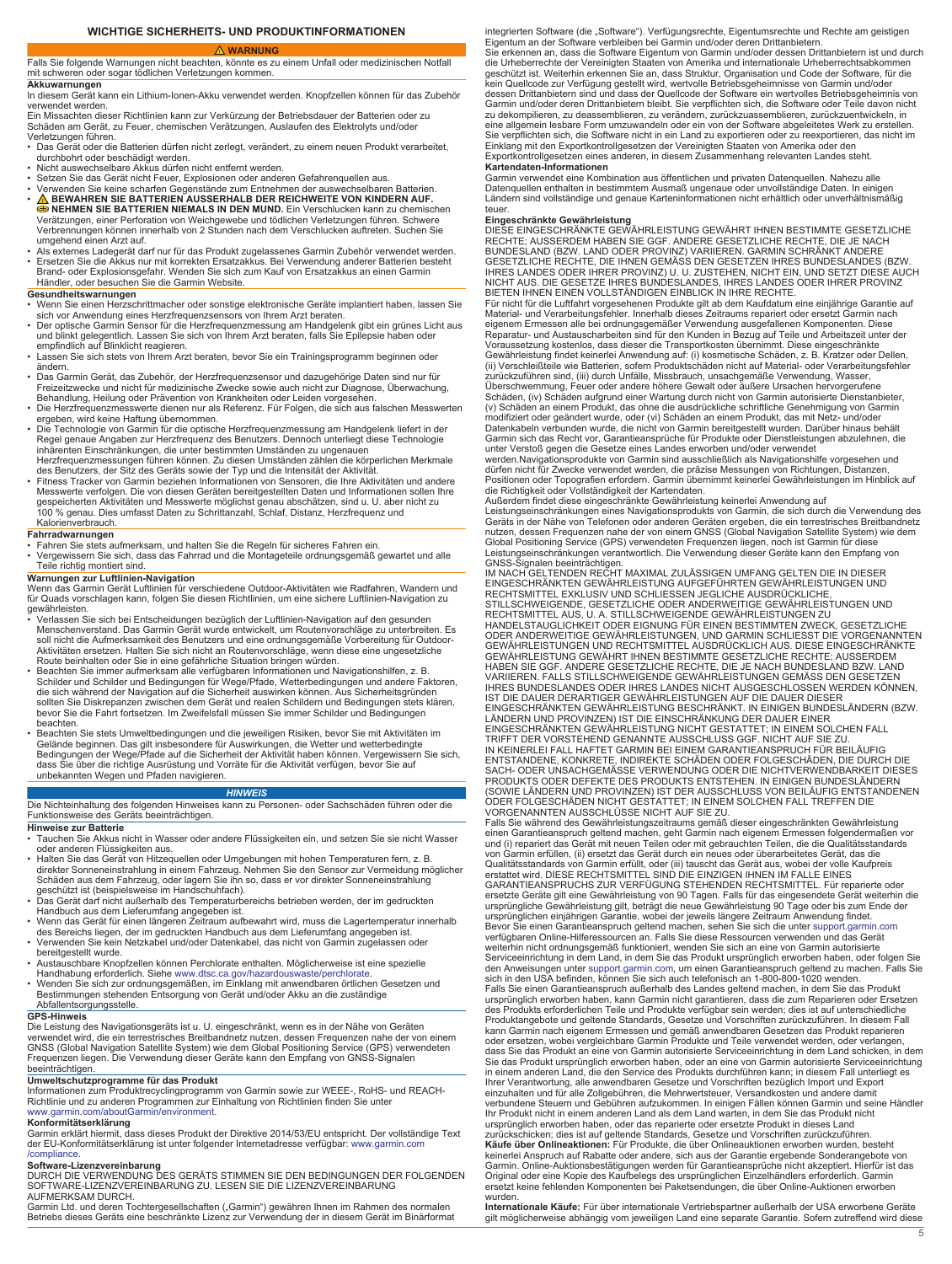Garantie von dem Vertriebspartner im jeweiligen Land angeboten, der auch den lokalen Service für das Gerät durchführt. Garantien von Vertriebspartnern gelten nur in dem für den Vertrieb vorgesehenen Gebiet.

6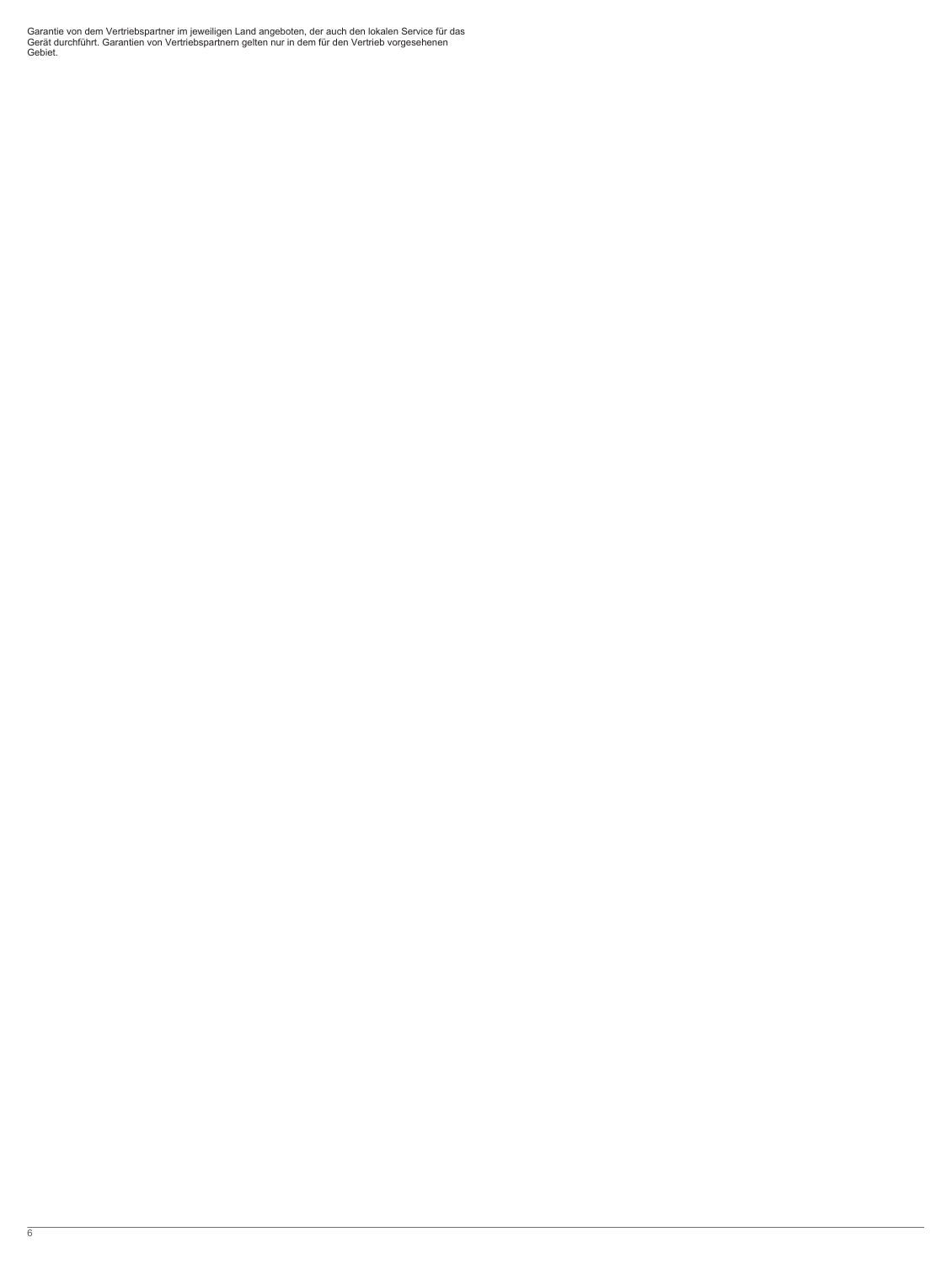# **ADVERTENCIA**

<span id="page-6-0"></span>Si no se cumplen las siguientes advertencias, se pueden provocar accidentes o acontecimientos médicos que tengan como consecuencia la muerte o lesiones graves.

### **Advertencias sobre la pila/batería**

En este dispositivo se puede utilizar una pila de ión-litio. En el accesorio pueden utilizarse pilas de botón.

Si no se siguen estas indicaciones, puede reducirse el ciclo vital de las pilas o se pueden producir<br>riesgos de daños al dispositivo, fuego, quemaduras químicas, fuga de electrolitos y heridas.<br>• No desmontes, modifiques,

- 
- 
- 
- 
- No expongas el dispositivo o la batería al fuego, explosiones u otros riesgos.<br>• No utilices un objeto puntiagudo para retirar las pilas extraíbles.<br>•  $\triangle$  MANTÉN LAS PILAS FUERA DEL ALCANCE DE LOS NIÑOS.<br>•  $\triangle$  MO TE P
- producto. Sustituye las pilas únicamente con pilas de sustitución adecuadas. Utilizar otras pilas conlleva un
- riesgo de fuego o explosión. Para comprar pilas de sustitución, pregunta a tu distribuidor de Garmin o visita el sitio web de Garmin.

# **Avisos sobre la salud**

- Si llevas implantado un marcapasos o cualquier otro dispositivo electrónico interno, consulta con tu médico antes de utilizar un monitor de frecuencia cardiaca. • El monitor de frecuencia cardiaca a través de la muñeca Garmin óptica emite una luz verde y
- parpadea ocasionalmente. Consulta con tu médico si padeces epilepsia o sendibilidad a las luces intermitentes.
- Consulta siempre con tu médico antes de empezar o modificar cualquier programa de ejercicios. El dispositivo, los accesorios, el monitor de frecuencia cardiaca y los datos relacionados de Garmin
- se deben utilizar únicamente para fines recreativos y no para fines médicos. Así mismo, no deben utilizarse para diagnosticar, controlar, tratar, curar o prevenir ninguna enfermedad o afección. • Las mediciones de la frecuencia cardiaca son únicamente de referencia y no se acepta ninguna
- responsabilidad derivada de una medición errónea.
- Aunque la tecnología óptica del monitor de frecuencia cardiaca a través de la muñeca de Garmin ofrece normalmente una estimación precisa de la frecuencia cardiaca del usuario, existen limitaciones inherentes a la tecnología que pueden provocar que algunas de las lecturas de<br>frecuencia cardiaca sean imprecisas en función de ciertas circunstancias, lo que incluye las<br>características físicas del usuario, e
- aproximada de la actividad y las métricas registradas, pero es posible que no sean completamente precisos, incluidos los datos sobre los pasos, el sueño, la distancia, la frecuencia cardiaca y las calorías.

### **Advertencias sobre la bicicleta**

• Utiliza siempre tu mejor criterio y maneja la bicicleta de forma segura.

• Asegúrate de que la bicicleta y el hardware se mantienen de manera adecuada y todas las partes están instaladas correctamente.

# **Avisos sobre navegación fuera de carretera**

Si tu dispositivo Garmin tiene la opción de sugerir rutas fuera de carretera para distintas actividades al<br>aire libre como, por ejemplo, ciclismo, excursionismo o actividades en vehículo todoterreno, sigue<br>estas directrice

- Utiliza siempre tu mejor criterio y haz uso del sentido común cuando tomes decisiones relacionadas<br>con la navegación fuera de carretera. El dispositivo Garmin se ha diseñado únicamente con el fin de<br>proporcionarte sugere
- implican que te encuentres en una posición no segura. Compara siempre atentamente la información que se muestra en el dispositivo con todas las fuentes de navegación disponibles, entre las que se incluyen las señales y condiciones de los senderos, las<br>condiciones meteorológicas y otros factores que puedan afectar a la seguridad durante la<br>navegación. Para tu seguridad, re navegación y presta atención a las señales y a las condiciones existentes.
- Ten siempre en cuenta los efectos sobre el medioambiente y los riesgos inherentes de la actividad<br>antes de embarcarte en actividades fuera de carretera. Especialmente, ten en cuenta el impacto que<br>tienen en la seguridad derivadas de las condiciones meteorológicas. Asegúrate de que dispones del equipo y los suministros apropiados para la actividad antes de navegar por rutas y senderos con los que no estés familiarizado.

# *AVISO*

Si no se tiene en cuenta el siguiente aviso, podrían producirse lesiones personales o daños materiales,<br>y la funcionalidad del dispositivo podría verse afectada negativamente.

# **Avisos sobre la batería**

- 
- No sumerjas la batería, ni la expongas al agua u otros líquidos. No dejes el dispositivo expuesto a fuentes de calor o en lugares con altas temperaturas, como pudiera ser un vehículo aparcado al sol. Para evitar la posibilidad de que se dañe, retira el<br>dispositivo del vehículo o guárdalo para que no quede expuesto a la luz solar directa (por ejemplo, colócalo en la guantera).
- No manejes el dispositivo si la temperatura está fuera del intervalo indicado en la versión impresa del manual, incluido en la caja del producto. • Cuando guardes el dispositivo durante un período de tiempo prolongado, consérvalo respetando el
- intervalo de temperatura que se indica en la versión impresa del manual, incluido en la caja del
- producto. No utilices ningún cable de datos o de alimentación que Garmin no haya aprobado o suministrado.
- Las pilas sustituibles de tipo botón pueden contener preclorato. Se deben manejar con precaución.<br> Consulta [www.dtsc.ca.gov/hazardouswaste/perchlorate](http://www.dtsc.ca.gov/hazardouswaste/perchlorate).<br>• Ponte en contacto con el servicio local de recogida de basur
- de forma que cumpla todas las leyes y normativas locales aplicables. **Aviso sobre el GPS**

El dispositivo de navegación puede sufrir una degradación en el funcionamiento si se utiliza cerca de cualquier dispositivo que utilice una red de banda ancha terrestre que funcione con frecuencias próximas a las utilizadas por cualquier sistema global de navegación por satélite (GNSS), como el servicio de posicionamiento global (GPS). El uso de dichos dispositivos puede impedir la recepción de señales GNSS.

# **Programas medioambientales para el producto**

Puedes consultar la información acerca del programa de reciclado de productos de Garmin y la directiva WEEE, RoHS y REACH, así como de otros programas de cumplimiento en [www.garmin.com](http://www.garmin.com/aboutGarmin/environment) [/aboutGarmin/environment](http://www.garmin.com/aboutGarmin/environment).

# **Declaración de conformidad**

Por la presente, Garmin declara que este producto cumple con la Directiva 2014/53/UE. El texto completo de la declaración de conformidad de la UE está disponible en la siguiente dirección de

# Internet: [www.garmin.com/compliance.](http://www.garmin.com/compliance) **Conformidad con COFETEL/IFETEL**

La operación de este equipo está sujeta a las siguientes dos condiciones: (1) es posible que este<br>equipo o dispositivo no cause interferencia perjudicial y (2) este equipo o dispositivo debe aceptar<br>cualquier interferencia

**Acuerdo de licencia del software**<br>AL UTILIZAR EL DISPOSITIVO, EL USUARIO SE COMPROMETE A RESPETAR LOS TÉRMINOS Y<br>CONDICIONES DEL SIGUIENTE ACUERDO DE LICENCIA DEL SOFTWARE. EL USUARIO

DEBERA LEER ESTE ACUERDO ATENTAMENTE.<br>Garmin Ltd. y sus subsidiarias ("Garmin") conceden al usuario una licencia limitada para utilizar el<br>software incluido en este dispositivo (el "Software") en formato binario ejecutabl

del producto. La titularidad, los derechos de propiedad y los derechos de propiedad intelectual del Software seguirán perteneciendo a Garmin y/o sus terceros proveedores.

El usuario reconoce que el Software es propiedad de Garmin y/o sus proveedores terceros, y que está protegido por las leyes de propiedad intelectual de Estados Unidos y tratados internacionales de copyright. También reconoce que la estructura, la organización y el código del Software, del que no se<br>facilita el código fuente, son secretos comerciales valiosos de Garmin y/o sus terceros proveedores, y<br>que el Software terceros proveedores. Por la presente, el usuario se compromete a no descompilar, desmontar,<br>modificar, invertir el montaje, utilizar técnicas de ingeniería inversa o reducir a un formato legible para<br>las personas el Softw contravenga las leyes de control de las exportaciones de Estados Unidos o de cualquier otro país aplicable.

**Información sobre datos de mapas** Garmin utiliza una serie de fuentes de datos privadas y gubernamentales. Prácticamente todas las fuentes de datos contienen algunos datos inexactos o incompletos. En algunos países, la información completa y precisa de mapas no está disponible o lo está a un precio muy elevado.

**Garantía limitada**<br>ESTA GARANTÍA LIMITADA PROPORCIONA DERECHOS LEGALES ESPECÍFICOS AL USUARIO,<br>QUIEN PODRÁ TENER OTROS DERECHOS LEGALES QUE PUEDEN VARIAR SEGÚN LA<br>REGIÓN, EL PAÍS O LA PROVINCIA. GARMIN NO EXCLUYE, LIMITA DERECHOS LEGALES QUE EL USUARIO PUEDA TENER EN VIRTUD DE LAS LEYES DE SU<br>REGIÓN, PAÍS O PROVINCIA. PARA UNA COMPLETA COMPRENSIÓN DE SUS DERECHOS, EL<br>USUARIO DEBERÁ CONSULTAR LAS LEYES VIGENTES EN SU REGIÓN, PAÍS O PROVINCI su criterio, reparar o sustituir cualquier componente que no funcione correctamente. Estas reparaciones o sustituciones se realizarán sin coste alguno para el cliente en concepto de piezas o mano de obra, siempre y cuando el cliente se haga responsable de los gastos de envío. Esta garantía limitada no se aplica a: (i) los daños estéticos, tales como arañazos, marcas o abolladuras; (ii) las piezas consumibles, tales como las baterías, a no ser que el daño se haya producido por un defecto de los materiales o de la mano de obra; (iii) los daños provocados por accidentes, uso inadecuado, el

agua, inundaciones, fuego, otras causas de fuerza mayor o causas externas; (iv) los daños<br>provocados por reparaciones realizadas por un proveedor de servicio no autorizado por Garmin; (v) los<br>daños ocurridos en productos q datos no suministrados por Garmin. Además, Garmin se reserva el derecho a rechazar reclamaciones de garantía de productos o servicios obtenidos y/o utilizados en contra de las leyes de cualquier país.Los productos de navegación Garmin se han diseñado solamente para proporcionar ayuda<br>durante el viaje y no deberán utilizarse con ningún propósito que requiera el cálculo preciso de una<br>dirección, distancia, ubicación datos de mapas.

Esta garantía limitada tampoco se aplica a, y Garmin no se hace responsable de, la degradación en el funcionamiento de cualquier producto de navegación de Garmin que derive de su uso cerca de cualquier dispositivo de mano u otro dispositivo que utilice una red de banda ancha terrestre que funcione con frecuencias próximas a las frecuencias utilizadas por cualquier sistema global de navegación por satélite (GNSS), como el servicio de posicionamiento global (GPS). El uso de dichos<br>dispositivos puede impedir la recepción de señales GNSS.<br>HASTA EL LÍMITE MÁXIMO PERMITIDO POR LA LEY EN VIGOR, LAS GARANTÍA

EXPRESADOS EN ESTA GARANTÍA LIMITADA SON EXCLUSIVOS Y SUSTITUYEN A<br>CUALESQUIERA OTRAS GARANTÍAS Y RECURSOS, A LAS QUE GARMIN RENUNCIA<br>EXPRESAMENTE, YA SEAN EXPRESAS, IMPLÍCITAS, REGLAMENTARIAS O, POR EL<br>CONTRARIO, INCLUIDA ESPECÍFICOS AL USUARIO, QUIEN PODRÁ TENER OTROS DERECHOS LEGALES QUE<br>PUEDEN VARIAR SEGÚN LA REGIÓN Y EL PAÍS. SI NO SE PUEDE RENUNCIAR A LAS<br>GARANTÍAS IMPLÍCITAS EN VIRTUD DE LAS LEYES DE LA REGIÓN O PAÍS DEL USUARIO, DICHAS GARANTÍAS SE LIMITAN A LA DURACIÓN DE ESTA GARANTÍA LIMITADA. EN ALGUNAS REGIONES, PAÍSES Y PROVINCIAS, NO SE PERMITEN LIMITACIONES DE DURACIÓN DE LAS GARANTÍAS IMPLÍCITAS, POR LO QUE ES POSIBLE QUE LA LIMITACIÓN ANTERIOR NO SE APLIQUE AL USUARIO.

EN CASO DE INCUMPLIMIENTO DE LA GARANTÍA, GARMIN NO SE HARÁ RESPONSABLE BAJO NINGÚN CONCEPTO DE LOS DAÑOS IMPREVISTOS, ESPECIALES, INDIRECTOS O EMERGENTES, TANTO SI SON RESULTADO DE LA UTILIZACIÓN, MALA UTILIZACIÓN O<br>DESCONOCIMIENTO DEL MANEJO DE ESTE PRODUCTO, COMO SI LO SON POR DEFECTOS<br>EN ESTE. EN ALGUNAS REGIONES, PAÍSES Y PROVINCIAS, NO SE PERMITE LA EXCLUSIÓ

Si durante el periodo de garantía, el usuario solicita un servicio de garantía de acuerdo con esta Garantía limitada, Garmin llevará a cabo, según su criterio, una de las siguientes opciones: (i) reparar el dispositivo utilizando piezas nuevas o piezas usadas con anterioridad que cumplan con los estándares de calidad de Garmin; (ii) sustituir el dispositivo por un dispositivo nuevo o un dispositivo<br>restaurado que cumpla con los estándares de calidad de Garmin; (iii) cambiar el dispositivo por un<br>reembolso completo EXCLUSIVO EN CASO DE INCUMPLIMIENTO DE LA GARANTÍA. Los dispositivos reparados o sustituidos tienen una garantía de 90 días. Si la unidad enviada está cubierta por la garantía original, la<br>nueva garantía es de 90 días o hasta el final del periodo de garantía original de un año, siendo aplicable el periodo de mayor duración.

Antes de solicitar el servicio de garantía, el usuario deberá acceder a los recursos de ayuda en línea disponibles en [support.garmin.com](http://www.support.garmin.com) y consultarlos. Si el dispositivo sigue sin funcionar correctamente después de hacer uso de estos recursos, se deberá contactar con un centro de servicio autorizado de<br>Garmin del país donde se realizó la compra, o bien seguir las instrucciones disponibles en<br>[support.garmin.com](http://www.support.garmin.com) para obtener también puede llamar al 1-800-800-1020.

Si se desea solicitar el servicio de garantía en un país distinto de donde se realizó la compra, Garmin<br>no puede garantizar que las piezas y los productos necesarios para reparar o sustituir el producto<br>estén disponibles d

usuario que envíe su producto a un centro de servicio autorizado de Garmin del país donde se realizó la compra o un centro de servicio autorizado de Garmin de otro país que pueda realizar el<br>mantenimiento de su producto, en cuyo caso el usuario será responsable de cumplir con todas las<br>leyes y normativas de importación y

de aduanas, IVA, gastos de envío y otros impuestos y gastos asociados. En algunos casos, es posible que Garmin y sus distribuidores no puedan realizar el mantenimiento del producto del usuario en un país distinto de donde se realizó la compra, o devolver un producto reparado o sustituido en tal país<br>debido a los estándares, leyes o normativas vigentes en el mismo.<br>Compras en subastas en línea: los productos que se adq

Garmin. No se aceptan las confirmaciones de subasta en línea como comprobante de garantía. Para recibir asistencia dentro del periodo de garantía, se necesita el original o una copia de la factura del establecimiento de compra original. Garmin no sustituirá componentes que falten de cualquier caja que se compre a través de una subasta en línea. **Ventas internacionales:** según el país, los distribuidores internacionales pueden ofrecer una garantía

por separado para los dispositivos adquiridos fuera de Estados Unidos. Si corresponde, los distribuidores locales de cada país ofrecen esta garantía y son estos distribuidores los que<br>proporcionan un servicio local para el dispositivo. Las garantías del distribuidor son válidas solamente<br>en el área de distribuci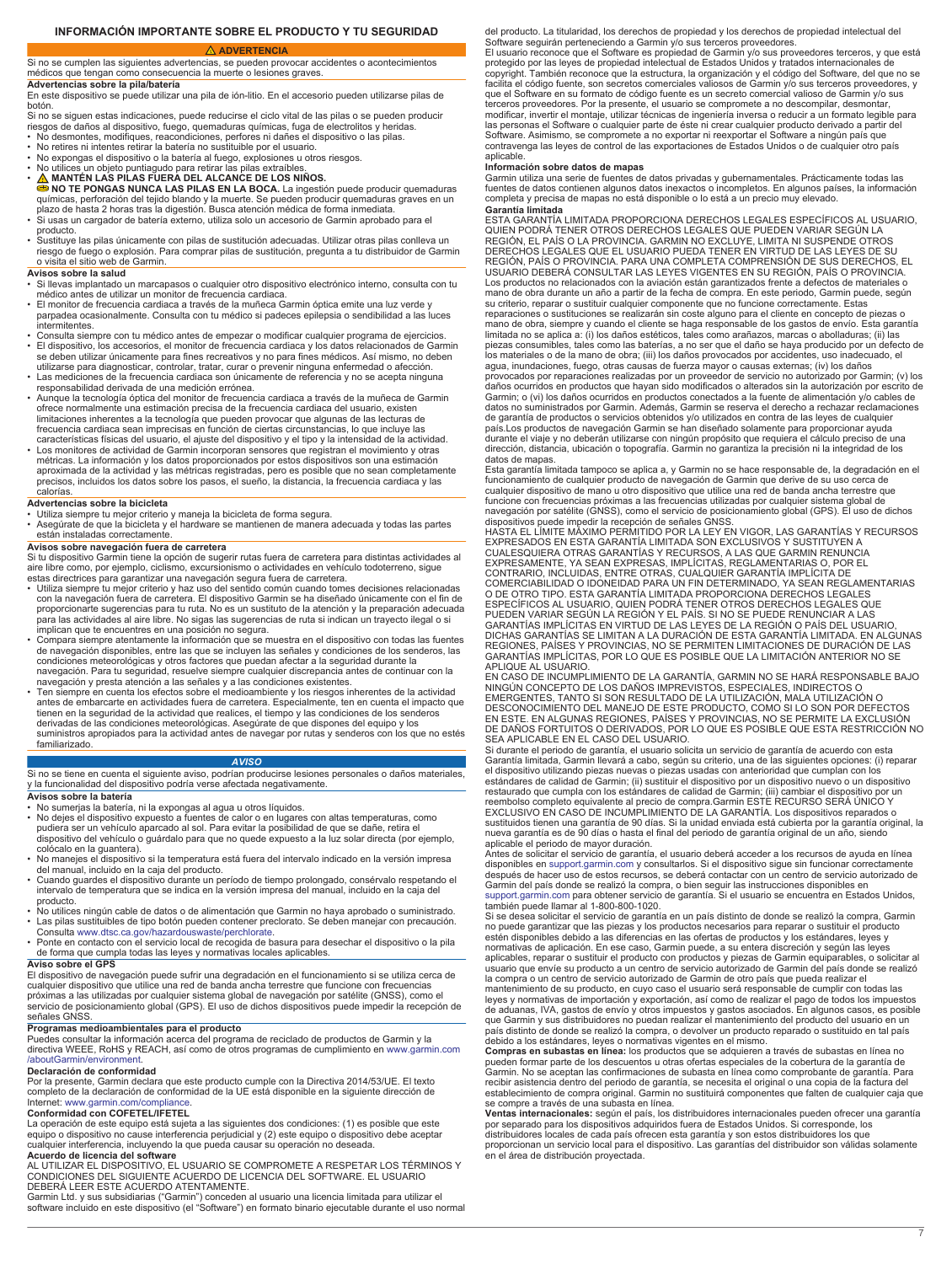<span id="page-7-0"></span>Não seguir estes avisos pode resultar em acidente ou problema médico, resultando em morte ou ferimentos graves.

# **Avisos sobre a bateria**

Pode ser utilizada neste dispositivo uma bateria de íon de lítio. As baterias tipo botão podem ser utilizadas neste acessório.

Em caso de descumprimento destas instruções, a vida útil das baterias poderá diminuir, ou estas poderão apresentar o risco de danificar o dispositivo, de incêndios, queimaduras químicas, vazamento de eletrólito e/ou ferimentos.

- Não desmonte, modifique, monte novamente, perfure nem danifique o dispositivo ou as baterias. Não remova nem tente remover a bateria não substituível pelo usuário.
- Não exponha o dispositivo ou as baterias a fogo, explosão ou outros elementos nocivos.
- Não utilize objetos afiados para retirar as baterias removíveis
- A MANTENHA AS BATERIAS FORA DO ALCANCE DAS CRIANÇAS.<br>
SPINNCA COLOQUE BATERIAS NA BOCA. Engolir o produto pode causar queimaduras por<br>
agentes químicos, perfuração do tecido mole e morte. Queimaduras severas podem ocorre
- Se usar um carregador de bateria externo, use apenas o acessório aprovado pela Garmin com seu produto.
- Substitua as baterias somente por baterias de substituição adequadas. A utilização de outras baterias representa um risco de incêndio ou explosão. Para adquirir baterias de substituição, consulte o seu representante Garmin ou o website da Garmin.

# **Avisos relativos à saúde**

- Caso tenha um marca-passo ou outro dispositivo eletrônico interno, consulte o seu médico antes de usar um monitor de ritmo cardíaco.
- O monitor óptico de frequência cardíaca de pulso Garmin emite uma luz verde e pisca
- ocasionalmente. Consulte seu médico caso tenha epilepsia ou seja sensível a luzes intermitentes.<br>• Consulte sempre o seu médico antes de iniciar ou modificar um programa de exercícios.<br>• O dispositivo Garmin, os acessório
- destinam-se a uso exclusivo para fins recreativos e não para fins médicos, e não foram concebidos para diagnosticar, monitorar, tratar, curar ou prevenir qualquer doença ou condição.
- As leituras da frequência cardíaca são realizadas somente a título de referência; não se aceita responsabilidade por quaisquer leituras erradas.
- Embora a tecnologia do monitor de frequência cardíaca de pulso da Garmin normalmente forneça uma estimativa precisa da frequência cardíaca do usuário, existem limitações inerentes à tecnologia que podem fazer com que algumas leituras de frequência cardíaca sejam imprecisas em determinadas circunstâncias, incluindo características físicas do usuário, encaixe do dispositivo e tipo e intensidade da atividade.
- Os monitores de atividade da Garmin contam com sensores que monitoram seus movimentos e outras métricas. Os dados e as informações fornecidos por esses dispositivos devem ser usados como uma estimativa bem próxima de suas atividades e métricas monitoradas, mas podem não ser completamente precisos, incluindo os dados sobre passos, sono, distância, frequência cardíaca e calorias.

### **Avisos sobre bicicletas**

• Sempre use o bom senso e opere a bicicleta de maneira segura.

• Certifique-se de que sua bicicleta e os materiais estejam com a manutenção adequada e que todas as peças estejam corretamente instaladas.

# **Avisos de navegação fora da estrada**

Se seu dispositivo Garmin for capaz de sugerir rotas fora da estrada para diversas atividades ao ar livre, como passeios de bicicleta, caminhadas e de quadriciclo, siga estas diretrizes para garantir uma navegação segura fora da estrada.

- Tenha sempre consciência e recorra ao senso comum ao tomar decisões de navegação fora da estrada. O dispositivo Garmin foi desenvolvido para somente oferecer sugestões de rota. Este não<br>substitui a atenção e preparação adequada para as atividades ao ar livre. Não siga as sugestões de<br>rota se estas sugerirem um
- Compare sempre atentamente a informação apresentada no dispositivo com todas as fontes de navegação disponíveis, incluindo a sinalização e condições de trihos, as condições meteorológicas e outros fatores que possam afetar
- atividades fora da estrada. Tenha especial atenção ao impacto que o tempo e as condições dos trilhos relacionadas com o tempo podem ter na segurança da atividade. Certifique-se de que possui o equipamento e acessórios adequados para a atividade antes de navegar em caminhos e trilhas desconhecidos.

# *AVISO*

O desrespeito a este aviso pode resultar em danos pessoais ou da propriedade, ou afetar negativamente a funcionalidade do dispositivo.

### **Avisos da bateria**

- Não mergulhe ou exponha as baterias a água ou outros líquidos.<br>• Não deixe o dispositivo exposto a uma fonte de calor ou num local sujeito a temperaturas elevadas,<br>• por exemplo, ao sol num veículo abandonado. Par dispositivo do veículo ou guarde-o num local afastado da exposição solar, tal como o porta-luvas. • Não opere o dispositivo fora do intervalo de temperatura especificado no manual impresso incluído
- na embalagem do produto.
- Ao guardar o dispositivo durante um longo período de tempo, guarde-o dentro do intervalo de<br> temperatura especificado no manual impresso incluído na embalagem do produto.<br>• Não utilize cabo de alimentação e/ou de
- 
- Baterias do tipo botão substituíveis podem conter perclorato. Pode ser necessário manusear com cuidado. Consulte [www.dtsc.ca.gov/hazardouswaste/perchlorate.](http://www.dtsc.ca.gov/hazardouswaste/perchlorate) • Entre em contato com seu departamento de tratamento de resíduos local para eliminar corretamente
- o dispositivo/baterias de acordo com as leis e os regulamentos locais vigentes.

**Aviso do GPS** O dispositivo de navegação pode ter o desempenho degradado se você usá-lo próximo a qualquer dispositivo que use uma rede de banda larga terrestre funcionando próximo às frequências usadas por<br>quaisquer Dados de posição do sistema de navegação global via satélite (GNSS), como o Global<br>Positioning Service (GPS). O **GNSS** 

# **Programas Ambientais do Produto**

Informações sobre o programa de reciclagem de produtos da Garmin, sobre WEEE, RoHS, REACH e outros programas de conformidade podem ser consultadas em [www.garmin.com/aboutGarmin](http://www.garmin.com/aboutGarmin/environment) [/environment.](http://www.garmin.com/aboutGarmin/environment)

# **Declaração de Conformidade**

Pelo presente, a Garmin declara que este produto está em conformidade com a Diretiva 2014/53/EU. O texto completo da declaração de conformidade da EU está disponível no seguinte endereço da Internet: [www.garmin.com/compliance.](http://www.garmin.com/compliance)

# **Informações de Radiocomunicação**

Este equipamento opera em caráter secundário, isto é, não tem direito a proteção contra interferência prejudicial, mesmo de estações do mesmo tipo, e não pode causar interferência a sistemas operando em caráter primário.

# **Informações Sobre os Dados do Mapa**

A Garmin recorre a uma combinação de fontes de dados privadas e governamentais. Praticamente<br>todas as fontes de dados contêm alguns dados imprecisos ou incompletos. Em alguns países,<br>informações de mapa completas e precisa

**Garantía limitada<br>ESTA GARANTIA LIMITADA LHE CONCEDE DIREITOS LEGAIS ESPECÍFICOS E TAMBÉM** ESTA GARANTIA LIMITADA LHE CONCEDE DIREITOS LEGAIS ESPECIFICOS E TAMBÉM<br>OUTROS DIREITOS LEGAIS QUE PODEM VARIAR DE ACORDO COM O ESTADO (OU DE<br>ACORDO COM O PAÍS OU A PROVÍNCIA). A GARMIN NÃO EXCLUI, LIMITA OU SUSPENDE<br>OUTRO Os produtos não relacionados à aviação têm garantia de ausência de defeitos de material e fabricação por um ano a partir da data da compra. Durante este período, a Garmin reparará ou substituirá, exclusivamente a seu próprio critério, os componentes que não apresentarem o desempenho normal esperado. Tal reparo ou substituição será feito sem custo para o cliente com relação a peças ou trabalho, desde que o cliente se responsabilize por qualquer custo de transporte. Esta Garantia Limitada não se aplica a: (i) danos externos, tais como riscos, cortes e amassados; (ii) peças consumíveis, tais como pilhas, salvo se os danos no produto forem resultantes de um defeito de materiais ou de mão de obra; (iii) danos resultantes de acidentes, uso excessivo ou incorreto, água, inundações, incêndios ou outras causas naturais ou externas; (iv) danos causados por reparos realizados por qualquer pessoa que não seja um fornecedor de serviços autorizado da Garmin; (v) danos em qualquer produto que tenha sido sujeito a modificações ou alterações sem a autorização por escrito da Garmin; ou (vi) danos em qualquer produto que tenha sido ligado a cabos de alimentação/ dados não fornecidos pela Garmin. Além disso, a Garmin reserva-se o direito de recusar serviços de garantia de produtos ou reparações obtidos e/ou utilizados em transgressão das leis de qualquer<br>país.Os produtos de navegação da Garmin foram concebidos para serem usados exclusivamente<br>como auxílio em viagens, não podendo

garantias quanto à exatidão ou precisão dos dados do mapa. Esta Garantia Limitada também não se aplica a, e a Garmin não é responsável por, qualquer degradação no desempenho de qualquer produto de navegação Garmin resultando do uso próximo a<br>qualquer dispositivo portátil ou outro que utilize uma rede de banda larga terrestre funcionando em<br>frequências que são próximas

GARANTIA, E A GARMIN RENUNCIA EXPRESSAMENTE TODAS AS OUTRAS GARANTIAS E<br>RECURSOS, EXPRESSOS OU IMPLÍCITOS, ESTATUTÁRIOS OU DE OUTRA MANEIRA,<br>INCLUINDO, MAS SEM LIMITAÇÃO, QUALQUER OUTRA GARANTIA IMPLÍCITA DE<br>COMERCIABILIDA E TAMBEM OUTROS DIREITOS LEGAIS QUE PODEM VARIAR DE ACORDO COM O ESTADO E<br>DE ACORDO COM O PAÍS OU A PROVÍNCIA. SE GARANTIAS IMPLÍCITAS NÃO PUDEREM SER<br>RENUNCIADAS EM CONFORMIDADE COM AS LEIS DO SEU ESTADO OU PAÍS, AS REFER

SE APLICAR A VOCE.<br>SOB NENHUMA CIRCUNSTÂNCIA A GARMIN SERÁ RESPONSÁVEL MEDIANTE SOLICITAÇÃO<br>DE VIOLAÇÃO DE GARANTIA POR DANOS INCIDENTAIS, ESPECIAIS, INDIRETOS OU<br>CONSEQUENTES, CAUSADOS PELA UTILIZAÇÃO, MÁ UTILIZAÇÃO OU IN esta Garantia Limitada, a Garmin, a seu critério: (i) reparará o dispositivo utilizando peças novas ou peças utilizadas anteriormente que atendam aos padrões de qualidade da Garmin; (ii) substituirá o dispositivo por um novo dispositivo ou um dispositivo renovado que atenda aos padrões de qualidade<br>da Garmin ou (iii) trocará o dispositivo por um reembolso total do seu preço de compra. TAL<br>RECURSO CONSTITUIRÁ SEU ÚNICO E DE GARANTIA. Dispositivos reparados ou substituídos têm garantia de 90 dias. Se a unidade enviada ainda estiver coberta pela garantia original, a nova garantia será de 90 dias ou até o final da garantia original de 1 ano, o que tiver uma duração maior.

Antes de procurar o serviço de garantia, acesse e revise os recursos de ajuda on-line disponíveis em [support.garmin.com.](http://www.support.garmin.com) Se o seu dispositivo ainda não estiver funcionando corretamente depois de usar esses recursos, entre em contato com uma Instalação de serviço autorizada da Garmin no país

original da compra ou siga as instruções no site [support.garmin.com](http://www.support.garmin.com) para obter o serviço de garantia.<br>Se você está localizado nos Estados Unidos, também pode ligar para 1-800-800-1020.<br>Se você procurar o serviço de garanti devido a diferenças nas ofertas de produtos e nas normas, leis e regulamentos aplicáveis. Nesse caso, a Garmin poderá, a seu exclusivo critério e sujeito às leis aplicáveis, reparar ou substituir o seu produto por produtos e peças comparáveis da Garmin, ou exigir que você envie seu produto para uma Instalação de serviço autorizado da Garmin no país de compra original ou para uma Instalação de<br>serviço autorizado da Garmin em outro país que possa atender seu produto e, nesse caso, você será<br>responsável por cumprir toda

nesse país, devido às normas, leis ou regulamentos aplicáveis nesse país. **Compras em leilões online**: os produtos comprados em leilões online não são passíveis de abatimento ou outra oferta especial da cobertura de garantia da Garmin. Confirmações de compra em<br>leilões on-line não são aceitas para verificação da garantia. Para obter o serviço de garantia, é<br>necessária a nota de venda componentes em falta de qualquer pacote adquirido através de leilões online.

**Compras Internacionais**: dependendo do país, uma garantia separada deve ser oferecida por<br>distribuidores internacionais para dispositivos adquiridos fora dos Estados Unidos. Se aplicável, essa<br>garantia pode ser providenci manutenção local para seu dispositivo. As garantias do distribuidor são válidas apenas na área de distribuição pretendida.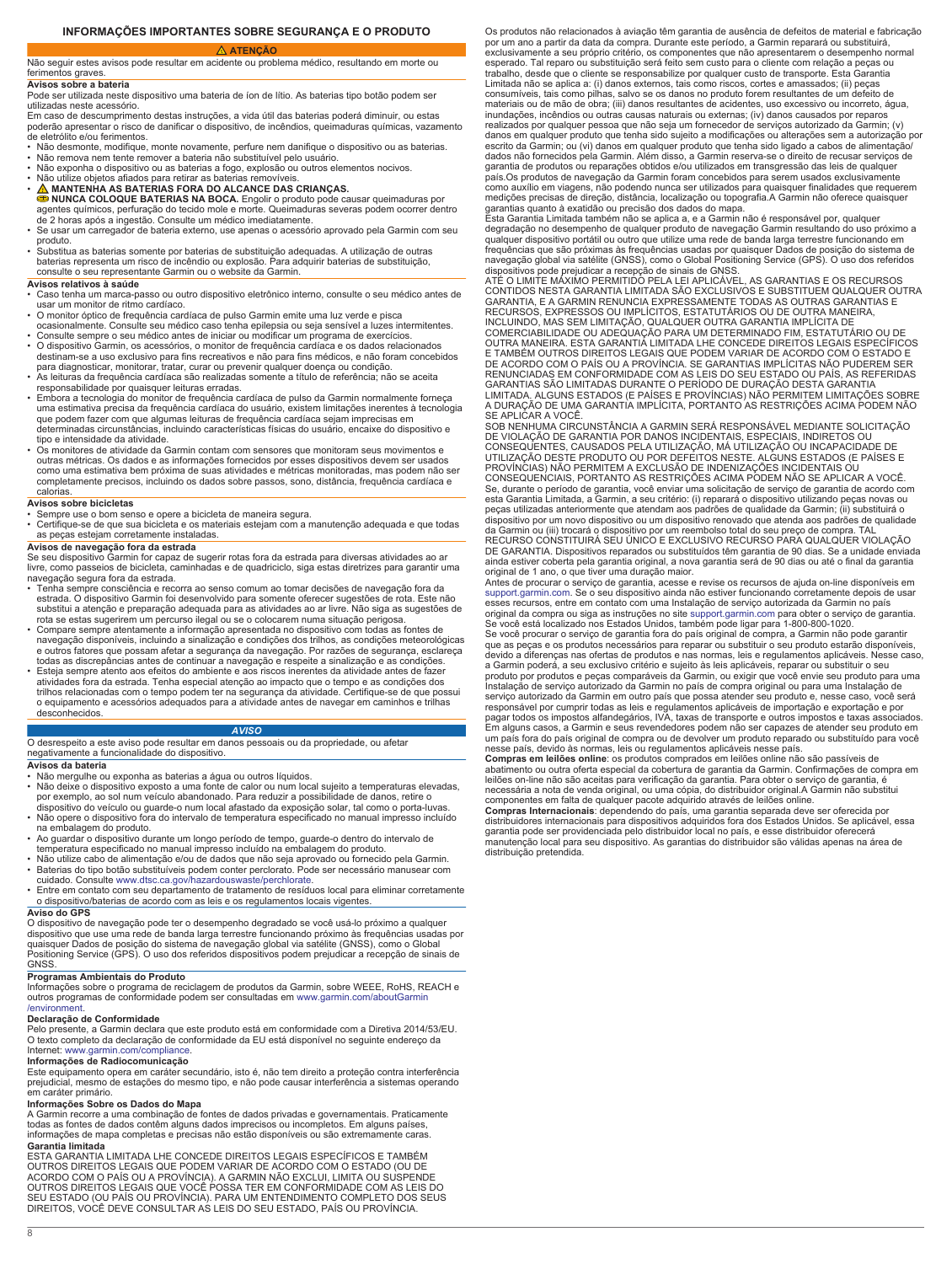# **BELANGRIJKE VEILIGHEIDS- EN PRODUCTINFORMATIE**

### **WAARSCHUWING**

### <span id="page-8-0"></span>Als u de volgende waarschuwingen negeert, kan dit leiden tot een ongeval of verwondingen, wat de dood of ernstig letsel tot gevolg kan hebben. **Batterijwaarschuwingen**

U kunt een lithium-ionbatterij gebruiken in dit toestel. U kunt knoopcelbatterijen gebruiken in dit toestel. Het niet opvolgen van deze richtlijnen kan tot gevolg hebben dat de levensduur van de batterij wordt verkort, of dat het risico ontstaat van schade aan het toestel, brand, chemische ontbranding, elektrolytische lekkage en/of letsel.

- Haal het toestel of de batterijen niet uit elkaar, pas het toestel of de batterijen niet aan, prik er geen<br>• daten in en beschadig het toestel of de batterijen niet.<br>• Verwijder de niet door de gebruiker te vervangen bat
- 
- 
- 
- Gebruik nooit een scherp voorwerp om de batterij te verwijderen. **BEWAAR BATTERIJEN BUITEN HET BEREIK VAN KINDEREN. STOP BATTERIJEN NOOIT IN UW MOND.** Inslikken kan leiden tot chemische brandwonden,
- perforatie van zachte weefsels en overlijden. Ernstige verbrandingen kunnen optreden binnen 2 uur na inslikken. Zoek onmiddellijk medische hulp. Gebruik alleen een Garmin accessoire dat voor uw toestel is toegestaan, wanneer u een externe
- batterijlader wilt gebruiken. • Vervang batterijen alleen door vervangingsbatterijen van het juiste type. Gebruik van andere batterijen kan tot brand- en explosiegevaar leiden. Ga voor vervangingsbatterijen naar uw Garmin

# dealer of de Garmin website.

- 
- **Waarschuwingen voor de gezondheid**<br>• Als u een pacemaker hebt of een ander geïmplanteerd elektronisch toestel, raadpleeg dan uw arts<br> voordat u een hartslagmeter gaat gebruiken.
- De Garmin optische hartslagmeter op de pols geeft groen licht af en knippert af en toe. Neem contact<br> op met uw arts als u epilepsie hebt of gevoelig bent voor knipperende lichten.<br>• Neem altijd contact op met uw
- trainingsprogramma wilt aanpassen.
- Het Garmin toestel, accessoires, hartslagmeter en gerelateerde gegevens zijn bedoeld voor recreatieve doeleinden en niet voor medische doeleinden, en zijn niet bedoeld om medische
- aandoeningen te diagnosticeren, behandelen, genezen of voorkomen. Hartslagmetingen zijn ter referentie. Wij zijn niet verantwoordelijk voor de gevolgen van foutieve metingen.
- De optische Garmin hartslagmetertechnologie voor om de pols geeft een nauwkeurige schatting van de hartslag van de gebruiker, maar de technologie heeft beperkingen waardoor hartslagmetingen<br>onder bepaalde omstandigheden onnauwkeurig kunnen zijn (zoals de fysieke gesteldheid van de<br>gebruiker, het gebruik van het toest
- uw activiteit en bijgehouden gegevens, en is mogelijk niet volledig nauwkeurig voor wat betreft stappen-, slaap-, afstand-, hartslag- en caloriegegevens.

# **Waarschuwingen voor fietsen**

- 
- Houd rekening met mogelijke gevaren en bedien de fiets op een veilige manier. Zorg ervoor dat uw fiets en hardware goed zijn onderhouden en dat alle componenten correct zijn geïnstalleerd.

**Waarschuwingen voor offroadnavigatie**<br>Als uw Garmin toestel offroadroutes voorstelt voor diverse buitenactiviteiten, zoals fietsen, wandelen en<br>terreinvoertuigen, volgt u deze richtlijnen voor een veilige offroadnavigatie

- Houd altijd rekening met mogelijke gevaren en gebruik uw gezonde verstand als u beslissingen met betrekking tot offroadnavigatie neemt. Het Garmin toestel is ontworpen om alleen aanwijzingen over te volgen routes te geven. Het toestel is geen vervanging voor oplettendheid en een goede<br>voorbereiding op outdooractiviteiten. Volg de routesuggesties niet als deze een niet-toegestane<br>koers voorstellen of u in een onveil
- navigatiebronnen, waaronder borden, terreinomstandigheden, weersomstandigheden en andere factoren die de veiligheid tijdens het navigeren in gevaar kunnen brengen. Los uit
- veiligheidsoverwegingen eventuele onduidelijkheden in de navigatie altijd op voordat u uw route<br>hervat en houd rekening met borden en omstandigheden onderweg.<br>• Houd altijd rekening met de invloed van de omgeving en de bij weersomstandigheden op de veiligheid van uw activiteit. Zorg ervoor dat u de juiste uitrusting en benodigdheden voor uw activiteit hebt alvorens over onbekende routes en paden te navigeren.

### *LET OP*

# Het negeren van de volgende kennisgeving kan leiden tot persoonlijke of materiële schade of nadelige gevolgen voor de functionaliteit van het toestel.

### **Informatie over batterijen**

- Dompel batterijen niet onder in water of een andere vloeistof en stel batterijen daar niet aan bloot.<br>• Stel het toestel niet bloot aan warmtebronnen of situaties met hoge temperaturen, zoals direct<br>zonlicht in afgeslote
- handschoenenkastje. Gebruik het toestel alleen binnen het temperatuurbereik dat is vermeld in de handleiding in de
- 
- productverpakking.<br>• Als u het toestel gedurende langere tijd wilt opbergen, neem dan het temperatuurbereik in acht dat is<br>• vermeld in de handleiding in de productverpakking.<br>• Gebruik geen voedingskabel en/of gegevenska
- Garmin. • Vervangbare knoopcelbatterijen kunnen perchloraten bevatten. Voorzichtigheid is geboden. Zie
- [www.dtsc.ca.gov/hazardouswaste/perchlorate](http://www.dtsc.ca.gov/hazardouswaste/perchlorate).
- Neem volgens de plaatselijke regelgeving contact op met de afvalverwerker om het toestel/batterijen af te danken.

# **Kennisgeving over GPS**

Het navigatietoestel presteert mogelijk minder goed als u het gebruikt in de buurt van een toestel dat<br>gebruikmaakt van een Terrestrial Broadband Network dat werkt op frequenties die dichtbij de<br>frequenties liggen die door signalen verstoren.

**Productmilieuprogramma's**<br>Informatie over het hergebruikprogramma van Garmin en informatie over naleving van WEEE, RoHS,<br>REACH en andere programma's vindt u op [www.garmin.com/aboutGarmin/environment.](http://www.garmin.com/aboutGarmin/environment)

**Conformiteitsverklaring**<br>Hierbij verklaart Garmin dat dit product voldoet aan de richtlijn 2014/53/EU. De volledige tekst van deze EU-conformiteitsverklaring is beschikbaar op de volgende website: [www.garmin.com/compliance](http://www.garmin.com/compliance). **Informatie over de kaartgegevens**

Garmin gebruikt deels gegevensbronnen van de overheid en deels particuliere gegevensbronnen. Vrijwel alle gegevensbronnen bevatten een bepaalde mate van onnauwkeurigheid. In sommige landen zijn volledige en nauwkeurige kaartgegevens niet beschikbaar of onbetaalbaar.

**Beperkte garantie**<br>DEZE BEPERKTE GARANTIE VERLEENT U SPECIFIEKE WETTELIJKE RECHTEN EN U HEBT<br>DIOGELIJK ANDERE WETTELIJKE RECHTEN DIE PER STAAT (OF PER LAND OF PROVINCIE)<br>KUNNEN VERSCHILLEN. ANDERE WETTELIJKE RECHTEN DIE U Producten die niet voor de luchtvaart zijn bestemd, zijn gegarandeerd vrij van defecten in materiaal en<br>techniek gedurende één jaar na de aankoopdatum. Binnen deze periode zal Garmin alle onderdelen waarvan een normaal gebruik niet mogelijk is, naar eigen keuze repareren of vervangen. Voor dergelijke reparaties of vervangingen zullen aan de klant geen kosten worden gefactureerd voor onderdelen of arbeid, op voorwaarde dat de klant verantwoordelijk blijft voor eventuele transportkosten. Deze Beperkte garantie is niet van toepassing op: (i) cosmetische schade, zoals krassen, sneden en deuken; (ii) verbruiksgoederen, zoals batterijen, tenzij productschade het gevolg is van defect materiaal<br>of ondeugdelijk vakmanschap; (iii) schade als gevolg van ongelukken, misbruik, verkeerd gebruik,<br>water, overstroming onderhoud; (v) schade aan een product dat is veranderd zonder de schriftelijke toestemming van Garmin of (vi) schade aan een product dat is aangesloten op voedings- en/of gegevenskabels die niet door Garmin zijn meegeleverd. Bovendien behoudt Garmin zich het recht voor garantieclaims af te wijzen voor producten of diensten die zijn verkregen en/of gebruikt in strijd met de wetten van een land.<br>Garmin navigatieproducten zijn uitsluitend bestemd voor gebruik als hulp bij het reizen en mogen niet<br>worden gebruik

kaartgegevens. Deze Beperkte garantie is eveneens niet van toepassing op, en Garmin is niet aansprakelijk wegens, verslechtering van de prestaties van een Garmin navigatieproduct als gevolg van het gebruik ervan in<br>de buurt van een handset of ander toestel dat gebruikmaakt van een Terrestrial Broadband Network<br>dat werkt op frequenties

VAN ALLE OVERIGE GARANTIES EN VERHAALSMOGELIJKHEDEN, EXPLICIET, IMPLICIET, WETTELIJK OF ANDERSZINS, EN WIJST GARMIN DERGELIJKE OVERIGE GARANTIES EN VERHAALSMOGELIJKHEDEN UITDRUKKELIJK AF, MET INBEGRIP VAN, DOCH NIET BEPERKT<br>TOT, IMPLICIETE GARANTIES VAN VERKOOPBAARHEID OF GESCHIKTHEID VOOR EEN<br>BEPAALD DOEL, WETTELIJK VERHAALSRECHT OF ANDERSZINS. DEZE BEPERKTE GARANTIE WETTELIJKE RECHTEN DIE PER STAAT (OF PER LAND) KUNNEN VERSCHILLEN. ALS<br>IMPLICIETE GARANTIES NIET KUNNEN WORDEN AFGEWEZEN VOLGENS DE WETGEVING VAN<br>UW STAAT OF LAND, ZIJN DERGELIJKE GARANTIES WAT BETREFT DUUR BEPERKT TOT DE<br>

BOVENGENOEMDE BEPERKING OP U MOGELIJK NIET VAN TOEPASSING IS.<br>IN GEEN ENKEL GEVAL ZAL GARMIN IN EEN VORDERING WEGENS INBREUK OP DE<br>GARANTIE AANSPRAKELIJK ZIJN VOOR ENIGE INCIDENTELE, SPECIALE, INDIRECTE OF<br>GEVOLGSCHADE, OF ONVERMOGEN OM DIT PRODUCT TE GEBRUIKEN, OF VAN EEN DEFECT VAN HET PRODUCT. IN BEPAALDE STATEN (EN LANDEN EN PROVINCIES) IS DE UITSLUITING VAN INCIDENTELE OF GEVOLGSCHADE NIET TOEGESTAAN. DE BOVENSTAANDE BEPERKINGEN ZIJN MOGELIJK NIET OP U VAN TOEPASSING.

Als u tijdens de garantieperiode een claim voor garantieservice indient in overeenstemming met deze Beperkte garantie, kiest Garmin naar eigen inzicht voor: (i) reparatie van het toestel met nieuwe of gebruikte onderdelen die aan de kwaliteitsnormen van Garmin voldoen, (ii) vervanging van het toestel<br>door een nieuw of gereviseerd toestel dat aan de kwaliteitsnormen van Garmin voldoet of (iii) inruil van<br>het toestel tege

INDIEN DE GARANTIE NIET WORDT GERESPECTEERD. U hebt 90 dagen garantie op<br>gerepareerde of verwangen toestellen. Als het toestel ter reparatie wordt opgestuurd tijdens de originele<br>garantieperiode, duurt de nieuwe garantiepe

Als u gebruik wilt maken van de garantieservice buiten het land van aankoop, kan Garmin niet garanderen dat de onderdelen of producten voor reparatie of vervanging beschikbaar zijn, wegens verschillen in productaanbod en toepasselijke standaarden en wet- en regelgeving. In dat geval<br>repareert of vervangt Garmin naar eigen oordeel en krachtens de geldende wetgeving uw product<br>mogelijk met vergelijkbare Garmin servicefaciliteit in een ander land die uw product in behandeling kan nemen. In dat geval draagt u zelf de verantwoordelijkheid voor conformiteit met alle toepasselijke import- en exportwet- en regelgeving en dient u zelf alle douanekosten, btw, verzendkosten en andere extra belastingen en kosten te betalen. In sommige gevallen kunnen Garmin en haar distributeurs uw toestel niet in behandeling<br>nemen in een ander land dan het land van aankoop of een gerepareerd of vervangen product aan u<br>retourneren in dat land, wegens

Aankopen via onlineveilingen: Producten die zijn aangekocht via onlineveilingen komen volgens de<br>garantie niet in aanmerking voor kortingen en andere aanbiedingen van Garmin.<br>Aankoopbevestigingen van onlineveilingen worden

zijn aangeschaft via een onlineveiling.<br>**Internationale aankopen:** Distributeurs buiten de Verenigde Staten verstrekken mogelijk een aparte<br>garantie voor toestellen die buiten de Verenigde Staten zijn aangeschaft. Dit kan lokaal service voor het toestel verleent. Garanties door distributeurs zijn alleen geldig in het gebied waarvoor de distributie is bedoeld.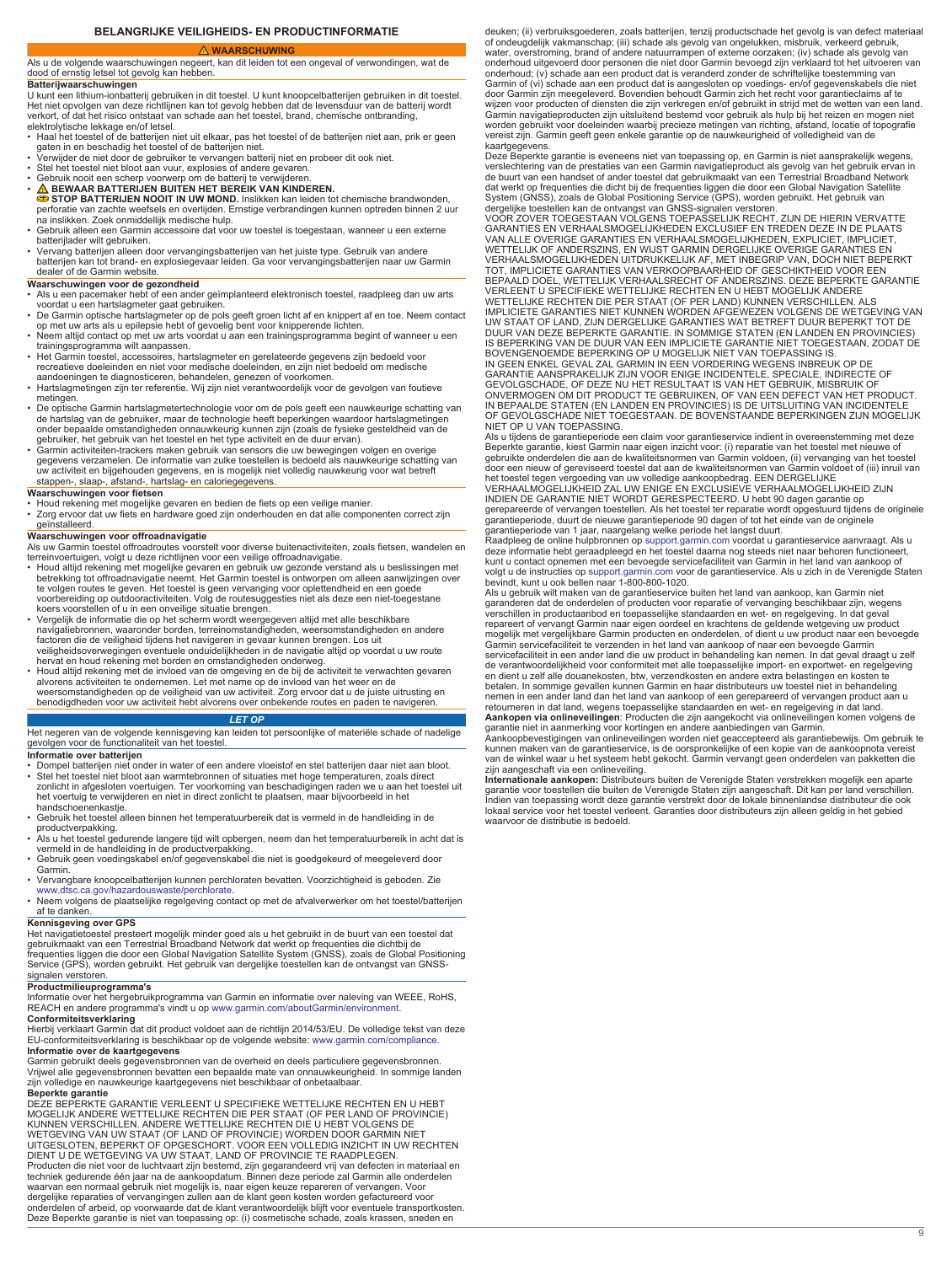# **VIGTIGE SIKKERHEDS- OG PRODUKTINFORMATIONER ADVARSEL**

<span id="page-9-0"></span>Hvis de følgende advarsler ignoreres, kan det resultere i ulykker eller sygdomstilfælde med død eller alvorlige personskader til følge. **Batteriadvarsler**

Der kan bruges et litiumionbatteri i denne enhed. Der kan bruges knapcellebatterier i tilbehøret. Hvis disse retningslinjer ikke overholdes, kan batterierne få en kortere levetid eller forårsage

beskadigelse af enheden, brand, kemisk forbrænding, elektrolytlækage og/eller personskade. • Du må ikke adskille, ændre, modificere, punktere eller beskadige enheden eller batterierne.

- 
- Du må ikke fjerne eller forsøge at fjerne batteriet, der ikke kan udskiftes af brugeren.<br>• Du må ikke udsætte enheden eller batterierne for ild, eksplosioner eller andre former for fare.<br>• Brug ikke en skarp genstand til
- 
- **△** OPBEVAR BATTERIERNE UDEN FOR BØRNS RÆKKEVIDDE.<br>● BATTERIER MÅ ALDRIG PUTTES I MUNDEN. Hvis de sluges, kan det medføre kemiske<br>forbrændinger, perforering af blødt væv og død. Der kan opstå alvorlige forbrændinger ind
- Hvis du bruger en ekstern batterioplader, skal du kun bruge det Garmin tilbehør, der er godkendt til produktet.
- Udskift kun batterierne med korrekte, nye batterier. Ved brug af andre typer batterier er der fare for brand eller eksplosion. Kontakt din Garmin forhandler, eller besøg Garmin webstedet, hvis du vil købe nye batterier.

- **Advarsler vedr. dit helbred** Hvis du har en pacemaker eller en anden indopereret elektronisk enhed, skal du konsultere din læge, før du bruger en pulsmåler.
- Garmin optisk håndledsbaseret pulsmåler udsender grønt lys og blinker med jævne mellemrum. Konsulter din læge, hvis du har epilepsi eller er følsom over for blinklys.
- 
- ∙ Konsulter altid din læge, inden du starter eller ændrer et træningsprogram.<br>• Garmin enheden, tilbehør, pulsmåler og relaterede data er kun beregnet til fritidsformål og ikke til<br>• medicinske formål, og de er ikke b forebygge sygdom.
- Hjertefrekvensmålingerne skal kun ses som en reference, og Garmin påtager sig intet ansvar for konsekvenser af eventuelle fejlagtige målinger.
- Mens Garmin optisk håndledsbaseret pulsmålerteknologi typisk giver en nøjagtig angivelse af en<br>brugers puls, er der naturlige begrænsninger i teknologien, der kan gøre nogle pulsmålinger<br>upræcise under bestemte forhold, aktivitetens type og intensitet.
- Garmin aktivitetstrackere har sensorer, der registrerer dine bevægelser og andre målinger. De data<br>og oplysninger, som disse enheder leverer, er beregnet til at være en tæt vurdering af din aktivitet og<br>de registrerede m

- **Cykeladvarsler** Brug altid din egen dømmekraft til at betjene cyklen på en sikker måde.
- Sørg for, at cyklen og udstyret vedligeholdes korrekt, og at alle dele er korrekt installeret.

# **Advarsler i forbindelse med off-road navigation**

Hvis din Garmin enhed kan forslå off-road ruter til forskellige udendørsaktiviteter, f.eks. cykling, vandring og kørsel med ATV-køretøjer, skal du følge disse retningslinjer for at få en sikker off-road navigation.

- Brug altid din egen dømmekraft, og vær fornuftig, når du træffer beslutninger om off-road navigation.<br>Garmin enheden er kun designet til at komme med forslag til ruter. Det er ikke en erstatning for<br>opmærksomhed og orden
- ruteforslag, hvis de foreslår en ulovlige handling eller bringer dig i en usikker situation. Du skal altid sammenholde informationer, der vises på enheden, med alle tilgængelige navigationskilder, bl.a. oplysninger fra skilte om stier, rutens tilstand, vejrforhold og andre faktorer,<br>der kan påvirke sikkerheden under navigationen. Af sikkerhedsmæssige grunde skal du altid finde en<br>løsning på eventu forhold
- Du skal altid være opmærksom på omgivelsernes beskaffenhed og aktivitetens risikoelementer, før<br>du påbegynder off-road aktiviteter. Vær særligt opmærksom på den indvirkning vejret og<br>vejrrelaterede ruteforhold kan have p

### *BEMÆRK*

Hvis den følgende advarsel ignoreres, kan det resultere i personskade eller materielskade, eller det kan forringe enhedens funktionsdygtighed.

### **Batterimeddelelser**

- Du må ikke nedsænke batterierne i, eller udsætte dem for, vand eller nogen form for væske. • Efterlad ikke enheden udsat for en varmekilde eller på et sted med høj temperatur, som f.eks. i solen<br>i et uovervåget køretøj. Du kan undgå at beskadige enheden ved at fjerne den fra køretøjet eller<br>opbevare den uden for
- Brug ikke enheden uden for de temperaturområder, der er angivet i den trykte brugervejledning i
- produktets emballage. Ved opbevaring af enheden i en længere periode skal den opbevares inden for de temperaturområder, der er angivet i den trykte brugervejledning i produktets emballage.
- 
- Brug ikke strøm- og/eller datakabler, der ikke er godkendt af eller leveres af Garmin. Knapcellebatterier, der kan udskiftes, kan indeholde perkloratmateriale. Særlig håndtering kan være
- nødvendig. Se [www.dtsc.ca.gov/hazardouswaste/perchlorate](http://www.dtsc.ca.gov/hazardouswaste/perchlorate). Kontakt din lokale genbrugsstation for at få oplysninger om korrekt bortskaffelse af enheden/batteriet i overensstemmelse med gældende love og regulativer

# **GPS-meddelelse**

Navigationsenhedens performance kan forringes, hvis du bruger den i nærheden af en enhed, der anvender et terrestrisk bredbåndsnetværk, som opererer i nærheden af de frekvenser, der anvendes af<br>et GNSS-system (Global Navigation Satellite System), for eksempel GPS-tjenesten (Global Positioning<br>Service). Brug af såda

# **Miljøvenlige produktprogrammer**

Oplysninger om Garmin produktgenanvendelsesprogrammet og WEEE, RoHS, REACH og andre overvågningsprogrammer kan findes på [www.garmin.com/aboutGarmin/environment](http://www.garmin.com/aboutGarmin/environment).

**Overensstemmelseserklæring** Garmin erklærer hermed, at dette produkt overholder direktivet 2014/53/EU. Du kan se hele EUoverensstemmelseserklæringen på følgende internetadresse: [www.garmin.com/compliance.](http://www.garmin.com/compliance)

# **Information om kortdata**

Garmin anvender en kombination af officielle og private datakilder. Næsten alle datakilder indeholder<br>nogle unøjagtige eller ufuldstændige data. I visse lande er fuldstændig og nøjagtig kortinformation<br>enten ikke tilgængel

**Begrænset garanti** DENNE BEGRÆNSEDE GARANTI GIVER DIG BESTEMTE JURIDISKE RETTIGHEDER, OG DU KAN HAVE ANDRE JURIDISKE RETTIGHEDER, SOM VARIERER FRA LAND TIL LAND (ELLER FRA DELSTAT TIL DELSTAT ELLER FRA PROVINS TIL PROVINS). GARMIN UDELUKKER,<br>BEGRÆNSER ELLER SUSPENDERER IKKE ANDRE JURIDISKE RETTIGHEDER, SOM DU MÅTTE<br>HAVE I DIT LAND (ELLER DIN DELSTAT ELLER PROVINS). HVIS DU VIL OPNÅ FULDT DIN PROVINS.

Produkter, der ikke er flyverelaterede, garanteres at være fri for fejl og mangler i materialer og udførelse i ét år fra købsdatoen. I denne periode vil Garmin efter eget valg reparere eller udskifte alle<br>komponenter, der ikke fungerer ved normal brug. Sådanne reparationer eller udskiftninger foretages<br>uden beregning fo f.eks. ridser, skrammer og buler; (ii) forbrugsartikler som f.eks. batterier, medmindre der er opstået<br>produktskader pga. en defekt i materialer eller udførelse; (iii) skader forårsaget af ulykker, forkert brug,<br>misbrug, v skader pga. service, der er udført af en person, som ikke er en autoriseret serviceudbyder for Garmin;<br>(v) skader på et produkt, som er blevet modificeret eller ændret uden skriftlig tilladelse fra Garmin; eller (vi) skader på et produkt, som er blevet sluttet til strøm- og/eller datakabler, der ikke kommer fra Garmin. Garmin forbeholder sig desuden ret til at afvise garantikrav angående produkter eller tjenester,  $10$ 

der erhverves og/eller bruges i modstrid med lovgivningen i noget land. Garmin navigationsprodukter er<br>beregnet til kun at blive brugt som et rejsehjælpemiddel og må ikke anvendes til noget formål, som kræver nøjagtig måling af retning, afstand, position eller topografi. Garmin udsteder ingen garanti for, at kortdataene er nøjagtige eller komplette.

Denne begrænsede garanti gælder desuden ikke for, og Garmin påtager sig ikke ansvar for, eventuel<br>forringelse i performance af Garmin navigationsprodukter, der skyldes brug i nærheden af et håndsæt<br>eller en anden enhed, de nærheden af dem, der anvendes af et GNSS-system (Global Navigation Satellite System) som f.eks. GPS-tjenesten (Global Positioning Service). Brug af sådanne enheder kan forringe modtagelsen af GNSS-signaler

I DEN UDSTRÆKNING, DET ER MULIGT I HENHOLD TIL GÆLDENDE LOV, ER GARANTIERNE OG MISLIGHOLDELSESBEFØJELSERNE I DENNE BEGRÆNSEDE GARANTI UDTØMMENDE OG TRÆDER I STEDET FOR, OG GARMIN FRASKRIVER SIG UDTRYKKELIGT, ALLE ANDRE GARANTIER OG MISLIGHOLDELSESBEFØJELSER, UANSET OM DE ER UDTRYKKELIGE,<br>STILTIENDE, FORORDNEDE ELLER OPSTÅR PÅ ANDEN VIS, HERUNDER, MEN IKKE<br>BEGRÆNSET TIL, ENHVER UNDERFORSTÅET GARANTI FOR, AT PRODUKTET ER KURANT ELLER EGNET TIL SÆRLIGE FORMÅL, LOVMÆSSIGE MISLIGHOLDELSESBEFØJELSER ELLER ANDET. DENNE BEGRÆNSEDE GARANTI GIVER DIG BESTEMTE JURIDISKE RETTIGHEDER,<br>OG DU KAN HAVE ANDRE JURIDISKE RETTIGHEDER, SOM VARIERER FRA LAND TIL LAND OG<br>FRA DELSTAT TIL DELSTAT. HVIS UNDERFORSTÅEDE GARANTIER IKKE KAN FRASKR IFØLGE LOVENE I DIT LAND ELLER DIN DELSTAT, ER VARIGHEDEN AF SÅDANNE GARANTIER BEGRÆNSET TIL VARIGHEDEN AF DENNE BEGRÆNSEDE GARANTI. NOGLE LANDE (OG DELSTATER OG PROVINSER) TILLADER IKKE BEGRÆNSNING I VARIGHEDEN AF EN UNDERFORSTÅET GARANTI, HVORFOR OVENSTÅENDE BEGRÆNSNING MULIGVIS IKKE GÆLDER FOR DIG.

UNDER INGEN OMSTÆNDIGHEDER ER GARMIN ANSVARLIG FOR KRAV I FORBINDELSE MED BRUD PÅ GARANTI I FORBINDELSE MED NOGEN EKSTRASKADER, SÆRLIGE SKADER,<br>INDIREKTE SKADER ELLER FØLGESKADER, HVAD ENTEN DE SKYLDES BRUG, MISBRUG<br>ELLER MANGLENDE EVNE TIL BRUG AF DETTE PRODUKT ELLER FEJL OG MANGLER VED<br>PRODUKT OVENSTÅENDE BEGRÆNSNINGER GÆLDER FOR DIG.

Hvis du i løbet af garantiperioden anmelder et krav om garantiservice i overensstemmelse med denne<br>begrænsede garanti, vil Garmin efter eget valg: (i) reparere enheden ved hjælp af nye dele eller brugte<br>dele, der lever op

GARANTIEN. Reparerede eller ombyttede enheder har 90 dages garanti. Hvis den oprindelige garanti<br>for den enhed, der sendes ind, stadig gælder, er den nye garantiperiode på 90 dage eller til slutningen<br>af den oprindelige 1 tilgængelige på [support.garmin.com](http://www.support.garmin.com). Hvis din enhed stadig ikke fungerer korrekt, efter at du har brugt disse ressourcer, skal du kontakte en Garmin autoriseret servicefacilitet i det land, hvor du oprindeligt

har købt enheden, eller følge instruktionerne på [support.garmin.com](http://www.support.garmin.com) for at få garantiservice. Hvis du befinder dig i USA, kan du også ringe til 1-800-800-1020.

Hvis du anmoder om garantiservice uden for det land, hvor du oprindeligt købte din enhed, kan Garmin<br>ikke garantere, at de dele og produkter, der skal til for at reparere eller ombytte dit produkt, vil være<br>tilgængelige, p servicefacilitet i et andet land, der kan yde service på dit produkt. I så fald vil du være ansvarlig for at<br>overholde alle gældende import- og eksportlove og -regulativer samt for betaling af told, moms,<br>forsendelsesatgif

grund af gældende standarder, love eller regulativer i det pågældende land.<br>**Køb fra onlineauktioner**: Produkter, som er købt gennem onlineauktioner, berettiger ikke til rabatter<br>eller andre særtilbud fra Garmin garantidæk garantiservice. Garmin vil ikke erstatte manglende dele fra en pakke, der er købt på en onlineauktion.<br>Internationale køb: Der udstedes muligvis en separat garanti af internationale forhandlere for enheder, som er<br>som er k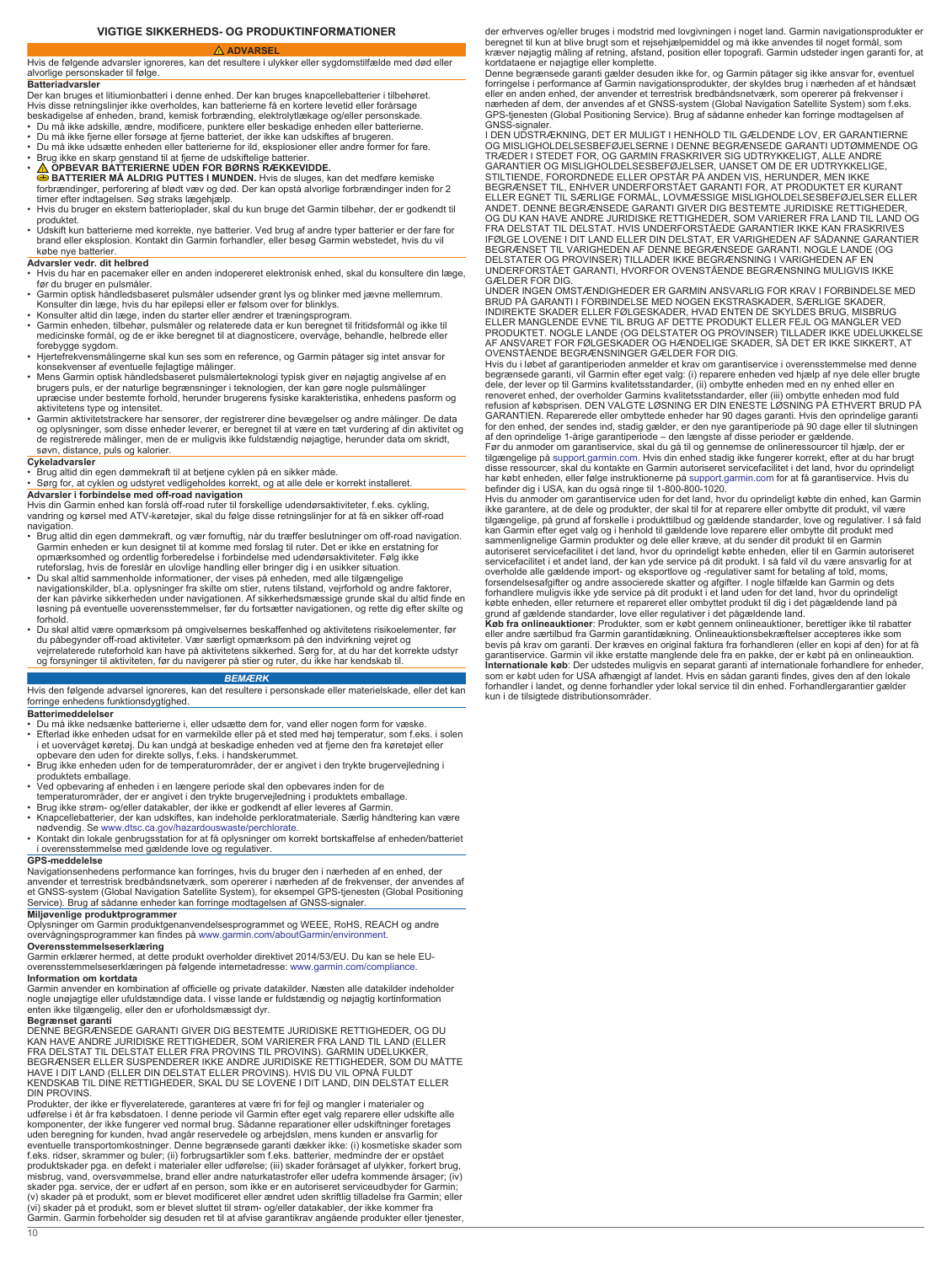# **TÄRKEITÄ TURVALLISUUS- JA TUOTETIETOJA**

# **VAROITUS**

<span id="page-10-0"></span>Seuraavien varoitusten laiminlyönti voi aiheuttaa onnettomuuden tai hätätilanteen, joka voi johtaa kuolemaan tai vakavaan loukkaantumiseen.

# **Akkuvaroitukset**

Laitteessa voi käyttää litiumioniakkua. Lisävarusteessa voi käyttää nappiparistoja. Jos näitä ohjeita ei noudateta, akun käyttöikä saattaa lyhentyä, tai akku saattaa vahingoittaa laitetta tai

- aiheuttaa tulipalon, palovammoja, akkunestevuodon ja/tai fyysisiä vammoja. Älä pura, muuta, muokkaa, lävistä tai vahingoita laitetta tai akkuja.
- 
- Älä poista tai yritä poistaa akkua, joka ei ole käyttäjän vaihdettavissa.<br>• Älä altista laitetta, akkuja tai paristoja tulelle, räjähdyksille tai muille vaaroille.<br>• Älä irrota vaihdettavia akkuja terävällä esineellä.
- 
- 
- <u>∧</u> PIDÄ AKUT POISSA LASTEN ULOTTUVILTA.<br>● ÄLÄ KOSKAAN LAITA AKKUJA SUUHUN. Ne voivat aiheuttaa kemiallisia palovammoja, vahingoittaa pehmytkudoksia ja aiheuttaa kuoleman. Ne voivat aiheuttaa vakavia palovammoja<br>kahden tunnin kuluessa nielemisestä. Ota yhteys lääkäriin välittömästi.
- Jos käytät ulkoista laturia, käytä vain Garmin lisävarustetta, joka on hyväksytty käytettäväksi
- laitteessa. Käytä ainoastaan oikeanlaisia vaihtoakkuja. Muiden akkujen käyttäminen voi aiheuttaa tulipalon tai räjähdyksen. Saat lisätietoja vaihtoakuista Garmin myyjältä tai Garmin sivustosta.

# **Terveysvaroitukset**

- Jos käytät sydämentahdistinta tai muuta sisäistä sähkölaitetta, keskustele lääkärin kanssa ennen sykemittarin käyttämistä. • Optinen Garmin rannesykemittari hehkuu vihreää valoa ja vilkkuu ajoittain. Keskustele lääkärin
- 
- kanssa, jos sinulla on epilepsia tai olet herkkä vilkkuville valoille. Keskustele aina lääkärin kanssa ennen kunto-ohjelman aloittamista tai muuttamista.
- Garmin laite, lisävarusteet, sykemittari ja niihin liittyvät tiedot on tarkoitettu ainoastaan vapaa-ajan tarkoituksiin, ei lääketieteellisiin eikä diagnosointiin tai sairauksien tai oireiden hoitamiseen, parantamiseen tai ehkäisemiseen. • Sykelukemat ovat ainoastaan viitteellisiä, eikä valmistaja ole vastuussa virheellisten lukemien
- seurauksista. Vaikka optinen Garmin rannesykemittaustekniikka antaa tavallisesti tarkan arvion käyttäjän
- sykkeestä, siihen liittyy väistämättömiä rajoituksia, joiden vuoksi osa sykelukemista saattaa olla epätarkkoja tietyissä tilanteissa. Rajoitukset liittyvät esimerkiksi käyttäjän fyysisisiin ominaisuuksiin, laitteen istuvuuteen sekä suorituksen tyyppiin ja tehoon. • Garmin aktiivisuusrannekkeiden toiminta perustuu liikkeitäsi ja muita tekijöitä seuraaviin antureihin.
- Laitteiden tallentamat tiedot askeleista, unesta, matkasta, sykkeestä ja kaloreista tuottavat hyvän arvion aktiivisuudestasi, mutta ne eivät ole välttämättä sataprosenttisen tarkkoja.

# **Polkupyörän varoitukset**

- Käytä polkupyörää aina turvallisesti ja harkiten.
- Varmista, että pyörä ja varusteet on huollettu asianmukaisesti ja kaikki osat on asennettu oikein.
- **Maastonavigointivaroitukset**<br>Jos Garmin laite voi ehdottaa maastoreittejä ulkoiluun, kuten pyöräilyyn, patikointiin ja mönkijöille, varmista maastonavigoinnin turvallisuus noudattamalla näitä ohjeita.
- Käytä aina harkintaa ja tervettä järkeä, kun teet päätöksiä navigoinnista maastossa. Garmin laite antaa ainoastaan reittiehdotuksia. Se ei korvaa tarkkaavaisuutta ja huolellista valmistautumista ulkoiluun. Älä seuraa reittiehdotuksia, jos niissä ehdotetaan laitonta reittiä tai joutuisit vaaralliseen tilanteeseen niitä seuraamalla.
- Vertaa aina laitteessa näkyviä tietoja kaikkiin käytettävissä oleviin navigointilähteisiin, kuten<br>tienviittoihin, polun olosuhteisiin, sääolosuhteisiin ja muihin tekijöihin, jotka voivat vaikuttaa<br>turvallisuuteen navigoi
- Huomioi aina ympäristön vaikutukset ja toiminnan luontaiset riskit, ennen kuin lähdet maastoon, erityisesti sään ja siihen liittyvien polun olosuhteiden vaikutukset turvallisuuteen. Varmista, että varusteesi sopivat toimintaan, ennen kuin lähdet navigoimaan vieraille poluille ja teille.

# *HUOMAUTUS*

Seuraavan ilmoituksen laiminlyönti voi aiheuttaa vammoja, vaurioittaa omaisuutta tai heikentää laitteen toimintaa.

### **Akkuilmoitukset**

- 
- Älä upota akkuja tai paristoja veteen tai muihin nesteisiin äläkä altista niitä nesteille.<br>• Älä jätä laitetta lähelle lämmönlähdettä tai kuumaan paikkaan, kuten auringossa olevaan<br>• valvomattomaan ajoneuvoon. Voit es sitä pois suorasta auringonpaisteesta, esimerkiksi hansikaslokerossa.
- Älä käytä laitetta paikassa, jonka lämpötila on matalampi tai korkeampi kuin tuotteen pakkauksessa olevassa painetussa oppaassa.
- Kun et käytä laitetta pitkään aikaan, säilytä sitä tuotteen pakkauksessa olevan painetun oppaan
- mukaisessa lämpötilassa. Älä käytä muuta kuin yhtiön Garmin hyväksymää tai toimittamaa virta- ja/tai datakaapelia.
- Vaihdettavat nappiparistot saattavat sisältää perkloraattimateriaalia. Saattaa vaatia erityiskäsittelyä.
- Lisätietoja on osoitteessa [www.dtsc.ca.gov/hazardouswaste/perchlorate](http://www.dtsc.ca.gov/hazardouswaste/perchlorate). Hävitä laite/akut/paristot paikallisten jätehuoltomääräysten mukaisesti.

# **GPS-ilmoitus**

Navigointilaitteen suorituskyky saattaa heiketä, jos laitetta käytetään lähellä laitteita, joiden käyttämät maanpäällisen laajakaistaverkon taajuudet ovat lähellä taajuuksia, joita käytetään maailmanlaajuisissa navigointijärjestelmissä (Global Navigation Satellite System, GNSS), kuten GPS (Global Positioning Service) -järjestelmässä. Näiden laitteiden käyttö saattaa heikentää GNSS-signaalien vastaanottoa. **Tuotteiden ympäristöohjelmat**

Tietoja yhtiön Garmin tuotteiden kierrätysohjelmasta sekä WEEE-, RoHS-, REACH-ohjelmista ja muista ohjelmista on osoitteessa [www.garmin.com/aboutGarmin/environment](http://www.garmin.com/aboutGarmin/environment).

**Vaatimustenmukaisuusvakuutus** Garmin vakuuttaa täten, että tämä tuote on direktiivin 2014/53/EU mukainen. EU:n vaatimustenmukaisuusvakuutuksen koko teksti on nähtävissä osoitteessa [www.garmin.com](http://www.garmin.com/compliance) [/compliance](http://www.garmin.com/compliance).

**Tietoa karttatiedoista**<br>Garmin käyttää sekä julkishallinnon että yksityisiä tietolähteitä. Lähes kaikissa tietolähteissä on joitakin<br>vääriä tai puutteellisia tietoja. Joistakin maista ei ole saatavissa täydellisiä ja tark

# **Rajoitettu takuu**

TÄMÄ RAJOITETTU TAKUU ANTAA KÄYTTÄJÄLLE TIETTYJÄ LAIN MUKAISIA OIKEUKSIA, JOIDEN LISÄKSI KÄYTTÄJÄLLÄ SAATTAA OLLA MUITA OIKEUKSIA, JOTKA VAIHTELEVAT MAAN JA ALUEEN MUKAAN. GARMIN EI SULJE POIS, RAJOITA EIKÄ KESKEYTÄ MUITA LAIN MUKAISIA OIKEUKSIA, JOITA KÄYTTÄJÄLLÄ SAATTAA OLLA ASUINMAANSA TAI ALUEENSA MUKAAN.<br>KÄYTTÄJÄ VOI SAADA LISÄTIETOJA ASIASTA TUTKIMALLA MAANSA TAI ALUEENSA LAKEJA. Muilla kuin ilmailutuotteilla on vuoden materiaalin ja työn virheettömyystakuu ostopäivästä alkaen. Tämän jakson aikana Garmin valintansa mukaan joko korjaa tai vaihtaa osat, jotka vioittuvat normaalissa käytössä. Nämä korjaukset ja vaihdot ovat asiakkaalle maksuttomia osien ja työn osalta. Asiakas on vastuussa kuljetuskuluista. Tämä rajoitettu takuu ei koske (i) kosmeettisia vaurioita, kuten naarmut, kolhut ja lommot, (ii) kuluvia osia, kuten akut, ellei vaurio ole aiheutunut materiaali- tai valmistusviasta, (iii) vahinkoja, jotka aiheutuvat onnettomuudesta, väärinkäytöstä, virheellisestä käytöstä tai veden, tulvan, tulen tai muun luonnonilmiön aiheuttamista vaurioista, (iv) vaurioita, jotka<br>aiheutuvat muun kuin valtuutetun Garmin huoltohenkilön tekemistä huoltotoimenpiteistä, (v) ilman yhtiön Garmin kirjallista lupaa muokattuun tai muutettuun tuotteeseen aiheutuneita vaurioita tai (vi) muilla kuin yhtiön Garmin toimittamilla virta- ja/tai datakaapeleilla liitetyn laitteen vaurioita. Lisäksi Garmin pidättää oikeuden hylätä takuuvaatimukset sellaisten tuotteiden tai palveluiden kohdalla, jotka on hankittu ja/tai joita on käytetty minkä tahansa valtion lakien vastaisesti.Yrityksen Garmin navigointituotteet on tarkoitettu käytettäviksi vain matkustamisen apuna eikä niitä tule käyttää<br>mihinkään sellaiseen tarkoitukseen, joka edellyttää tarkkaa suunnan, etäisyyden, sijainnin tai<br>topografian mittausta. Garmin Lisäksi tämä rajoitettu takuu ei kata eikä Garmin korvaa Garmin navigointituotteiden suorituskyvyn heikkenemistä, joka johtuu siitä, että tuotetta on käytetty lähellä matkapuhelinta tai muuta laitetta, jonka käyttämät maanpäällisen laajakaistaverkon taajuudet ovat lähellä taajuuksia, joita käytetään maailmanlaajuisissa navigointisatelliittijärjestelmissä (GNSS, Global Navigation Satellite System), kuten GPS (Global Positioning Service) -järjestelmässä. Näiden laitteiden käyttö saattaa heikentää GNSSsignaalien vastaanottoa

SIINÄ MÄÄRIN KUIN SOVELTUVA LAKI ENIMMILLÄÄN SALLII, TÄSSÄ RAJOITETUSSA<br>TAKUUSSA ESITETYT TAKUUT JA HYVITYKSET OVAT POISSULKEVIA JA NE KORVAAVAT, JA<br>GARMIN NIMENOMAISESTI KIELTÄÄ, KAIKKI MUUT NIMENOMAISET, OLETETUT, LAKISÄÄTEISET JA MUUT TAKUUT JA HYVITYKSET, MUKAAN LUKIEN MUUN MUASSA<br>OLETETUT TAKUUT MYYNTIKELPOISUUDESTA TAI SOPIVUUDESTA TIETTYYN<br>TARKOITUKSEEN SEKÄ LAKISÄÄTEISET HYVITYKSET. TÄMÄ RAJOITETTU TAKUU ANTAA<br>KÄYTTÄJÄLLE TIET MAHDOLLISTA, KYSEISTEN TAKUIDEN KESTO RAJOITTUU TÄMÄN RAJOITETUN TAKUUN<br>KESTOON. TIETYILLÄ LAINKÄYTTÖALUEILLA EI SALLITA EPÄSUORIEN TAKUIDEN KESTOON.<br>RAJOITTAMISTA, JOTEN EDELLÄ MAINITTU RAJOITUS EI EHKÄ KOSKE KAIKKIA KÄYT

KAIKKIA KÄYTTÄJIÄ. Jos käyttäjä toimittaa tämän rajoitetun takuun mukaisen vaatimuksen takuuhuollosta takuuaikana, Garmin harkintansa mukaan: (i) korjaa laitteen käyttäen uusia tai käytettyjä osia, jotka täyttävät<br>yrityksen Garmin laatuvaatimukset, (ii) korvaa laitteen uudella tai kunnostetulla laitteella, joka täyttää<br>yrityksen Garmi on 90 päivän takuu. Jos laitteen alkuperäinen takuu on vielä voimassa, uusi takuu kestää 90 päivää tai alkuperäisen yhden vuoden takuun loppuun sen mukaan, kumpaan on enemmän aikaa. Ennen kuin käyttäjä hankkii takuuhuoltoa, hänen kannattaa tutustua ohjeresursseihin osoitteessa

[support.garmin.com.](http://www.support.garmin.com) Jos laite ei toimi oikein, kun käyttäjä on hyödyntänyt mainittuja resursseja, hänen on otettava yhteys yrityksen Garmin valtuuttamaan huoltoon alkuperäisessä ostomaassa tai hankittava takuuhuoltoa osoitteessa [support.garmin.com](http://www.support.garmin.com) olevien ohjeiden mukaisesti. Jos käyttäjä asuu

Yhdysvalloissa, hän voi myös soittaa numeroon 1-800-800-1020.<br>Jos käyttäjä hankkii takuuhuoltoa muualla kuin alkuperäisessä ostomaassa, Garmin ei voi taata, että<br>tuotteen korjaamiseen tai vaihtamiseen tarvittavat osat ja t sekä sovellettavat standardit, lait ja säädökset vaihtelevat maittain. Siinä tapauksessa Garmin voi<br>harkintansa ja sovellettavien lakien mukaan korjata tuotteen tai vaihtaa sen vastaaviin Garmin tuotteisiin ja osiin tai edellyttää, että käyttäjä toimittaa tuotteen yrityksen Garmin valtuuttamaan huoltoon alkuperäisessä ostomaassa tai toisessa maassa sijaitsevaan yrityksen Garmin valtuuttamaan<br>huoltoon, joka voi huoltaa tuotteen. Siinä tapauksessa käyttäjä vastaa kaikkien sovellettavien tuonti- ja<br>vientilakien ja muista maksuista. Joissakin tapauksissa Garmin ja sen jälleenmyyjät eivät välttämättä voi huoltaa<br>tuotetta muualla kuin alkuperäisessä ostomaassa tai palauttaa korjattua tai vaihdettua tuotetta<br>käyttäjälle kyseisessä maass **Verkkohuutokauppaostokset**: verkkohuutokaupoista ostetut tuotteet eivät ole ostohyvitysten tai muiden yhtiön Garmin takuiden erikoistarjousten piirissä. Verkkohuutokauppojen vahvistukset eivät käy takuukuitista. Takuupalvelun saamisen ehtona on vähittäismyyjältä saatu alkuperäinen ostokuitti tai sen

kopio. Garmin ei korvaa verkkohuutokaupasta hankituista pakkauksista puuttuvia osia. **Kansainväliset ostot**: Yhdysvaltain ulkopuolella kansainvälisiltä jälleenmyyjiltä ostettuja järjestelmiä varten voi maan mukaan olla erillinen takuu. Mahdollisen takuun myöntää paikallinen maakohtainen jakelija, joka tarjoaa paikallista huoltoa laitteelle. Jakelijan takuut ovat voimassa ainoastaan tarkoitetulla jakelualueella.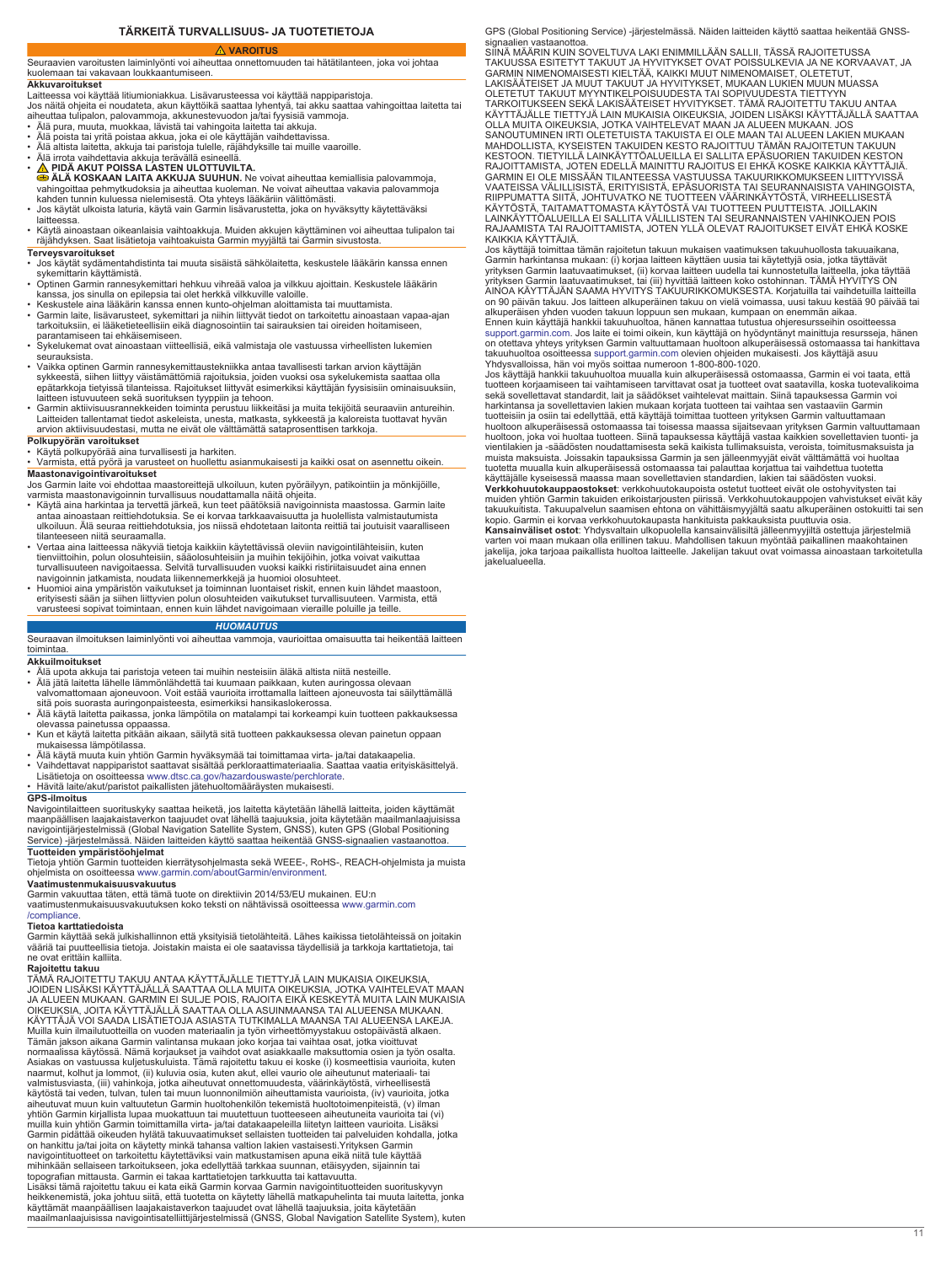# **VIKTIG SIKKERHETS- OG PRODUKTINFORMASJON**

# **ADVARSEL**

<span id="page-11-0"></span>Hvis du ikke tar hensyn til følgende advarsler, kan det føre til ulykke eller medisinsk hendelse med dødsfall eller alvorlig personskade som følge.

### **Batteriadvarsler**

Et litiumionbatteri kan brukes i denne enheten. Knappecellebatterier kan brukes i tilbehøret. Hvis disse retningslinjene ikke overholdes, kan levetiden til batteriene bli forkortet, eller det kan oppstå fare for skade på enheten, brann, kjemiske brannsår, elektrolyttlekkasje og/eller personskader. • Ikke demonter, endre, bearbeid, punkter eller ødelegg enheten eller batteriene.

- Ikke ta ut eller prøv å ta ut batteriet. Det skal ikke byttes ut av bruker.
- Ikke utsett enheten eller batteriene for ild, eksplosjoner eller andre farer. Ikke ta ut de utskiftbare batteriene med en skarp gjenstand.
- 
- △ OPPBEVAR BATTERIENE UTILGJENGELIG FOR BARN.<br>
SOU MA ALDRI PUTTE BATTERIER I MUNNEN. Svelging av batterier kan føre til kjemiske<br>
brannsår, perforering av mykt vev og dødsfall. Alvorlige brannskader kan forekomme innen
- produktet.
- Batteriene skal bare byttes ut med riktige, tilsvarende batterier. Bruk av andre batterier medfører fare for brann eller eksplosjon. Du kan kjøpe et ekstra batteri hos forhandleren for Garmin eller på nettstedet for Garmin.

# **Helseadvarsler**

- Hvis du har en pacemaker eller annen elektronisk enhet i kroppen, må du kontakte legen din før du bruker en pulsmåler.
- Den optiske pulsmåleren Garmin benytter seg av et grønt lys som kan blinke innimellom. Snakk med legen din hvis du har epilepsi eller er følsom for blinkende lys.
- 
- Kontakt alltid legen din før du starter eller endrer et treningsprogram.<br>• Garmin enheten, tilbehør, pulsmåleren og relaterte data er bare beregnet for å brukes til<br>• fritidsaktiviteter, og er ikke egnet til medisinske f
- Pulsavlesningene er bare for referanse, og vi tar ikke ansvar for konsekvensene ved eventuelle feilavlesninger.
- Selv om den optiske pulsmålerteknologien Garmin vanligvis gir en nøyaktig beregning av brukerens<br>puls, har teknologien begrensninger som kan føre til at noen av pulsavlesningene er unøyaktige<br>under visse omstendigheter,
- Aktivitetsmålere fra Garmin avhenger av sensorer som måler bevegelsene dine og andre målinger. Dataene og informasjonen fra disse enhetene er ment å være en tilnærmet beregning av aktiviteten din og målingene dine, men de er kanskje ikke fullstendig nøyaktige. Dette inkluderer data om skritt, søvn, avstand, puls og kalorier.

- **Sykkeladvarsler** Bruk alltid sunn fornuft, og betjen sykkelen på en sikker måte.
- Kontroller at sykkelen og festeanordningene vedlikeholdes på riktig måte, og at alle delene er riktig montert.

- **Advarsler om navigering utenfor vei**<br>Hvis Garmin enheten kan foreslå ruter utenfor vei til ulike utendørsaktiviteter, for eksempel sykling,
- fotturer og terrengbilkjøring, må du følge disse retningslinjene for å sikre trygg navigering utenfor vei. • Bruk alltid sunn fornuft og vis folkevett når du tar avgjørelser om navigering utenfor vei. Garmin<br>enheten kan bare gi forslag til kjøreruter. Den erstatter ikke behovet for å følge med på veien eller<br>riktige forberedels
- eller hvis det vil sette deg i en risikabel situasjon. Sammenlign alltid informasjonen som vises på enheten, nøye med alle tilgjengelige navigeringskilder, inkludert stiskilt, forholdene på stien, værforhold og andre faktorer som kan påvirke<br>sikkerheten mens du navigerer. For sikkerhets skyld må eventuelle uoverensstemmelser alltid
- oppklares før du fortsetter å navigere. Følg skilt, og ta hensyn til forholdene. Vær alltid oppmerksom på innvirkninger fra miljøet og risikoen forbundet med aktiviteten før du
- legger ut på aktiviteter utenfor vei, spesielt hva vær og værrelaterte stiforhold kan ha å si for hvor sikkert det er å gjennomføre aktiviteten. Sørg for at du har riktig utstyr og tilbehør for aktiviteten før du navigerer langs spor og stier du ikke kjenner.

# *LES DETTE*

Hvis du ikke tar hensyn til følgende merknad, kan føre til personskader eller materielle skader eller påvirke enhetens funksjonalitet.

### **Merknader om batterier**

- 
- Ikke senk batteriene ned i eller utsett dem for vann eller andre væsker. Ikke la enheten ligge ved en varmekilde eller et sted med høy temperatur, for eksempel i solen i en bil uten tilsyn. Unngå mulighet for skade ved å ta enheten ut av bilen eller oppbevare den i
- hanskerommet, slik at den ikke utsettes for direkte sollys. Ikke bruk enheten hvis temperaturen er utenfor områdene som er angitt i brukerveiledningen i produktesken.
- Når du skal pakke vekk enheten over lengre tid, bør den oppbevares på et sted som er innenfor<br>· temperaturområdene som er angitt i brukerveiledningen i produktesken.<br>• Ikke bruk en strøm- og/eller datakabel som ikke er g
- 
- Utbyttbare knappcellebatterier kan inneholde perkloratmateriale. Spesiell håndtering kan være påkrevd. Se [www.dtsc.ca.gov/hazardouswaste/perchlorate.](http://www.dtsc.ca.gov/hazardouswaste/perchlorate) • Kontakt den lokale avfallsstasjonen for å kassere enheten/batteriene i henhold til lokale lover og

### regler **GPS-merknad**

Hvis du bruker navigasjonsenheten i nærheten av en enhet som bruker et bakkebundet bredbåndnettverk med driftsfrekvenser som likner frekvensene til globale navigasjonssatellittsystemer<br>(GNSS), for eksempel Global Positioning Service (GPS), kan du oppleve at navigasjonsenheten har<br>redusert ytelse. Bruken

# **Miljøprogrammer for produkter**

Du finner mer informasjon om produktresirkuleringsprogrammet til Garmin samt WEEE, RoHS, REACH og andre samsvarsprogrammer på [www.garmin.com/aboutGarmin/environment.](http://www.garmin.com/aboutGarmin/environment)

# **Samsvarserklæring**

Garmin erklærer herved at dette produktet er i samsvar med EU-direktiv 2014/53/EU. EU-samsvarserklæringen er tilgjengelig i sin helhet på følgende nettadresse: [www.garmin.com/compliance](http://www.garmin.com/compliance).

**Kartdatainformasjon**<br>Garmin bruker en kombinasjon av offentlige og private datakilder. Så å si alle datakilder inneholder noen uriktige eller ufullstendige data. I noen land er fullstendig og nøyaktig kartinformasjon enten ikke tilgjengelig eller uforholdsmessig dyr.

**Begrenset garanti**<br>DENNE BEGRENSEDE GARANTIEN GIR DEG BESTEMTE JURIDISKE RETTIGHETER, OG DU<br>KAN OGSÅ HA ANDRE RETTIGHETER SOM VARIERER FRA DELSTAT TIL DELSTAT (ELLER<br>ETTER LAND ELLER PROVINS). GARMIN VIL IKKE EKSKLUDERE, ANDRE JURIDISKE RETTIGHETER DU KAN HA I HENHOLD TIL LOVENE I DELSTATEN (ELLER<br>LANDET ELLER PROVINSEN). SE LOVENE I DELSTATEN DIN, LANDET DITT ELLER PROVINSEN<br>DIN FOR Å FÅ EN FULLSTENDIG FORSTÅELSE AV RETTIGHETENE DINE. Produkter som ikke har med flyteknikk å gjøre, garanteres å være feilfrie med hensyn til materiell og

utførelse i ett år fra kjøpsdatoen. I denne perioden vil Garmin, etter eget valg, reparere eller skifte ut<br>enhver komponent som ikke fungerer ved normal bruk. Slike reparasjoner eller utskiftinger utføres kostnadsfritt for kunden, både når det gjelder deler og arbeid, forutsatt at kunden selv dekker<br>eventuelle transportkostnader. Denne begrensede garantien gjelder ikke: (i) kosmetiske skader, for<br>eksempel riper, hakk og bul bruk, vann, flom, brann eller andre naturhendelser eller eksterne årsaker; (iv) skade som skyldes<br>service som er utført av personer som ikke er autoriserte serviceleverandører for Garmin; eller (v)<br>skade på et produkt som brukes i strid med lovene i et hvilket som helst land.Navigasjonsprodukter fra Garmin er kun beregnet<br>på bruk som reisehjelp og skal ikke brukes til eventuelle formål som krever nøyaktig måling av retning,

avstand, posisjon eller topografi. Garmin gir ingen garantier for nøyaktigheten eller fullstendigheten til

kartdataene.<br>Denne begrensede garantien gjelder ikke, og Garmin er ikke ansvarlig for, redusert ytelse på Garmin<br>navigasjonsprodukter som følge av bruk i nærheten av håndsett eller andre enheter som bruker<br>bakkebundne nett navigasjonssatellittsystemer for navigering (GNSS), for eksempel Global Positioning Service (GPS). Bruken av slike enheter kan påvirke mottaket av GNSS-signaler.

I DEN GRAD DET ER TILLATT AV GJELDENDE LOV, ER GARANTIENE OG RETTSMIDLENE SOM<br>BESKRIVES I DENNE BEGRENSEDE GARANTIEN EKSKLUSIVE, OG ERSTATTER ALLE ANDRE<br>GARANTIER OG RETTSMIDLER, OG GARMIN FRASKRIVER SEG UTTRYKKELIG ALLE A ELLER ANNET, INKLUDERT, MEN IKKE BEGRENSET TIL, ALLE UNDERFORSTATTE GARANTIER<br>FOR SALGBARHET ELLER EGNETHET TIL NOE BESTEMT FORMÅL, LOVPÅLAGT RETTSMIDDEL<br>ELLER ANNET. DENNE BEGRENSEDE GARANTIEN GIR DEG BESTEMTE JURIDISKE<br>R FRASKRIVES IFØLGE LOVENE I DELSTATEN ELLER LANDET, ER SLIKE GARANTIER<br>BEGRENSET I VARIGHET TIL DENNE BEGRENSEDE GARANTIEN UTLØPER. NOEN DELSTATER<br>(OG LAND OG PROVINSER) TILLATER IKKE BEGRENSNINGER AV VARIGHETEN TIL EN<br>UNDE

IKKE GJELDER FOR DEG. UNDER INGEN OMSTENDIGHETER SKAL GARMIN HOLDES ANSVARLIG MED HENSYN TIL ET KRAV OM BRUDD PÅ GARANTIEN FOR EVENTUELLE TILFELDIGE, SPESIELLE ELLER<br>INDIREKTE SKADER ELLER FØLGESKADER SOM SKYLDES BRUK, FEILAKTIG BRUK ELLER<br>MANGLENDE EVNE TIL Å BRUKE PRODUKTET ELLER PRODUKTFEIL. NOEN DELSTATER (OG<br>LAN FØLGESKADER, OG DET ER DERFOR MULIG AT BEGRENSNINGENE OVENFOR IKKE GJELDER

FOR DEG.<br>Hvis du i garantiperioden sender inn et krav om service som dekkes av garantien i henhold til denne<br>hegrensede garantien, vil Garmin etter eget valg: (i) reparere enheten ved hjelp av nye eller brukte<br>deler som mø på [support.garmin.com](http://www.support.garmin.com). Hvis enheten fortsatt ikke fungerer etter at du har søkt hjelp via disse<br>ressursene, kan du kontakte et Garmin autorisert servicested i landet hvor du kjøpte enheten, eller du<br>kan følge instruksjonen

Hvis du ber om service som dekkes av garantien utenfor landet hvor du kjøpte enheten, kan ikke<br>Garmin garantere at delene og produktene som kreves for å reparere eller erstatte produktet ditt, er<br>tilgjengelig som følge av produktet ditt med tilsvarende Garmin produkter og deler eller kreve at du sender inn produktet ditt til et Garmin servicested i landet hvor du kjøpte produktet eller til et Garmin autorisert servicested i et annet land som kan tilby deg service. Du blir da ansvarlig for å overholde alle gjeldende lover og regler for<br>import og eksport samt for å betale tollgebyr, MVA, frakt og andre tilknyttede skatter og kostnader. I<br>noen tilfeller

det landet som følge av gjeldende lover eller regler i det landet.<br>**Kjøp på Internett-auksjoner**: Produkter som er kjøpt gjennom Internett-auksjoner, kvalifiserer ikke til<br>rabatter eller andre spesialtilbud knyttet til gar

manglende komponenter fra en pakke som er kjøpt gjennom en Internett-auksjon.<br>**Internasjonale kjøp:** En separat garanti kan gis av internasjonale distributører for enheter som er kjøpt<br>utenfor USA, avhengig av landet. Hvis for tiltenkt distribusjon.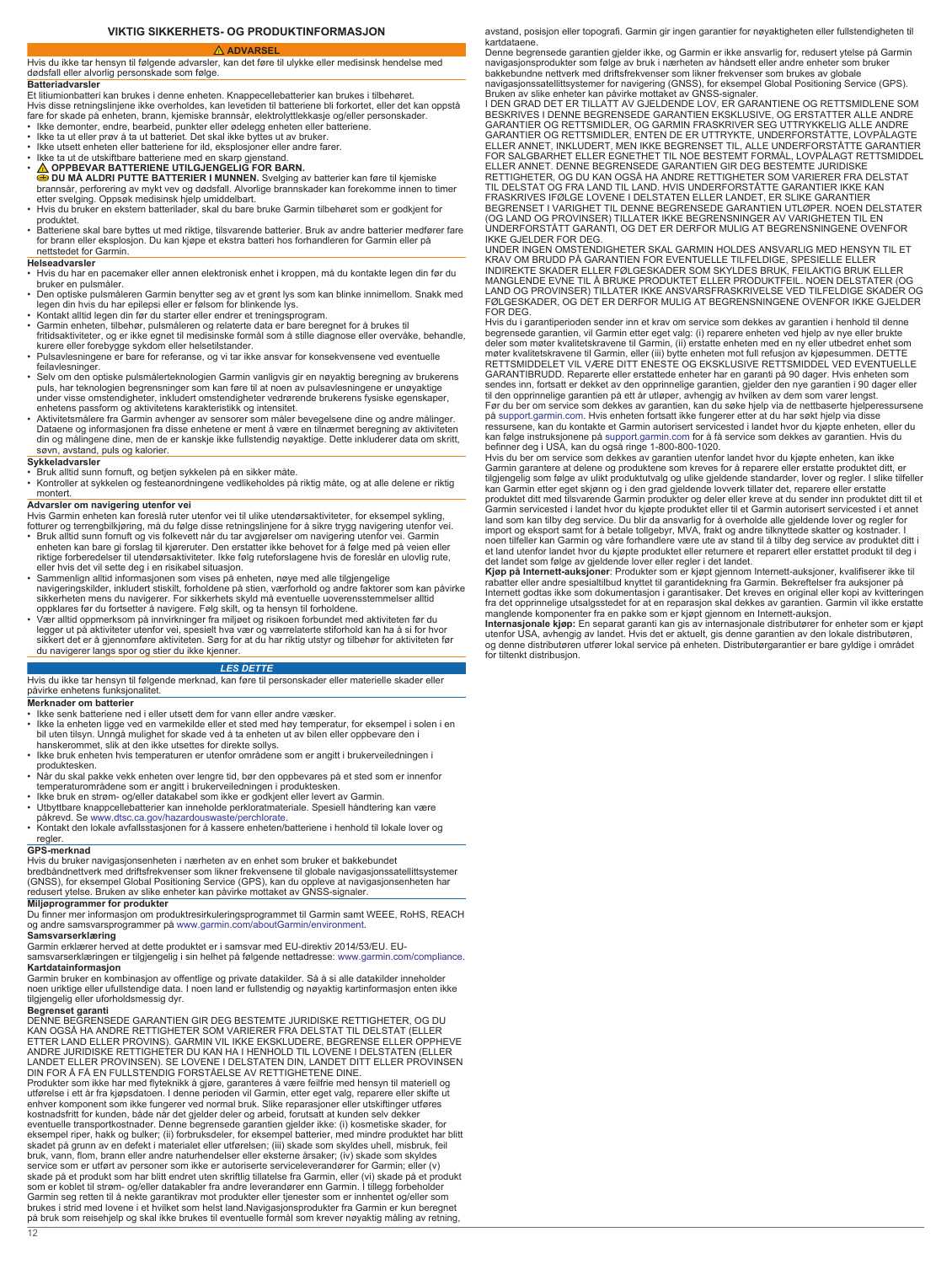# **VARNING**

<span id="page-12-0"></span>Om du inte uppmärksammar följande varningar kan det resultera i olyckor eller medicinska situationer som kan sluta med dödsfall eller allvarlig personskada.

**Batterivarningar**<br>Ett litiumjonbatteri kan användas i enheten. Knappcellsbatterier kan användas i tillbehöret.

- Om dessa riktlinjer inte följs kan batteriernas livslängd förkortas eller så kan de orsaka skada på
- enheten, brand, kemisk brännskada, elektrolytläckage och/eller personskada. Du får inte ta isär, ändra, punktera eller skada enheten eller batterierna.
- Försök inte ta bort ett batteri som inte går att byta ut av användaren.
- Utsätt inte enheten eller batterierna för brand, explosion eller annan fara. Använd inte vassa föremål när du tar bort de löstagbara batterierna.
- 
- **A HALL BATTERIERNA UTOM RACKHALL FÖR BARN.**<br>STOPPA ALDRIG ETT BATTERI I MUNNEN. Om batterierna sväljs kan det leda till kemiska<br>brännskador, perforering av mjukvävnad samt dödsfall. Allvarliga brännskador kan uppstå in
- Använd bara Garmin tillbehör som är godkända för din produkt om du vill använda en extern batteriladdare.
- Vid byte ska batterierna ersättas med rätt sorts batterier. Om du använder andra batterier finns risk för brand eller explosion. Hos din Garmin återförsäljare eller på Garmin webbplatsen finns information om var du köper ersättningsbatterier.

- **Hälsovarningar** Om du har en pacemaker eller något annat elektroniskt implantat ska du rådgöra med din läkare innan du använder en pulsmätare.
- Garmin mätaren för optisk pulsmätning vid handleden avger grönt ljus och blinkar då och då. Rådfråga din läkare om du har epilepsi eller är känslig för blinkande ljus.
- 
- Rådgör alltid med din läkare innan du börjar eller ändrar ett träningsprogram.<br>• Garmin enheten, tillbehör, pulsmätare och relaterade data är endast avsedda att användas i<br>rekreationssyfte och inte i medicinskt syfte. De
- Pulsmätarens mätvärden fungerar endast som referens och inget ansvar tas för konsekvenserna av eventuella felaktiga mätvärden.
- Åven om Garmin tekniken för optisk pulsmätning vid handleden normalt ger en exakt beräkning av<br> användarens puls, har tekniken begränsningar som under vissa omständigheter kan leda till att<br> pulsmätarens värden inte enhetens passform och typ samt aktivitetens intensitet.
- ∙ Garmin aktivitetsmätare förlitar sig på sensorer som spårar din rörelse och registrerar mätdata. Data<br>• och information som tillhandahålls av dessa enheter är avsedda att utgöra en bra uppskattning av din<br>• aktivitet, kalorier.

- **Cykelvarningar** Använd alltid ditt bästa omdöme och använd cykeln på ett säkert sätt.
- Se till att din cykel och tillhörande material underhålls på rätt sätt och att alla delar är korrekt installerade.

**Terrängnavigeringsvarningar**<br>Om Garmin enheten kan föreslå terrängrutter för olika utomhusaktiviteter, t.ex. cykling, vandring och fordon för alla terränger följer du dessa riktlinjer för säker terrängnavigering.

- Använd alltid ett gott omdöme och sunt förnuft när du navigerar i terräng. Garmin enheten är<br> utformad för att endast ge rutförslag. Den kan inte ersätta din egen uppmärksamhet och god<br> förberedelse för friluftsaktivi
- försätta dig i en situation som inte är säker. Du ska alltid noggrant jämföra information som enheten visar med alla tillgängliga navigeringskällor inklusive vägskyltar, vägförhållanden, trafikstockning, väderleksförhållanden och andra faktorer som<br>kan påverka säkerheten under körning. Åtgärda alltid för säkerhets skull alla avvikelser innan du<br>fortsätter navigeringe
- allt hur vädret och väderrelaterade förhållanden på terrängleden kan påverka din säkerhet under aktiviteten. Se till att du är lämpligt klädd och har rätt utrustning för din aktivitet innan du navigerar på obekanta stigar och leder.

# *OBS!*

Underlåtenhet att beakta följande meddelande kan leda till personlig skada eller egendomsskada, och påverka enhetens funktionalitet negativt.

# **Om batterie**

- 
- Du får inte sänka ned i eller utsätta batterierna för vatten eller andra vätskor.<br>• Utsätt inte enheten för värmekällor och lämna den inte på en varm plats, t.ex. i en bil parkerad i<br>• solen. För att förhindra att ska
- solljus, till exempel genom att den läggs i handskfacket. Använd inte enheten utanför de temperaturområden som anges i den tryckta användarhandboken i produktförpackningen.
- Om du ska förvara enheten under en längre tid ska du förvara den inom de temperaturområden som<br> finns angivna i den tryckta användarhandboken i produktförpackningen.<br>• Använd inte någon strömkabel och/eller datakab
- 
- Utbytbara knappcellsbatterier kan innehålla perkloratmaterial. Särskild hantering kan gälla. Se<br>- [www.dtsc.ca.gov.hazardouswaste/perchlorate](http://www.dtsc.ca.gov/hazardouswaste/perchlorate).<br>• Kontakta lokala avfallsmyndigheter för information om var du kan kasta enhet

# med lokala lagar och bestämmelser.

**GPS-meddelande** Navigeringsenhetens prestanda kan bli sämre om du använder den i närheten av enheter som använder markbundet bredbandsnätverk nära de frekvenser som används av Global Navigation<br>Satellite System (GNSS), t.ex. Global Positioning Service (GPS). Användning av sådana enheter kan<br>försämra mottagningen av GNSS-signa

**Miljöprogram för produkter**<br>Information om Garmin produktåtervinningsprogram och WEEE, RoHS, REACH och andra kompabilitetsprogram hittar du på [www.garmin.com/aboutGarmin/environment.](http://www.garmin.com/aboutGarmin/environment)

**Överensstämmelseförklaring**

Härmed intygar Garmin att denna produkt överensstämmer med kraven i direktivet 2014/53/EG. Den fullständiga texten i EG-förklaringen om överensstämmelse finns på följande internetadress: [www.garmin.com/compliance](http://www.garmin.com/compliance).

# **Information om kartdata**

Garmin använder en kombination av privata datakällor och datakällor från myndigheter. Så gott som<br>alla datakällor innehåller en del felaktiga eller ofullständiga data. I vissa länder är fullständig och exakt<br>kartinformatio

**Begränsad garanti<br>DENNA BEGRÄNSADE GARANTI GER DIG SPECIFIKA LAGLIGA RÄTTIGHETER. OCH DU KAN** DENNA BEGRÄNSADE GARANTI GER DIG SPECIFIKA LAGLIGA RÄTTIGHETER, OCH DU KAN<br>HA ANDRA LAGSTADGADE RÄTTIGHETER SOM KAN VARIERA FRÅN STAT TILL STAT (ELLER<br>LAND ELLER REGION). GARMIN UTESLUTER INTE, BEGRÄNSAR ELLER DRAR IN ANDR LAGARNA I DITT LAND ELLER REGION.

lcke-flygprodukter garanteras vara fria från defekter i material och utförande i ett år från inköpsdatumet.<br>Under denna tid kommer Garmin att efter eget gottfinnande reparera eller ersätta komponenter som<br>inte fungerar vid

förbrukningsdelar, t.ex. batterier, såvida inte produktskadan uppstått p.g.a. defekter i material eller arbete, (iii) skada orsakad av olycka, missbruk, vatten, översvämning, brand eller andra naturhändelser<br>eller yttre orsaker, (iv) skada orsakad av service utförd av någon som inte är behörig serviceleverantör<br>åt Garmin, (v eller (vi) skada på en produkt som har anslutits till ström- och/eller datakablar som inte tillhandahålls av Garmin. Garmin förbehåller sig dessutom rätten att avslå garantianspråk avseende produkter eller tjänster som anskaffats och/eller använts på något sätt som strider mot något lands lagar. Garmin navigeringsprodukter är endast avsedda att användas som hjälp vid resa och får inte användas till

något ändamål som kräver exakt mätning av riktning, sträcka, plats eller topografi. Garmin lämnar inga<br>garantier angående kartuppgifternas riktighet eller fullständighet.<br>Denna begränsade garanti gäller dessutom inte för,

signaler.<br>SÅ LÅNGT SOM ÄR TILLÅTET ENLIGT GÄLLANDE LAG GÄLLER DE GARANTIER OCH<br>KOMPENSATIONER SOM ANGES I DENNA BEGRÄNSADE GARANTI MED ENSAMRÄTT OCH I<br>STÄLLET FÖR, OCH GARMIN FRISKRIVER SIG UTTRYCKLIGEN FRÅN, ALLA ANDRA<br>GA LAGSTADGADE ELLER PÅ ANNAT SÄTT, INKLUSIVE, UTAN BEGRÄNSNING,<br>UNDERFÖRSTÅDDA GARANTIER OM SÄLJBARHET ELLER LÄMPLIGHET FÖR ETT VISST<br>ÄNDAMÅL, LAGSTIFTAD KOMPENSATION ELLER PÅ ANNAT SÄTT. DENNA BEGRÄNSADE<br>GARANTI GER DIG SPE LAGSTADGADE RÄTTIGHETER SOM KAN VARIERA FRAN STAT TILL STAT OCH FRAN LAND<br>TILL LAND. OM FRISKRIVNING FRÅN UNDERFÖRSTÅDDA GARANTIER INTE TILLÅTS ENLIGT<br>LAGSTIFTNING I DITT OMRÅDE ELLER LAND, ÄR VARAKTIGHETEN AV SÅDANA GARAN REGIONER) TILLÅTER INTE BEGRÄNSNINGAR AV VARAKTIGHETEN AV EN UNDERFÖRSTÅDD GARANTI, SÅ OVANSTÅENDE BEGRÄNSNINGAR KANSKE INTE GÄLLER DIG.

GARMIN SKA UNDER INGA OMSTÄNDIGHETER VID ÖVERTRÄDELSE AV GARANTIN HALLAS<br>ANSVARIGT FÖR NÅGRA TILLFÄLLIGA, SÄRSKILDA, INDIREKTA SKADOR ELLER<br>FÖLJDSKADOR, VARE SIG DE ORSAKAS AV ANVÄNDNING, MISSBRUK ELLER OFÖRMÅGA ATT<br>ANVÄND REGIONER) TILLÅTER INTE BEGRÄNSNING AV TILLFÄLLIGA SKADOR ELLER FÖLJDSKADOR,

SÅ OVANSTÄENDE BEGRÄNSNINGAR GÄLLER KANSKE INTE DIG.<br>Om du under gramtiperioden gör anspräk på gramtiservice i enlighet med den här begränsade<br>garantin, kommer Garmin, efter eget val: (i) reparera enheten med nya delar ell

slutet av den ursprungliga ettårsgarantin, beroende på vad som inträffar först.<br>Innan du söker garantiservice kan du besöka och granska onlinehjälpsresurserna som finns på<br>[support.garmin.com.](http://www.support.garmin.com) Om enheten fortfarande inte fu ringa 1-800-800-1020.

Om du efterfrågar garantiservice utanför det ursprungliga inköpslandet, kan Garmin inte garantera att<br>alla komponenter och produkter som behövs för att reparera eller ersätta produkten finns tillgängliga på<br>grund av skilln jämförbara Garmin produkter och delar eller kräva att du skickar produkten till ett Garmin auktoriserat<br>servicecenter i inköpslandet eller till ett Garmin auktoriserat servicecenter i ett annat land som kan<br>utföra service det ursprungliga inköpslandet eller returnera en reparerad eller utbytt produkt till dig i det landet på

grund av gällande standarder, lagar eller förordningar i landet.<br>I**nköp via online-auktio**n: Produkter som köps via online-auktioner berättigar inte till rabatter eller<br>andra specialerbjudanden som grundar sig på Garmin ga

som saknas från en förpackning som köpts via en online-auktion.<br>**Internationella inköp**: En separat garanti kan tillhandahållas av internationella distributörer för enheter<br>som inköpts utanför USA beroende på land. Om till Distributörsgarantier är endast giltiga i det avsedda distributionsområdet.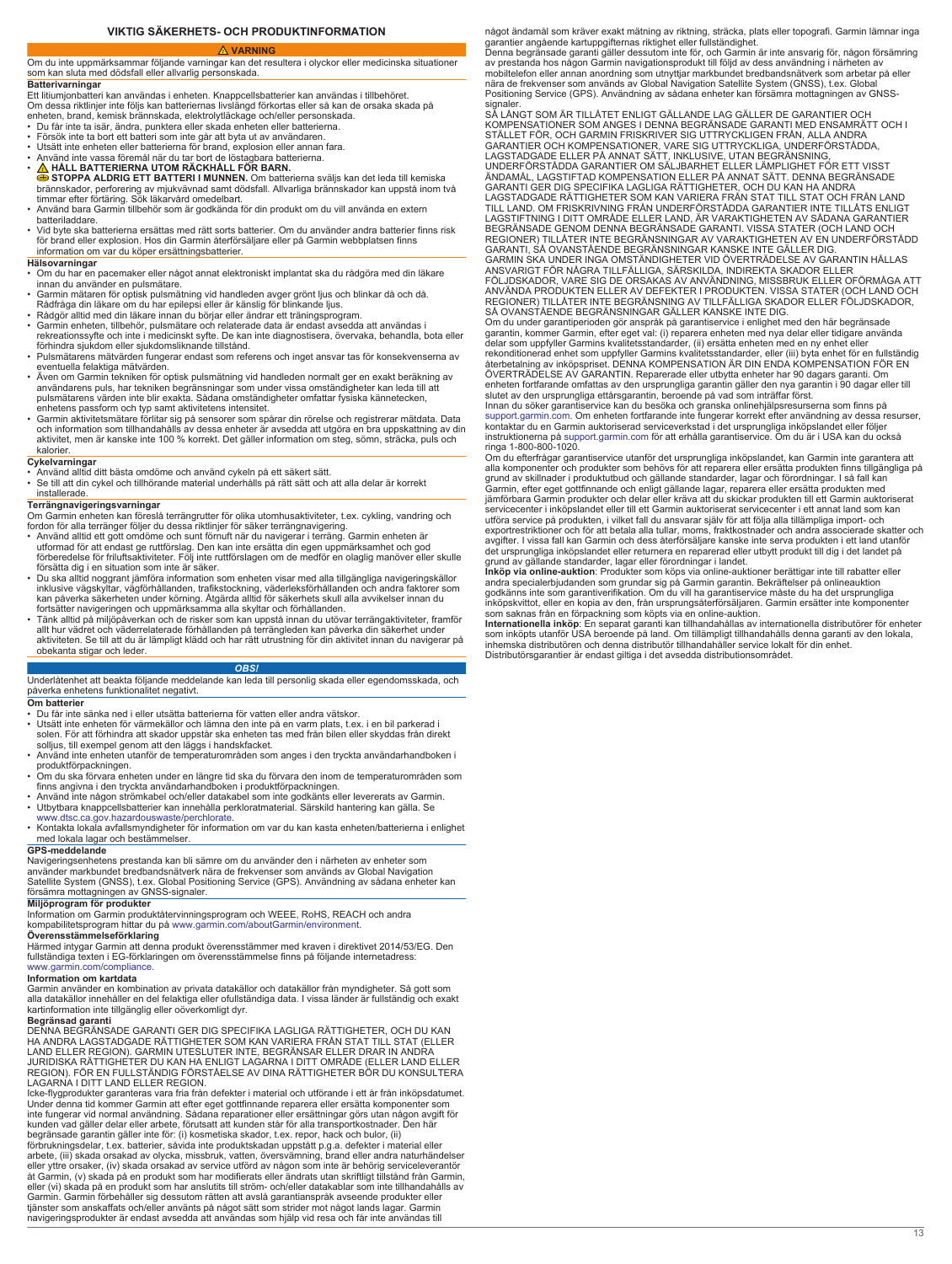# **WAŻNE INFORMACJE DOTYCZĄCE BEZPIECZEŃSTWA I PRODUKTU**

# <span id="page-13-0"></span> **OSTRZEŻENIE** Zignorowanie poniższych ostrzeżeń może prowadzić do wypadków lub zdarzeń medycznych

skutkujących śmiercią lub poważnymi obrażeniami ciała.

# **Ostrzeżenia dotyczące baterii**

Urządzenie możne być zasilane baterią litowo-jonową. W akcesorium można używać baterii pastylkowych.

Nieprzestrzeganie poniższych zaleceń może doprowadzić do skrócenia czasu sprawnego działania baterii, a nawet grozić uszkodzeniem urządzenia, pożarem, oparzeniem substancjami chemicznymi, wyciekiem elektrolitu i/lub zranieniem.

- Nie wolno rozbierać urządzenia ani baterii na części, modyfikować, odnawiać, przedziurawiać ani<br>– w jakikolwiek inny sposób naruszać integralności ich obudowy.<br>• Podejmowanie jakichkolwiek prób wymontowania tej baterii j
- 
- 
- Urządzenie i baterie należy chronić przed ogniem, wybuchami i innymi zagrożeniami.<br>• Wymiennej baterii nie wolno wyciągać przy użyciu ostro zakończonego przedmiotu.<br>• <u>∧ β</u> BATERIE NALEŻY PRZECHOWYWAĆ W MIEJSCU NIEDOST
- **⊜ NIE WKŁADAĊ BATERII DO UST.** Połknięcie baterii może grozić oparzeniem chemicznym,<br>przebiciem tkanki miękkiej oraz śmiercią. Poważne oparzenia mogą wystąpić po 2 godzinach od
- połknięcia. Należy niezwłocznie skontaktować się z lekarzem. Należy korzystać wyłącznie z ładowarki zewnętrznej sygnowanej marką Garmin i przeznaczonej dla danego modelu urządzenia. • Baterię oryginalną można zastąpić wyłącznie baterią zamienną odpowiedniego typu. Użycie innej
- baterii wiąże się z niebezpieczeństwem pożaru bądź eksplozji. Odpowiednią baterię zamienną można nabyć u dealera firmy Garmin, a także na stronie internetowej firmy Garmin.

# **Ostrzeżenia dotyczące zdrowia**

- W przypadku rozrusznika serca lub innego wewnętrznego urządzenia elektronicznego przed użyciem czujnika tętna należy skonsultować się z lekarzem.
- Urządzenie z technologią optycznego pomiaru tętna na nadgarstku Garmin emituje zielone światło<br> i co pewien czas miga. Skonsultuj się z lekarzem, jeśli cierpisz na epilepsję lub masz zwiększoną<br> wrażliwość na migając
- Przed rozpoczęciem lub wprowadzeniem zmian w programie ćwiczeń należy zawsze skonsultować się z lekarzem.
- Urządzenie Garmin, akcesoria, czujnik tętna oraz powiązane dane mogą być wykorzystywane wyłącznie w celach rekreacyjnych i nie w celach medycznych. Nie należy ich wykorzystywać do diagnozowania, łagodzenia objawów ani leczenia jakichkolwiek chorób lub problemów zdrowotnych, ani do zapobiegania im.
- Odczyty tętna służą wyłącznie do celów informacyjnych i mogą być błędne, za co nie ponosimy żadnej odpowiedzialności.
- Chociaż technologia optycznego pomiaru tętna na nadgarstku Garmin zwykle dokładnie mierzy<br>tętno, nie jest pozbawiona pewnych ograniczeń, które mogą powodować niedokładność pomiaru ze<br>względu na m.in. cechy fizyczne użyt aktywności.
- Monitory aktywności Garmin wykorzystują czujniki, które śledzą ruch oraz wykonują inne pomiary.<br>Zebrane przez nie dane odzwierciedlają aktywność i rejestrowane parametry jedynie w przybliżeniu<br>informacje o wykonanych kr w pełni dokładne

- **Ostrzeżenia dotyczące rowerów** Należy zawsze samemu oceniać sytuację i bezpiecznie kierować rowerem.
- Upewnij się, że rower i urządzenie są w dobrym stanie i wszystkie części zostały prawidłowo zamontowane.

**Ostrzeżenia dotyczące nawigacji po bezdrożach** W przypadku urządzeń firmy Garmin z funkcją wyznaczania tras po bezdrożach dla takich aktywności na świeżym powietrzu, jak jazda rowerem, piesze wędrówki czy jazda terenowa, stosowanie się do ich

- wskazówek zapewni bezpieczną nawigację po bezdrożach.<br>• Podejmując decyzje dotyczące jazdy po bezdrożach z zastosowaniem urządzeń nawigacyjnych,<br>• należy zawsze samemu oceniać sytuację i kierować się rozsądkiem. Jedynym z Garmin jest przekazywanie wskazówek dotyczących trasy przejazdu. Nie zwalnia to jednak z obowiązku zachowania pełnej koncentracji i właściwego przygotowania do aktywnej turystyki w terenie. Ze wskazówek dotyczących trasy przejazdu nie należy korzystać, jeśli sugerują trasę niezgodną z obowiązującymi przepisami lub gdy zastosowanie się do nich może zagrozić bezpieczeństwu użytkownika.
- Należy dokładnie porównywać informacje pokazywane na wyświetlaczu ze wszystkimi innymi dostępnymi źródłami informacji, łącznie z oznakowaniem szlaku, warunkami panującymi na szlaku<br>i warunkami pogodowymi, a także wziąć pod uwagę wszystkie czynniki, które mogłyby wpłynąć na<br>bezpieczeństwo w trakcie podróży. Z z użyciem urządzenia nawigacyjnego należy rozstrzygnąć wszelkie wątpliwości oraz stosować się do znaków i warunków na drodze.
- Przed wyruszeniem w trasę po bezdrożach należy rozważyć aspekty środowiskowe oraz związane<br>z tym zagrożenia, a zwłaszcza wpływ jaki mogą mieć na nasze bezpieczeństwo warunki pogodowe<br>na szlaku. Przed wyruszeniem w trasę

# *NOTYFIKACJA*

Zignorowanie poniższego ostrzeżenia może prowadzić do uszkodzenia mienia lub obrażeń ciała, a także może negatywnie wpłynąć na działanie urządzenia.

### **Uwagi dotyczące baterii**

- Baterie należy chronić przed kontaktem i zanurzeniem w wodzie i innych płynach.
- Urządzenia nie należy pozostawiać w pobliżu źródeł ciepła ani w miejscach narażonych na działanie wysokiej temperatury, np. w samochodzie zaparkowanym na słońcu. Aby uniknąć ryzyka
- uszkodzenia urządzenia, należy je wyjąć z samochodu albo ukryć w miejscu nienarażonym na bezpośrednie działanie promieni słonecznych, np. w schowku w desce rozdzielczej. • Urządzenia nie wolno używać w temperaturach wykraczających poza zakres podany
- 
- w wydrukowanym podręczniku użytkownika dołączonym do opakowania produktu. Jeśli urządzenie nie będzie używane przez dłuższy czas, należy je przechowywać w temperaturze
- określonej w wydrukowanym podręczniku użytkownika dołączonym do opakowania produktu.<br>• Nie używać przewodu zasilającego i/lub przewodu do przesyłu danych, który nie został zatwierdzony<br>• do użytku lub dostarczony przez fi
- Wymienne baterie pastylkowe mogą zawierać nadchloran. Konieczny może być specjalny sposób
- postępowania. Patrz strona [www.dtsc.ca.gov/hazardouswaste/perchlorate](http://www.dtsc.ca.gov/hazardouswaste/perchlorate). Zużyte urządzenie/baterię nienadającą się do dalszego użytku należy przekazać do punktu utylizacji i powtórnego przetwarzania odpadów zgodnie z prawem i przepisami obowiązującymi na danym obszarze.

**Uwaga dotycząca systemu GPS** Może dojść do pogorszenia wydajności pracy urządzenia nawigacyjnego, jeśli w jego pobliżu znajdują<br>się jakiekolwiek urządzenia korzystające z naziemnej sieci szerokopasmowej o częstotliwościach<br>zbliżonych do częstotliwości

# **Programy ochrony środowiska dotyczące produktu**

Informacje na temat programu recyklingu produktu firmy Garmin oraz dyrektyw WEEE, RoHS i REACH, a także innych programów można znaleźć na stronie [www.garmin.com/aboutGarmin](http://www.garmin.com/aboutGarmin/environment) [/environment.](http://www.garmin.com/aboutGarmin/environment)

# **Deklaracja zgodności**

Firma Garmin niniejszym oświadcza, że produkt ten spełnia wymagania dyrektywy 2014/53/UE. Pełny tekst deklaracji zgodności z przepisami unijnymi można znaleźć na stronie: [www.garmin.com](http://www.garmin.com/compliance) [/compliance](http://www.garmin.com/compliance).

### **Dane kartograficzne**

14

Firma Garmin wykorzystujemy różne rządowe i prywatne źródła danych. Praktycznie wszystkie źródła danych zawierają pewne niedokładne lub niepełne informacje. W niektórych krajach pełne i dokładne dane kartograficzne nie są dostępne lub ich cena jest zbyt wysoka.

**Ograniczona gwarancja**

Niniejsza gwarancja Garmin jest gwarancją producenta, która przenosi na konsumenta prawa niezależne od praw wynikających z praw ochrony konsumenta (rękojmia), przy czym niniejszy

dokument tych ostatnich nie ogranicza ani nie wyklucza. Niniejsza gwarancja pozostaje w mocy przez okres dwóch (2) lat od daty zakupu produktu Garmin w Polsce.

**Prawa ochrony konsumenta:** W razie wykrycia wady produktu Garmin, konsument może skorzystać<br>z praw wynikających z następujących przepisów:<br>• Ustawa z 23 kwietnia 1964 kodeks cywilny (tekst jednolity Dz.U. poz. 121 z późni

lub praw ochrony konsumenta.

# **Zakres Gwarancji:**

Niniejsza gwarancja stanowi, że zakupiony produkt Garmin będzie wolny od wszelkich wad<br>produkcyjnych i materiałowych przez okres dwóch lat od daty zakupu. W tym okresie Garmin może<br>wedle własnego uznania naprawić lub wymie normalnego użytkowania. Rzeczone naprawy lub wymiany zostaną dokonane bez obciążania klienta kosztami części, robocizny i transportu. Niniejsza gwarancja nie ma zastosowania do: (i) uszkodzeń kosmetycznych, np. zadrapań, ubytków i wgnieceń; (ii) elementów eksploatacyjnych, np. baterii, o ile uszkodzenie produktu nie wynika z wady materiałowej lub produkcyjnej; (iii) uszkodzeń

spowodowanych wypadkami, nadużyciem, niewłaściwym użytkowaniem, powodzią, pożarem lub innymi zdarzeniami siły wyższej lub czynnikami zewnętrznymi; (iv) uszkodzeń spowodowanych wykonaniem usług przez osoby niebędące autoryzowanymi usługodawcami Garmin; (v) uszkodzeń produktu, który został poddany modyfikacjom lub przeróbkom bez pisemnej zgody Garmin; lub (vi) uszkodzeń produktu, który został podłączony do źródła zasilania i/lub przewodów do transmisji danych,<br>które nie zostały dostarczone przez Garmin. Ponadto Garmin zastrzega sobie prawo do odmowy<br>uznania gwarancji w odniesien z naruszeniem polskiego prawa.

Nasze produkty nawigacyjne stanowią wyłącznie pomoc w planowaniu podróży i nie należy ich<br>wykorzystywać do żadnych celów wymagających precyzyjnego pomiaru kierunku, odległości, położenia<br>ani topografii. Garmin nie udziela

związanych z wgranymi w niniejszym produkcie mapami. Aby skorzystać z obsługi gwarancyjnej należy skontaktować się z lokalnym autoryzowanym dealerem Garmin lub zadzwonić do Działu Wsparcia Technicznego Garmin w celu uzyskania wytycznych co do<br>wysyłki oraz otrzymania numeru reklamacji - RMA.<br>W Polsce usługi Wsparcia Produktu zapewnia Garmin Polska, Adgar Park West I, Al

Garmin może wedle własnej decyzji naprawić lub wymienić (na nowy lub nowo naprawiony produkt zastępczy) urządzenie lub oprogramowanie lub zaproponować klientowi zwrot pełnej ceny zakupu w ciągu 14 dni od daty otrzymania wadliwego urządzenia.

Jeżeli w ramach realizacji swoich zobowiązań Garmin dostarczy klientowi wolne od wad urządzenie,<br>wymieni wadliwe urządzenie lub przeprowadzi znaczące naprawy urządzenia w ramach gwarancji, bieg<br>okresu gwarancji rozpocznie

**Ograniczenie odpowiedzialności wobec osób trzecich i użytkowników komercyjnych:** Garmin<br>w żadnym przypadku nie ponosi odpowiedzialności za żadne straty, które nie zostały spowodowane<br>przez naruszenie niniejszej gwarancji tego, czy wynikają one z użycia, niewłaściwego użytkowania lub niemożności użycia niniejszego produktu czy z wad produktu. Niniejsze ograniczenie nie ma zastosowania do (i) zgonu lub szkód cielesnych; (ii) oszustwa; (iii) świadomego wprowadzenia w błąd; lub (iv) innych rodzajów<br>odpowiedzialności, których z mocy prawa nie można ograniczyć ani wykluczyć.<br>Garmin nie gwarantuje, nie oświadcza i nie zapewnia, że

produkt Garmin na mocy niniejszej gwarancji bez ryzyka związanego z informacjami i/lub danymi

przechowywanymi na urządzeniu Garmin i/lub ich utraty.<br>**Prywatność:** Wszelkie informacje dotyczące klienta otrzymane w procesie gwarancyjnym będą<br>przechowywane przez Garmin zgodnie z Polityką Prywatności Garmin, z którą mo

i Szwajcarii. Usługi serwisowe w odniesieniu do produktów Garmin może świadczyć wyłącznie Garmin lub autoryzowane Centra Serwisowe Garmin

**Zakupy na aukcjach internetowych:** Produkty zakupione na aukcjach internetowych nie podlegają<br>ochronie gwarancyjnej Garmin. Potwierdzenia zakupu w ramach aukcji internetowych nie będą

przyjmowane w celu weryfikacji gwarancji. W większości przypadków w celu skorzystania z usług<br>Qydner. Jeżeli jakikolwiek zapis niniejszej gwarancji uznany zostanie za niezgodny z prawem lub<br>Ogólne: Jeżeli jakikolwiek zapis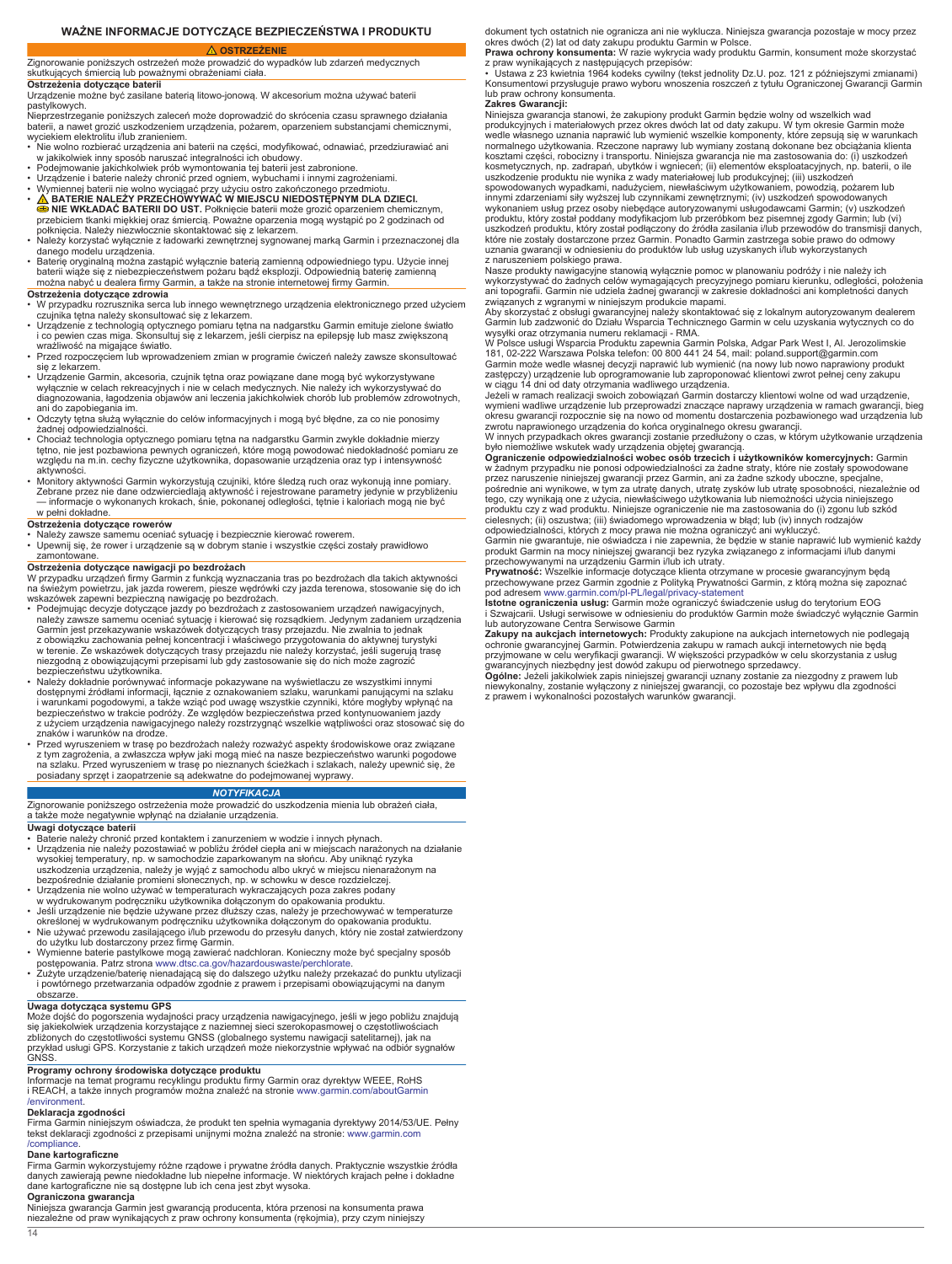# <span id="page-14-0"></span>**DŮLEŽITÉ BEZPEČNOSTNÍ INFORMACE A INFORMACE O PRODUKTU**

# **VAROVÁNÍ**

Pokud nebudete věnovat pozornost následujícím varováním, můžete se vystavit nebezpečí nehody nebo zdravotní události, která může vést ke smrti nebo vážnému zranění. **Upozornění k používání baterií**

V tomto zařízení lze používat lithium-iontovou baterii. V tomto zařízení lze používat knoflíkové baterie. Pokud byste se neřídili těmito pokyny, mohlo by dojít ke zkrácení životnosti baterie nebo k nebezpečí poškození zařízení, požáru, chemickému spálení, k vytečení elektrolytu nebo k úrazu. • Zařízení ani baterie nerozebírejte, neupravujte, znovu nevyrábějte, nepropichujte ani nepoškozujte.

- Neodstraňujte nebo se nepokoušejte odstranit uživatelem nevyměnitelnou baterii.
- Zařízení ani baterie nesmějí přijít do styku s ohněm a nesmějí být vystaveny výbuchu ani jinému
- 
- 
- riziku.<br>• K vyjmutí vyjímatelných baterií nepoužívejte ostré předměty.<br>• <mark>△ BATERIE UDRŽUJTE MIMO DOSAH DĚTÍ.</mark><br>● BATERIE NIKDY NEVKLÁDEJTE DO ÚST. Polknutí může způsobit chemické spáleniny,<br>perforaci měkkých tkání nebo sm pozření. Okamžitě vyhledejte lékařskou pomoc. • Pokud používáte externí nabíječku baterií, používejte pouze příslušenství společnosti Garmin
- schválené pro váš produkt. Baterie vyměňujte pouze za odpovídající náhradní baterii. Použití jiných typů baterií představuje
- riziko požáru nebo výbuchu. Chcete-li zakoupit náhradní baterii, navštivte prodejce Garmin nebo webové stránky Garmin.

# **Zdravotní varování**

- Pokud máte kardiostimulátor nebo jiné implantované elektronické zařízení, před zahájením používání<br> snímače srdečního tepu se poraďte se svým lékařem.<br>• Optický snímač srdečního tepu na zápěstí společnosti Garmin vy
- 
- Pokud trpíte epilepsií nebo jste citliví na blikající světla, poraďte se svým lékařem.<br>• Před zahájením nebo úpravou každého cvičebního programu se vždy poraďte se svým lékařem.<br>• Zařízení Garmin, příslušenství, monitor sr
- jakéhokoliv onemocnění nebo zdravotního stavu. Záznamy o srdečním tepu slouží pouze pro referenci a nepřijímáme žádnou odpovědnost za
- důsledky chybných záznamů. • I když optický snímač srdečního tepu na zápěstí společnosti Garmin obvykle poskytuje přesný odhad<br> srdečního tepu uživatele, jeho technologie má svá omezení, která za určitých okolností mohou<br> způsobit nepřesnost někt
- přiléhavost zařízení a typ a intenzita činnosti. Zařízení Garmin pro sledování aktivity využívají snímače, které sledují váš pohyb a další metriky. Získaná data a informace představují poměrně přesný odhad vaší sledované aktivity a metrik, nemohou však zaručit naprostou spolehlivost, například při počítání kroků, spánku, vzdálenosti, srdečního tepu nebo kalorií.

# **Varování týkající se kola**

• Vždy se řiďte svým nejlepším úsudkem a obsluhujte kolo bezpečným způsobem. • Ujistěte se, že jsou vaše kolo a technické vybavení správně udržovány a že jsou všechny součástky správně nainstalovány.

### **Varování pro navigaci mimo silnice**

Dokáže-li vaše zařízení Garmin navrhovat trasy mimo silnice pro různé venkovní aktivity, např. cyklistiku, turistiku a univerzální terénní vozidla, zajistěte bezpečnou navigaci mimo silnice podle těchto

- pokynů. Při rozhodování o navigaci mimo silnice vždy spoléhejte na svůj nejlepší úsudek a řiďte se vlastním zdravým rozumem. Zařízení Garmin je sestaveno tak, aby navrhovalo pouze možné trasy. Neslouží jako náhrada pozornosti a pečlivé přípravy na venkovní aktivity. Nesledujte návrhy tras, pokud tyto
- návrhy obsahují protizákonný kurz, nebo by vás zavedly do nebezpečné situace.<br>• Vždy pečlivě srovnávejte informace zobrazené v zařízení se všemi ostatními zdroji navigace, včetně<br>turistických značek, situace na cestě, aktu
- veškeré nesrovnalosti a podřiďte se místnímu značení a situaci. Před zahájením aktivit mimo silnice mějte vždy na paměti možné dopady na životní prostředí a vlastní rizika aktivity, především možný vliv počasí a situace na cestě související s počasím na<br>bezpečnost aktivity. Před navigací po neznámých cestách a stezkách se ujistěte, že pro aktivitu máte<br>správnou výbavu a příslu

# *OZNÁMENÍ*

Pokud nebudete věnovat pozornost následujícím oznámením, vystavujete se riziku zranění či poškození majetku nebo negativního dopadu na funkci zařízení.

**Oznámení o bateriích**

- Neponořujte baterie do vody nebo jiné kapaliny a nevystavujte je vodě nebo jiné kapalině. • Nevystavujte zařízení působení tepelného zdroje a nenechávejte ho na místech s vysokou teplotou, například na slunci v opuštěném vozidle. Chcete-li se vyhnout možným škodám, odstraňte zařízení z vozidla a nenechávejte ho na místech vystaveným přímému slunečnímu záření, například na
- palubní desce. Zařízení neprovozujte při teplotách mimo rozmezí, která jsou uvedena v tištěném návodu, který je součástí balení produktu.
- Je-li třeba zařízení uchovávat delší dobu, skladujte ho při teplotách uvedených v tištěném návodu, který je součástí balení produktu.
- Nepoužívejte napájecí a/nebo datový kabel, který není schválen nebo dodán společností Garmin. Vyměnitelné knoflíkové baterie mohou obsahovat chloristanový materiál. Může být vyžadována speciální manipulace. Další informace naleznete na adrese [www.dtsc.ca.gov/hazardouswaste](http://www.dtsc.ca.gov/hazardouswaste/perchlorate)
- [/perchlorate.](http://www.dtsc.ca.gov/hazardouswaste/perchlorate) • Informace o likvidaci zařízení/baterií v souladu s platnými místními zákony a nařízeními získáte u místního střediska pro likvidaci odpadů.

# **Oznámení GPS**

Navigační zařízení může vykazovat snížený výkon v blízkosti zařízení využívajících pozemní širokopásmovou síť na podobných kmitočtech jako globální satelitní navigační systémy GNSS (Global Navigation Satellite System), např. systém GPS (Global Positioning Service). Použití těchto zařízení může narušit příjem signálů GNSS.

**Produktové ekologické programy**<br>Informace o programu recyklace produktů Garmin a o programech WEEE, RoHS, REACH a dalších<br>vyhovujících programech naleznete na adrese [www.garmin.com/aboutGarmin/environment](http://www.garmin.com/aboutGarmin/environment).

# **Prohlášení o shodě**

Společnost Garmin tímto prohlašuje, že produkt odpovídá požadavkům směrnice 2014/53/EU. Úplné znění prohlášení o shodě pro EU je k dispozici na následující internetové adrese: [www.garmin.com](http://www.garmin.com/compliance) [/compliance](http://www.garmin.com/compliance).

# **Informace o mapových datech**

Společnost Garmin využívá kombinaci státních a soukromých zdrojů dat. Téměř všechny zdroje dat obsahují určitá nepřesná nebo neúplná data. Kompletní a přesná mapová data nejsou v některých zemích vůbec k dispozici nebo jsou nepřiměřeně nákladná.

**Omezená záruka**<br>TATO ZÁRUKA VÁM POSKYTUJE SPECIFICKÁ ZÁKONNÁ PRÁVA. MŮŽETE MÍT I JINÁ ZÁKONNÁ PRÁVA, KTERÁ SE MOHOU V RŮZNÝCH STÁTECH LIŠIT (NEBO ZEMÍCH ČI PROVINCIÍCH). SPOLEČNOST GARMIN NEVYLUČUJE, NEOMEZUJE ANI NEPRERUSUJE PLATNOST JINÝCH<br>ZÁKONNÝCH PRÁV, KTERÁ MŮŽETE MÍT NA ZÁKLADĚ ZÁKONŮ VE VAŠEM STÁTĚ (NEBO ZEMI<br>ČI PROVINCII). K PLNÉMU POROZUMĚNÍ SVÝM PRÁVŮM SI PROSTUDUJTE ZÁKONY VAŠE STÁTU, ZEMĚ NEBO PROVINCIE.

Na neletecké produkty je poskytována záruka, že budou bez vad materiálu a zpracování po dobu<br>jednoho roku od data zakoupení. Splolečnost Garmin si vyhrazuje výhradní právo opravit nebo vyměnit<br>jakoukoli součást, která při ohněm nebo jinými přírodními živly a vnějšími vlivy; (iv) poškození způsobené provozováním služeb poskytovatelem neautorizovaným společností Garmin; (v) poškození produktu, který byl upraven nebo

změněn bez písemného svolení společnosti Garmin, nebo (vi) poškození produktu, který byl připojen ke zdroji napájení a/nebo k datovým kabelům, které nejsou dodávány společností Garmin. Společnost Garmin si navíc vyhrazuje právo odmítnout reklamační nároky na produkty nebo služby, které byly<br>získány nebo jsou používány v rozporu se zákony jakékoli země.Navigační produkty společnosti<br>Garmin slouží jako cestovní pomůc měření směru, vzdálenosti, pozice nebo místopisu.Společnost Garmin neposkytuje záruku na přesnost nebo úplnost mapových dat.

Tato omezená záruka se nevztahuje na a společnost Garmin není zodpovědná za jakékoli snížení<br>výkonu navígačního zařízení Garmin způsobené jeho použitím v blízkosti telefonů nebo jiných zařízení<br>využívajících pozemní široko

Použití těchto zařízení může narušit příjem signálů GNSS.<br>V MAXIMÁLNÍM ROZSAHU POVOLENÉM PŘÍSLUŠNÝMI ZÁKONY, ZÁRUKY A NÁHRADY<br>UVEDENÉ V TÉTO OMEZENÉ ZÁRUCE JSOU VÝHRADNÍ A NAHRAZUJÍ VŠECHNY OSTATNÍ<br>ZÁRUKY A NÁHRADY. SPOLEČ JAKÝCHKOLI JINÝCH ZEJMÉNA VŠECH PŘEDPOKLÁDANÝCH ZÁRUK OBCHODOVATELNOSTI<br>ČI VHODNOSTI PRO URČITÝ ÚČEL, ZÁKONNÝCH NÁHRAD A PODOBNĚ. TATO ZÁRUKA VÁM<br>POSKYTUJE SPECIFICKÁ ZÁKONNÁ PRÁVA. MŮŽETE MÍT I JINÁ ZÁKONNÁ PRÁVA, KTERÁ S PŘEDPOKLÁDANÝCH ZÁRUK NA ZÁKLADĚ ZÁKONŮ VE VAŠEM STÁTĚ (NEBO ZEMI ČI<br>PROVINCII), JE DOBA TRVÁNÍ TĚCHTO ZÁRUK OMEZENA NA DOBU TRVÁNÍ TÉTO OMEZENÉ ZÁRUKY. V NĚKTERÝCH STÁTECH (NEBO ZEMÍCH ČI PROVINCIÍCH) NENÍ POVOLENO<br>OMEZENÍ DOBY PŘEDPOKLÁDANÝCH ZÁRUK, V TAKOVÉM PŘÍPADĚ SE VÁS VÝŠE UVEDENÉ

OMEZENÍ NETÝKÁ.<br>POKUD JDE O NÁROKY UČINĚNÉ V SOUVISLOSTI S PORUŠENÍM ZÁRUKY, SPOLEČNOST<br>GARMIN NENÍ V ŽÁDNÉM PŘÍPADĚ ODPOVĚDNÁ ZA JAKÉKOLI NÁHODNÉ, ZVLÁŠTNÍ,<br>NEPŘÍMÉ NEBO NÁSLEDNÉ ŠKODY ZPŮSOBENÉ POUŽÍVÁNÍM, NESPRÁVNÝM POU UVEDENÉ OMEZENÍ ODPOVĚDNOSTI NETÝKÁ.

Pokud v záruční lhůtě vznesete požadavek na záruční opravu v souladu s touto omezenou zárukou,<br>společnost Garmin dle vlastního uvážení: (i) opraví zařízení s použitím nových nebo dříve použitých<br>dílů splňujících standardy ZARUKY. Na opravená nebo vyměněná zařízení je poskytována 90denní záruka. Pokud odeslaná<br>jednotka stále podléhá původní záruce, poté bude nová záruka 90 dní nebo bude pokračovat do konce<br>původní jednoleté záruky, podle toh

Než požádáte o záruční opravu, vyhledejte prosím nejprve pomoc v naší online nápovědě na webové stránce [support.garmin.com](http://www.support.garmin.com). Jestliže vaše zařízení po využití těchto zdrojů stále nefunguje správně,<br>kontaktujte autorizovaný servis společnosti Garmin v zemi, ve které jste výrobek zakoupili, a požádejte<br>o záruční opravu

Pokud chcete požádat o záruční opravu v jiné zemi, než je země, ve které jste výrobek zakoupili,<br>společnost Garmin nemůže zaručit dostupnost dílů a produktů potřebných k opravě nebo výměně<br>vašeho výrobku z důvodu odlišnost výrobku do autorizovaného servisu společnosti Garmin v zemi, ve které jste výrobek zakoupili, nebo do<br>autorizovaného servisu společnosti Garmin v jiné zemi, ve které lze provést opravu vašeho výrobku,<br>přičemž nesete odpově zákonů a předpisů v dané zemi společnost Garmin a její prodejci nemusí být v některých případech schopni poskytnout servis, výměnu nebo opravu výrobku v jiné zemi, než je země, ve které byl výrobek zakoupen

**Zakoupení v online aukci**: U produktů zakoupených prostřednictvím online aukcí nevzniká podle záruky společnosti Garmin nárok na slevu nebo jinou speciální nabídku. Potvrzení z online aukce<br>nejsou k ověření záruky přijímány. Chcete-li uznat záruční opravu, je nutný originál nebo kopie původní

účtenky od původního prodejce produktů.Společnost Garmin neposkytne náhradu za chybějící součásti<br>z jakéhokoli balení zakoupeného prostřednictvím online aukce.<br>Zakoupení v jiném státě: Na zařízení zakoupená mimo území USA Záruky distributora jsou platné pouze na území předpokládané distribuce.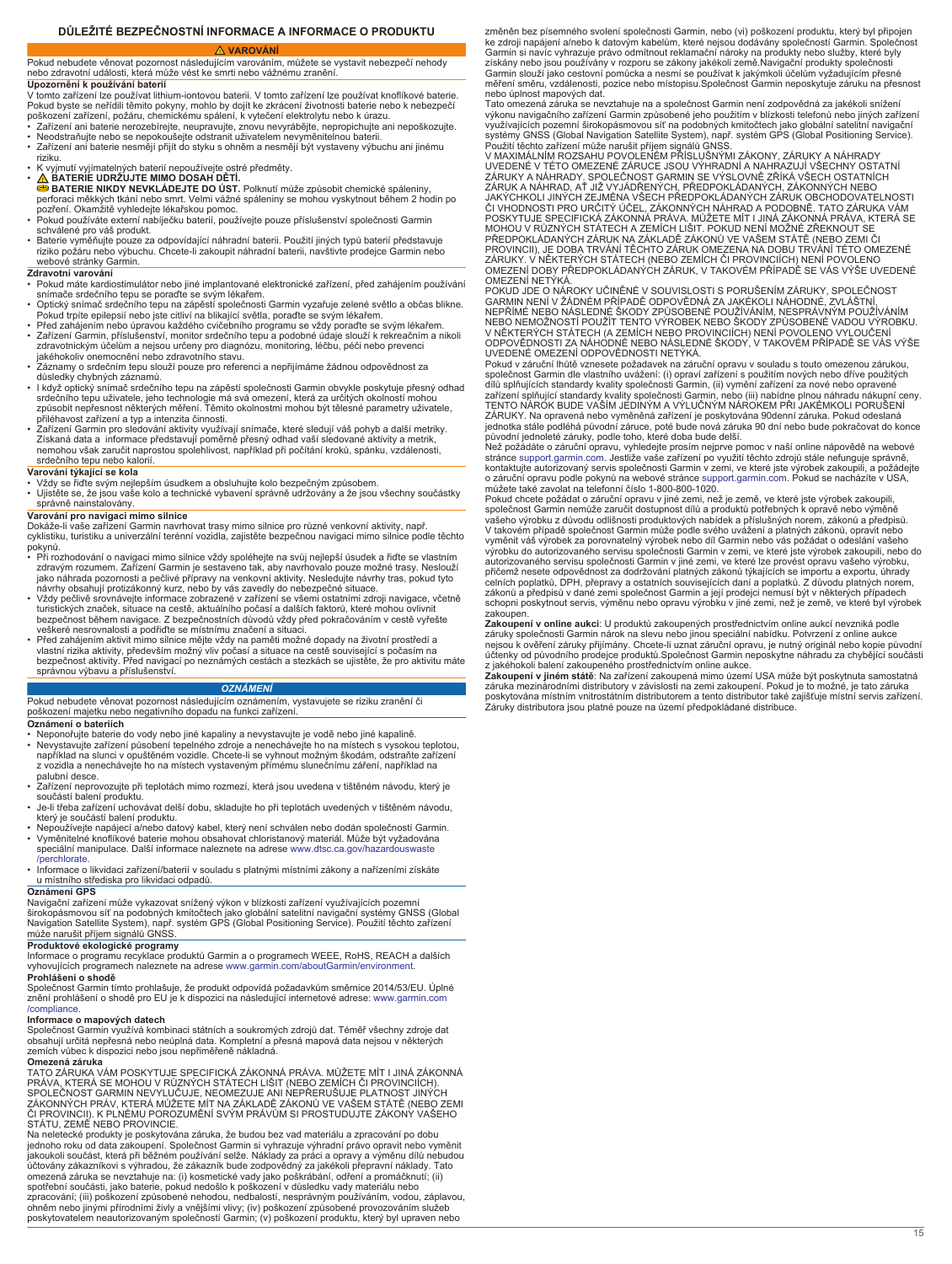# **OPOZORILO**

# <span id="page-15-0"></span>Neupoštevanje naslednjih opozoril lahko privede do nesreče ali zdravstvenega zapleta s smrtnim izidom ali hudimi telesnimi poškodbami.

# **Opozorila o baterijah**

V tej napravi lahko uporabljate litij-ionsko baterijo. V dodatni opremi lahko uporabljate gumbne baterije.<br>Če teh smernic ne upoštevate, lahko skrajšate življenjsko dobo baterij ali tvegate poškodbe naprave,

- 
- 
- požar, kemične opekline, iztekanje elektrolita in/ali telesne poškodbe.<br>• Naprave ali baterij ne razstavljajte, spreminjajte, predelujte, prebadajte ali poškodujte.<br>• Ne odstranite ali poskušajte odstraniti baterij, ki jih
- 
- <mark>A</mark> BATERIJE HRANITE ZUNAJ DOSEGA OTROK.<br>● BATERIJ NE DAJAJTE V USTA. Če jih pogoltnete, lahko pride do kemičnih opeklin, predrtja<br>□ mehkega tkiva in smrti. Do resnih opeklin lahko pride v 2 urah od zaužitja. Takoj po
- pomoč. Če uporabljate zunanji polnilnik za baterije, uporabljajte samo dodatno opremo družbe Garmin, odobreno za vaš izdelek.
- Baterije zamenjajte le z ustreznimi nadomestnimi. Z uporabo drugih baterij tvegate požar ali eksplozijo. Za nakup nadomestnih baterij se obrnite na prodajalca izdelkov Garmin ali obiščite spletno mesto Garmin.

- **Zdravstvena opozorila** Če imate srčni spodbujevalnik ali drugo vsajeno elektronsko napravo, se pred uporabo merilnika
- srčnega utripa posvetujte s svojim zdravnikom. Optični merilnik srčnega utripa na zapestju Garmin oddaja zeleno svetlobo in občasno utripne. Če imate epilepsijo ali ste občutljivi na utripajoče luči, se posvetujte z zdravnikom.
- Preden začnete izvajati ali spreminjati kateri koli program vadbe, se obrnite na svojega zdravnika. • Naprava Garmin, dodatna oprema, merilnik srčnega utripa in s tem povezani podatki so namenjeni le uporabi za rekreativne namene ter niso namenjeni uporabi za zdravstvene namene in niso
- namenjeni diagnozi, spremljanju, pregledu, zdravljenju ali preprečevanju bolezni ali zdravstvenih stanj. • Odčitki srčnega utripa so samo informativni. Za posledice morebitnih napačnih odčitkov ne
- odgovarjamo.
- ∙ Čeprav tehnologija optičnega merilnika srčnega utripa na zapestju Garmin običajno natančno oceni<br>uporabnikov srčni utrip, ima omejitve, zaradi katerih so lahko nekateri odčitki srčnega utripa v<br>določenih razmerah nena
- prileganje naprave ter vrsto in intenzivnost dejavnosti.<br>• Merilniki aktivnosti Garmin delujejo na podlagi senzorjev, ki spremljajo vaše gibanje in druge<br>parametre. Podatki in informacije, ki jih zagotavljajo te naprave, v parametrov, vendar se lahko zgodi, da niso popolnoma točni.
- **Opozorila o kolesu**
- Vedno ravnajte razumno in kolo upravljajte na varen način. Prepričajte se, da svoje kolo in dele ustrezno vzdržujete in da so vsi deli pravilno nameščeni.

**Opozorila glede navigacije izven cest**<br>Če lahko vaša naprava Garmin predlaga načrtovane poti izven cest za različne dejavnosti na prostem,<br>na primer kolesarjenje, pohodništvo in vožnjo s terenskimi vozili, sledite tem sme varno navigacijo izven cest.

- Ko sprejemate odločitve pri navigaciji izven cest, bodite vedno previdni in razumni. Naprava Garmin je zasnovana tako, da vam le predlaga pot vožnje, ni pa zamenjava za pozornost in ustrezno pripravo za dejavnosti v naravi. Ne sledite predlogom poti, če ti zahtevajo nezakonit manever ali bi vas postavili v nevarno situacijo.
- · Vedno pozorno primerjajte informacije, ki so prikazane na enoti, z vsemi razpoložljivimi viri za<br>navigacijo, vključno z znaki ter razmerami na stezi, vremenskimi razmerami in drugimi dejavniki, ki<br>lahko vplivajo na varno
- Preden se odpravite na dejavnosti v naravi, bodite vedno pozorni na učinke okolja in privzeta<br>tveganja dejavnosti, še posebej na vpliv, ki ga lahko imajo na varnost vaše dejavnosti vreme in z njim<br>povezani pogoji na stez

# *OBVESTILO*

Neupoštevanje naslednjega obvestila lahko privede do telesnih poškodb ali materialne škode ali pa lahko negativno vpliva na delovanje naprave.

- 
- Opombe o baterijah<br>• Baterij ne potapljajte ali jih izpostavljajte vodi ali drugim tekočinam.<br>• Naprave ne pustite izpostavljene viru toplote ali na visoki temperaturi, na primer na soncu v<br>• Naprave ne pustite izpostavlje • Naprave ne uporabljajte izven temperaturnih obsegov, navedenih v tiskanem priročniku v embalaži
- izdelka. Če napravo shranite za dlje časa, jo shranite v temperaturnih obsegih, navedenih v tiskanem priročniku v embalaži izdelka.
- Ne uporabljajte napajalnega in/ali podatkovnega kabla, ki ga ni odobrila ali dobavila družba Garmin. Zamenljive gumbne baterije lahko vsebujejo perklorat. Z njimi boste morda morali ravnati drugače.
- Oglejte si [www.dtsc.ca.gov/hazardouswaste/perchlorate.](http://www.dtsc.ca.gov/hazardouswaste/perchlorate) Za odlaganje naprave ali baterij v skladu z veljavnimi zakoni in predpisi se obrnite na lokalno službo

### za odstranjevanje odpadkov. **Obvestilo o sistemu GPS**

Navigacijska naprava lahko deluje slabše, če jo uporabljate v bližini katere koli naprave, ki uporablja<br>zemeljsko širokopasovno omrežje, ki je blizu frekvencam, ki jih uporablja kateri koli globalni navigacijski<br>satelitski naprav lahko moti prejemanje signalov GNSS.

# **Okoljski programi za izdelke**

Informacije o programih družbe Garmin za recikliranje izdelkov in programih WEEE, RoHS, REACH ter drugih programih za skladnost si lahko ogledate na [www.garmin.com/aboutGarmin/environment](http://www.garmin.com/aboutGarmin/environment).

**Izjava o skladnosti**<br>Družba Garmin izjavlja, da je ta izdelek v skladu z Direktivo 2014/53/EU. Celotno besedilo izjave EU o skladnosti je na voljo na naslednjem spletnem naslovu: [www.garmin.com/compliance.](http://www.garmin.com/compliance)

# **Informacije o podatkih zemljevida**

Garmin uporablja kombinacijo vladnih in zasebnih podatkovnih virov. Skoraj vsi podatkovni viri do neke mere vsebujejo netočne ali nepopolne podatke. V nekaterih državah zemljepisni podatki niso na voljo ali pa so nedopustno dragi.

**Omejeno jamstvo**<br>TO OMEJENO JAMSTVO VAM DODELJUJE DOLOČENE ZAKONSKE PRAVICE, POLEG TEGA PA<br>IMATE MORDA TUDI DRUGE ZAKONSKE PRAVICE, KI SO ODVISNE OD ZVEZNE DRŽAVE (ALI DRŽAVE ALI POKRAJINE). DRUŽBA GARMIN NE IZKLJUČUJE, OMEJUJE ALI ODVZEMA DRUGIH<br>ZAKONSKIH PRAVIC, KI JIH MORDA IMATE V SKLADU Z ZAKONODAJO SVOJE ZVEZNE<br>DRŽAVE (ALI DRŽAVE ALI POKRAJINE). ZA POPOLNO RAZUMEVANJE PRAVIC SI OGL

Izdelki, ki niso namenjeni uporabi v letalih, imajo jamstvo, da bodo brez okvar materiala ali tovarniških napak eno leto od dneva nakupa. V tem obdobju bo Garmin pod lastnimi pogoji popravil ali zamenjal vse sestavne dele, ki so del običajne uporabe. Stroški za nadomestne dele ali delo pri tovrstnih<br>popravilih in zamenjavi se ne zaračunajo stranki, če stranka prevzame stroške transporta. To omejeno<br>jamstvo ne velja za: (i) poškodbe, ki so posledica nesreč, zlorabe, nepravilne uporabe, vode, poplave, požara ali drugih<br>naravnih ali zunanjih vzrokov; (iv) poškodbe, ki jih je povzročilo servisiranje oseb, ki niso pooblaščeni<br>serviserji družbe Ga za izdelke ali storitve, ki so bile pridobljene in/ali uporabljane v nasprotju z zakoni katere koli države.Navigacijski izdelki Garmin so namenjeni le za uporabo kot potovalni pripomoček in jih ne

smete uporabljati v namene, pri katerih je potrebno natančno merjenje smeri, razdalje, lokacije ali zemeljskega površja. Garmin ne jamči za natančnost ali celovitost podatkov zemljevidov.

To omejeno jamstvo prav tako ne velja za, kakršno koli poslabšanje delovanja katerega koli navigacijskega izdelka Garmin, ki je posledica njegove uporabe v bližini katerega koli telefona ali druge naprave, ki uporablja zemeljsko širokopasovno omrežje, ki je blizu frekvencam, ki jih uporablja kateri<br>koli globalni navigacijski satelitski sistem (GNSS), na primer globalna storitev za določanje položaja<br>(GPS). Prav tako

prejemanje signalov GNSS.<br>JAMSTVÁ IN PRAVNA SREDSTVA, NAVEDENA V TEM OMEJENEM JAMSTVU, V NAJVEČJEM<br>OBSEGU, KI GA DOVOLJUJE VELJAVNA ZAKONODAJA, IZKLJUČUJEJO IN NADOMEŠČAJO VSA<br>OSTALA JAMSTVA IN PRAVNA SREDSTVA, KI SO IZRAŽ DRUGAČE DOLOČENA TER JIH DRUŽBA GARMIN IZRECNO ZAVRAČA, KAR MED DRUGIM VKLJUČUJE VSA NAKAZANA JAMSTVA GLEDE PRIMERNOSTI ZA PRODAJO ALI DOLOČEN NAMEN, ZAKONSKA PRAVNA SREDSTVA ALI DRUGE DOLOČBE. TO OMEJENO JAMSTVO VAM<br>DODELJUJE DOLOČENE ZAKONSKE PRAVICE, POLEG TEGA PA IMATE MORDA TUDI DRUGE<br>ZAKONSKE PRAVICE, KI SO ODVISNE OD ZVEZNE DRŽAVE ALI DRŽAVE. ČE NAKAZANIH JAMSTEV NI MOGOČE ZAVRNITI V SKLADU Z ZAKONODAJO VAŠE ZVEZNE DRŽAVE ALI<br>DRŽAVE, JE OBDOBJE VELJAVNOSTI TAKIH JAMSTEV OMEJENO Z OBDOBJEM VELJAVNOSTI<br>TEGA OMEJENEGA JAMSTVA. NEKATERE ZVEZNE DRŽAVE (DRŽAVE IN POKRAJINE) NE<br>DO

OMEJITEV ZA VAS MORDA NE VELJA. DRUŽBA GARMIN V PRIMERU ZAHTEVKA ZARADI KRŠITVE GARANCIJSKIH OBVEZNOSTI V NOBENEM PRIMERU NI ODGOVORNA ZA NAKLJUČNO, POSEBNO, POSREDNO ALI<br>POSLEDIČNO ŠKODO, KI IZHAJA IZ UPORABE, NEPRAVILNE UPORABE ALI NEZMOŽNOSTI<br>UPORABE IZDELKA ALI OKVAR IZDELKA. NEKATERE ZVEZNE DRŽAVE (TER DRŽAVE IN<br>POKRAJINE

ZGORNJE OMEJITVE ZA VAS MORDA NE VELJAJO. Če v obdobju veljavnosti jamstva predložite zahtevek za jamstveni servis v skladu s tem omejenim jamstvom, družba Garmin po lastni presoji (i) popravi napravo z novimi ali že uporabljenimi deli, ki<br>izpolnjujejo standarde kakovosti družbe Garmin, (ii) nadomesti napravo z novo ali obnovljeno napravo,<br>ki izpolnjuje stan JAMSTVENIH DOLOČIL. Obdobje veljavnosti jamstva za popravljene ali nadomeščene naprave je<br>90 dni. Če za poslano enoto še vedno velja izvirno jamstvo, novo jamstvo velja 90 dni ali do konca<br>izvirnega enoletnega jamstva, pri

Preden predložite zahtevek za jamstveni servis, si oglejte spletne vire za pomoč, ki so na voljo na spletnem naslovu [support.garmin.com](http://www.support.garmin.com). Če naprava po uporabi teh sredstev še vedno ne deluje pravilno, se obrnite na pooblaščeni servis družbe Garmin v državi nakupa ali sledite navodilom na spletnem naslovu [support.garmin.com](http://www.support.garmin.com) za uveljavljanje jamstvenega servisa. Če ste v Združenih državah, lahko tudi pokličete telefonsko številko 1-800-800-1020.

Če želite predložiti zahtevek za jamstveni servis zunaj države nakupa, družba Garmin zaradi različnih ponudb izdelka ter veljavnih standardov, zakonov in predpisov ne more zagotoviti, da bodo deli in<br>izdelki, potrebni za popravilo ali nadomestitev izdelka, na voljo. V tem primeru lahko družba Garmin po<br>lastni presoji in v ali pooblaščenemu servisu družbe Garmin v drugi državi, ki lahko opravi servis izdelka, pri čemer ste odgovorni za izpolnitev skladnosti z vsemi veljavnimi zakoni in predpisi o uvozu in izvozu ter plačilo vseh carin, davka na dodano vrednost, stroškov pošiljanja in drugih s tem povezanih davkov in prispevkov. V nekaterih primerih družba Garmin in prodajalci njenih izdelkov morda ne bodo mogli opraviti servisa izdelka v državi, ki ni država nakupa, ali vam vrniti popravljenega ali nadomeščenega izdelka v to državo zaradi standardov, zakonov ali predpisov, ki veljajo v njej.

**Nakupi na spletnih dražbah**: izdelki, kupljeni prek spletnih dražb, ne izpolnjujejo pogojev za povračila<br>stroškov ali drugih posebnih ponudb družbe Garmin. Potrdila o spletnih dražbah ne veljajo za potrditev<br>garancije. Da Garmin ne bo nadomestil manjkajočih sestavnih delov iz kompletov, ki ste jih kupili na spletni dražbi. **Mednarodni nakupi:** za nakupe izven Združenih držav je, odvisno od države, morda na voljo ločeno jamstvo, ki ga zagotovijo mednarodni prodajalci. V tem primeru jamstvo zagotovi lokalni prodajalec v državi nakupa, ki tudi zagotovi lokalni servis za napravo. Jamstva prodajalca veljajo samo na območjih predvidene prodaje.